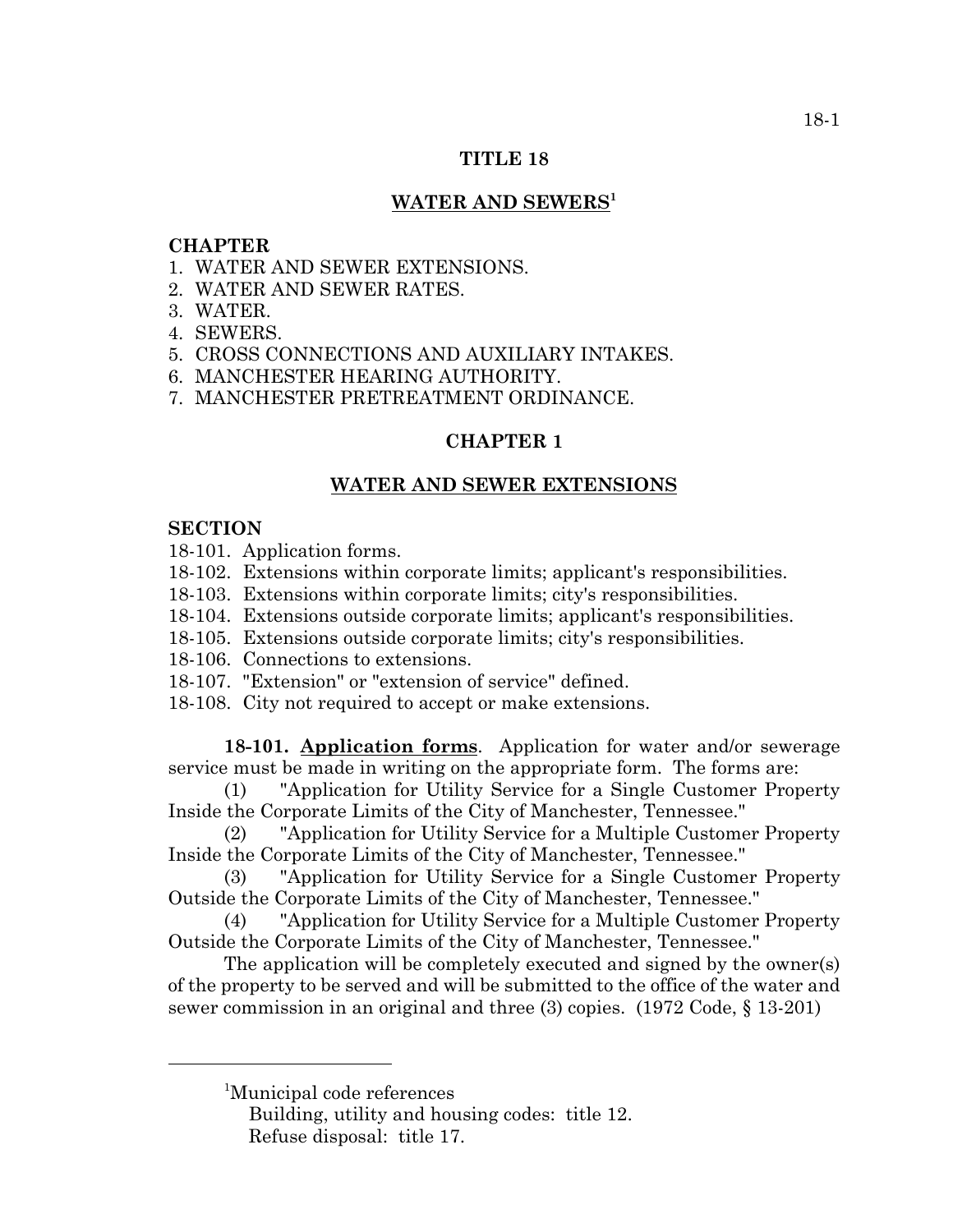**18-102. Extensions within corporate limits; applicant's responsibilities**. Any person, persons, firm or corporation to have water and/or sewer service made available to a particular lot, area, or subdivision, within the municipal boundaries of the City of Manchester, Tennessee, shall:

(1) Make application for service on written forms provided by the Water and Sewer Department of Manchester, Tennessee. The application will be completely executed and signed by the owner(s) of the property to be served and will be submitted to the Water and Sewer Commission of the City of Manchester, in an original and three copies.

(2) Each application for service to multiple customer property will be accompanied by four complete sets of detailed plans and specifications for construction of all water and/or sewer facilities to be installed on the property. The proposed construction must be in accordance with standards of the Water and Sewer Department and the design criteria of the Tennessee Department of Environment and Conservation, and the plans and specifications will be subject to the review of the Sanitary Engineering Division of the Tennessee Department of Environment and Conservation. Plans and specifications must be prepared by a qualified professional engineer registered in the State of Tennessee.

(3) Each application for service to multiple customer property must be accompanied by four (4) copies of the proposed subdivision of the property as approved by the Manchester Municipal Planning Commission.

(4) If the application for water and sewer service is approved by the Water and Sewer Commission of the City of Manchester, the person, persons, firm or corporation shall:

(a) Secure bids from competent and reliable contractors for the furnishing of all materials, labor and service necessary for the construction of all necessary extensions of water and/or sewer lines and distribution system. The bids so submitted shall be subject to review by the Water and Sewer Commission of the City of Manchester, Tennessee.

(b) At own expense, construct all extensions of water and/or sewer lines and distribution system in accordance with the specifications and plans approved by the Water and Sewer Commission of the City of Manchester, Tennessee, in a good workmanlike manner and furnish all materials, labor and services, therefor. The Water and Sewer commission of the City of Manchester shall from time to time during installation and construction of said extensions and system, inspect the quality and thoroughness thereof.

(c) Upon the completion of the construction of said extensions and distribution system, furnish to the Water and Sewer Commission of the City of Manchester, evidence that all bills and charges for labor and materials and other services used in the construction have been paid.

(d) Furnish, to the City of Manchester, a written statement from a duly licensed and competent engineer that the installation and construction conforms to all specifications and that he has approved it.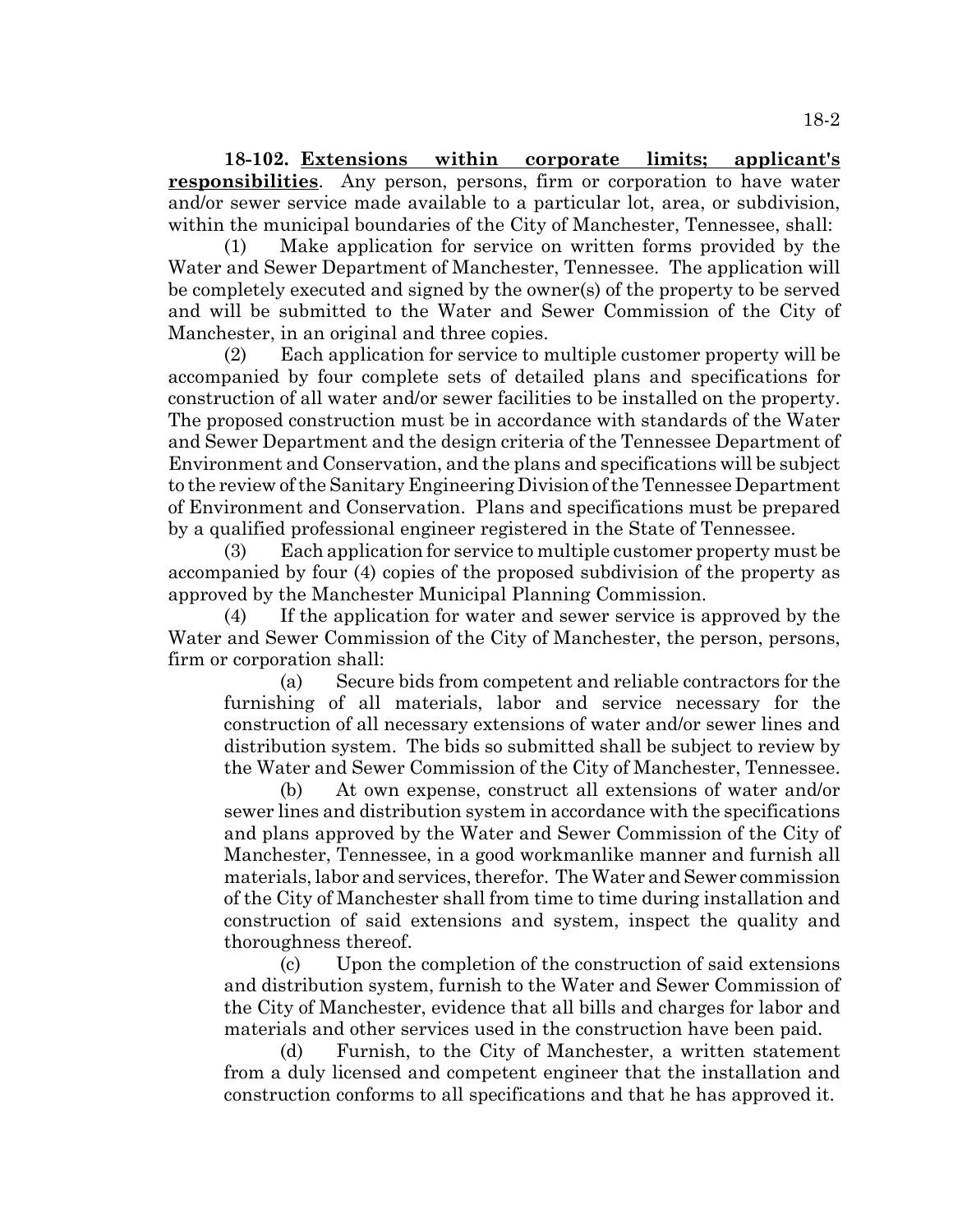(e) Upon acceptance of said system by the Water and Sewer Commission of the City of Manchester, transfer and convey, by a written instrument, the extension and the distribution system to the city free from all liens of every kind. (1972 Code, § 13-202, as amended by Ord. #807, Jan. 1998)

**18-103. Extensions within corporate limits; city's responsibilities**. The City of Manchester shall do and be responsible for the following things:

(1) Upon the completion of the extension and distribution system, the construction will be inspected by the water and sewer department at the expense of said department. Upon acceptance by the water and sewer commission, the extension and said distribution system will become the property of the Water and Sewer Department of the City of Manchester and will be operated and maintained by the department.

(2) The City of Manchester shall participate in the extension and corporate installation of water and sewer services inside the boundaries of the City of Manchester, only to the extent as provided as follows:

(a) Furnish water meters at no cost to the person, persons, firm or corporation constructing the extension and distribution system.

(b) Furnish inspection services of the facilities being installed from time to time.

(c) Give free tapping permits to the person, persons, firm or corporation bearing the cost of the installation or extension of lines or distribution system.

(3) In the event the water and sewer commission requires the installation of larger than six inch water mains or eight inch sewer lines because of anticipated additional expansion, extension, or fire protection, the city will pay the differential in the actual cost of materials between a six inch water main and eight inch sewer line and the required larger mains or lines.

The total cost of all water and/or sewer system extension or distribution system is to be paid by the person, persons, firm or corporation requesting and making said extension and additions, except as set forth above. This is meant to include all mains, valves, manholes, house connections, service lines, pumping stations, or other facilities as required to meet the standards of the water and sewer commission.

(4) The city shall participate in the extension and installation of water and/or sewer lines as set forth above, except in such cases where the extension and installation of water and/or sewer lines does not exceed the minimum city tap fee or charge and in that event, no free tap fee, water and/or sewer will be furnished or given by the city. (1972 Code, § 13-203)

**18-104. Extensions outside corporate limits; applicant's responsibilities**. Any person, persons, firm or corporation desiring to have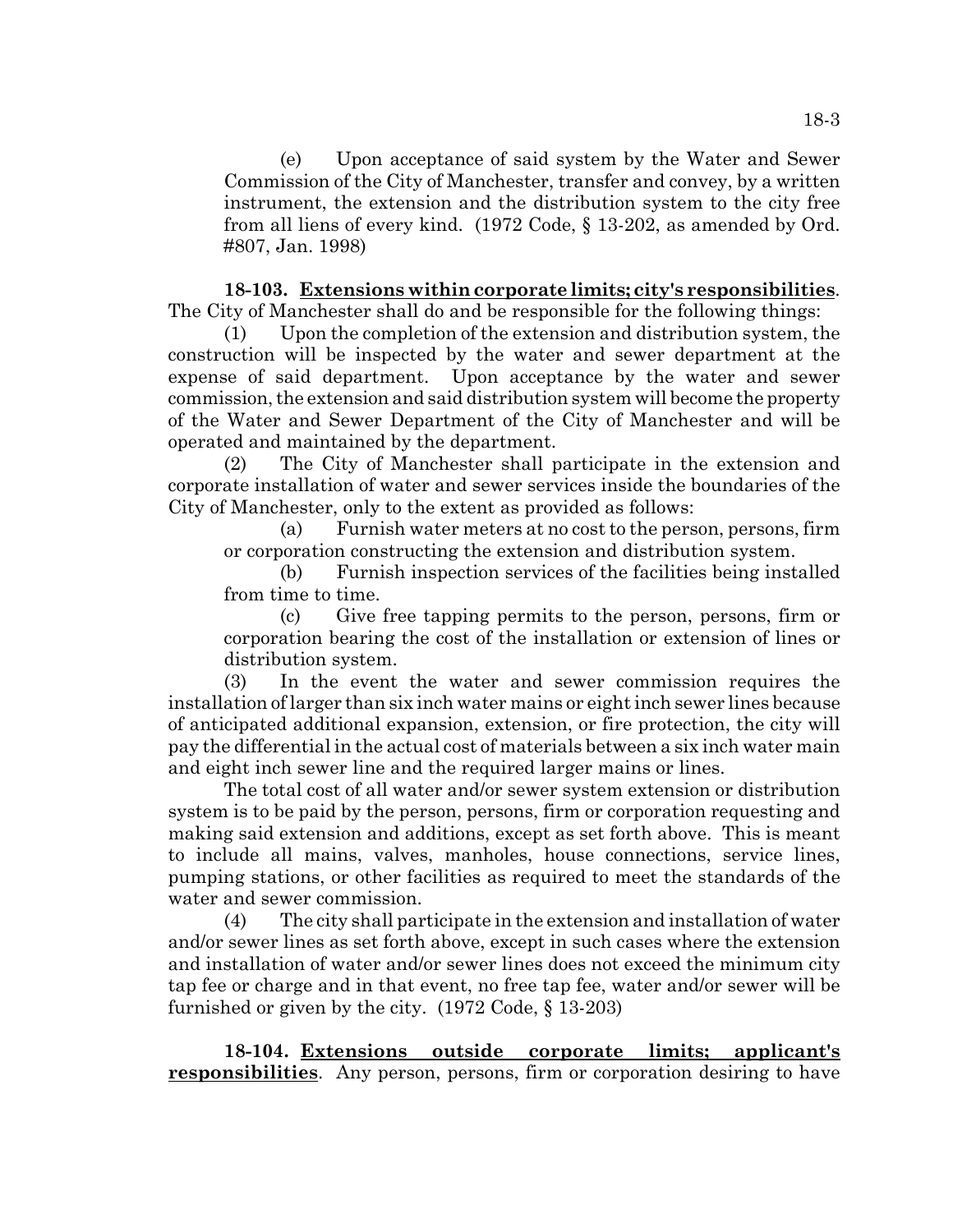water and/or sewer service made available to a particular lot, area, or subdivision outside the municipal boundaries shall:

(1) Make application for service on written forms provided by the Water and Sewer Department of Manchester, Tennessee. The application will be completely executed and signed by the owner(s) of the property to be served and will be submitted to the Water and Sewer Commission of the City of Manchester, in an original and three (3) copies.

(2) Each application for service to property will be accompanied by four (4) complete sets of detailed plans and specifications for construction of all water and/or sewer facilities to be installed on the property. The proposed construction must be in accordance with the standards of the water and sewer department and the design criteria of the Tennessee Department of Environment and Conservation and the plans and specifications will be subject to the review of the Tennessee Department of Environment and Conservation. Plans and specifications must be prepared by a qualified professional engineer registered in the State of Tennessee.

(3) Each application for service to multiple customer property must be accompanied by four (4) copies of the proposed subdivision of the property as approved by the Manchester Municipal Planning Commission.

(4) If the application for water and sewer service is approved by the Water and Sewer Commission of the City of Manchester, the person, persons, firm or corporation shall:

(a) Secure bids from competent and reliable contractors for the furnishing of all materials, labor and services necessary for the construction of all necessary extensions of water and/or sewer lines and distribution system. The bids so submitted shall be subject to review by the Water and Sewer Commission of the City of Manchester, Tennessee.

(b) At own expense, construct all extensions of water and/or sewer lines and distribution system in accordance with the specifications and plans approved by the Water and Sewer Commission of the City of Manchester, Tennessee, in a good workmanlike manner and furnish all materials, labor and services therefor. The Water and Sewer Commission of the City of Manchester shall from time to time during installation and construction of said extensions inspect the quality and thoroughness thereof.

(c) Upon the completion of the construction of said extensions and distribution system, furnish to the Water and Sewer Commission of the City of Manchester evidence that all bills and charges for labor and materials and other services used in the construction have been paid.

(d) Furnish to the City of Manchester a written statement from a duly licensed and competent engineer that the installation and construction conforms to all specifications, and that he has approved the same.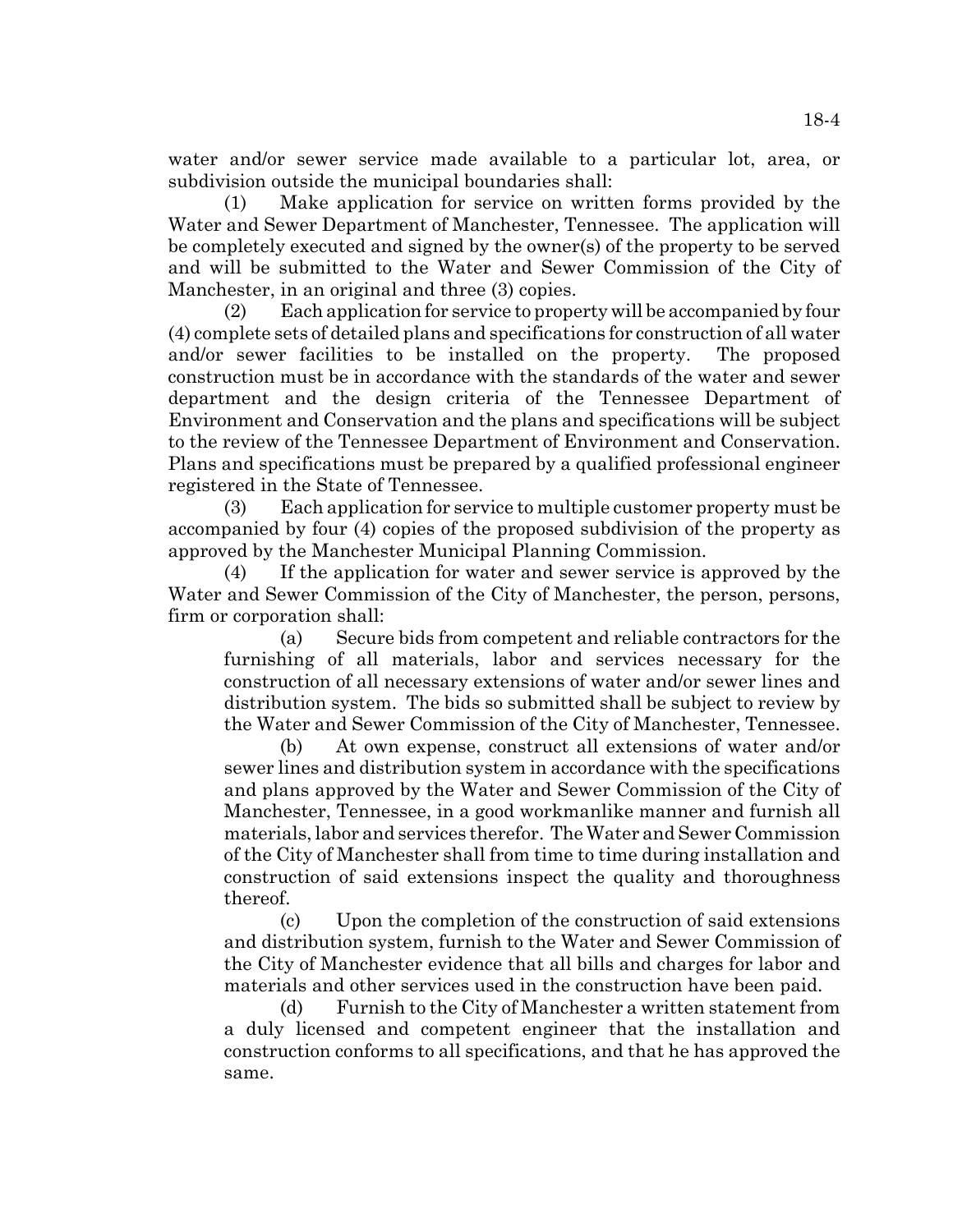(e) Upon acceptance of said system by the Water and Sewer Commission of the City of Manchester, transfer and convey by a written instrument, the extension and distribution system to the city free from all liens of every kind. (1972 Code, § 13-204, as amended by Ord. #807, Jan. 1998)

**18-105. Extensions outside corporate limits; city's responsibilities**. The City of Manchester or the water and sewer commission of the city shall not participate in the cost of the extension of lines and/or a distribution system outside the corporate limits except in the following manner:

(1) It may construct main lines along primary roads or connector lines along secondary roads where it is suitable, financially feasible and the City of Manchester Water and Sewer Department can provide reliable service, and when it is included in the long range plans of the city and approved by the board of mayor and aldermen.

(2) It may furnish and install water and/or sewer connections for approved extensions at actual cost.

(3) It may install lines into existing subdivisions and other non-qualifying areas at actual cost, to be paid by the person, persons, firm or corporation requesting said extension, in advance. (1972 Code, § 13-205, as amended by Ord. #761, April 1996)

**18-106. Connections to extensions**. In the event the person, persons, firm or corporation making extension of water and/or sewer trunk lines and distribution system, either inside or outside the corporate boundaries of the city, shall go over, under, upon, adjacent or near any property now owned by it or serviced by city water and/or sewer service, the owner or owners of the property not serviced or participating in the payment of the construction of extensions and distribution system shall not be allowed by the city to tap on to or connect to said water and/or sewer trunk lines, extensions or distribution system, without first paying to the person, persons, firm or corporation so paying the cost of said additions, the pro rata cost of same. The amount and method of determining the pro rata costs shall be decided by the Water and Sewer Commission of the City of Manchester, Tennessee. The foregoing provisions of this section shall apply only for a period of ten (10) years from the date of acceptance by the City of Manchester of the extensions of water and/or sewer trunk lines and distribution system. The recovery rights given to the party extending a water or sewer line are non-assignable. (1972 Code, § 13-206)

**18-107. "Extension" or "extension of service" defined**. "Extension" or "extension of service" is defined as that of sewer or water mains required to provide connections from the existing water and/or sewer facilities of the City of Manchester to a feasible point of entry to the property to be served. The necessary extensions and point of connection to the existing water and/or sewer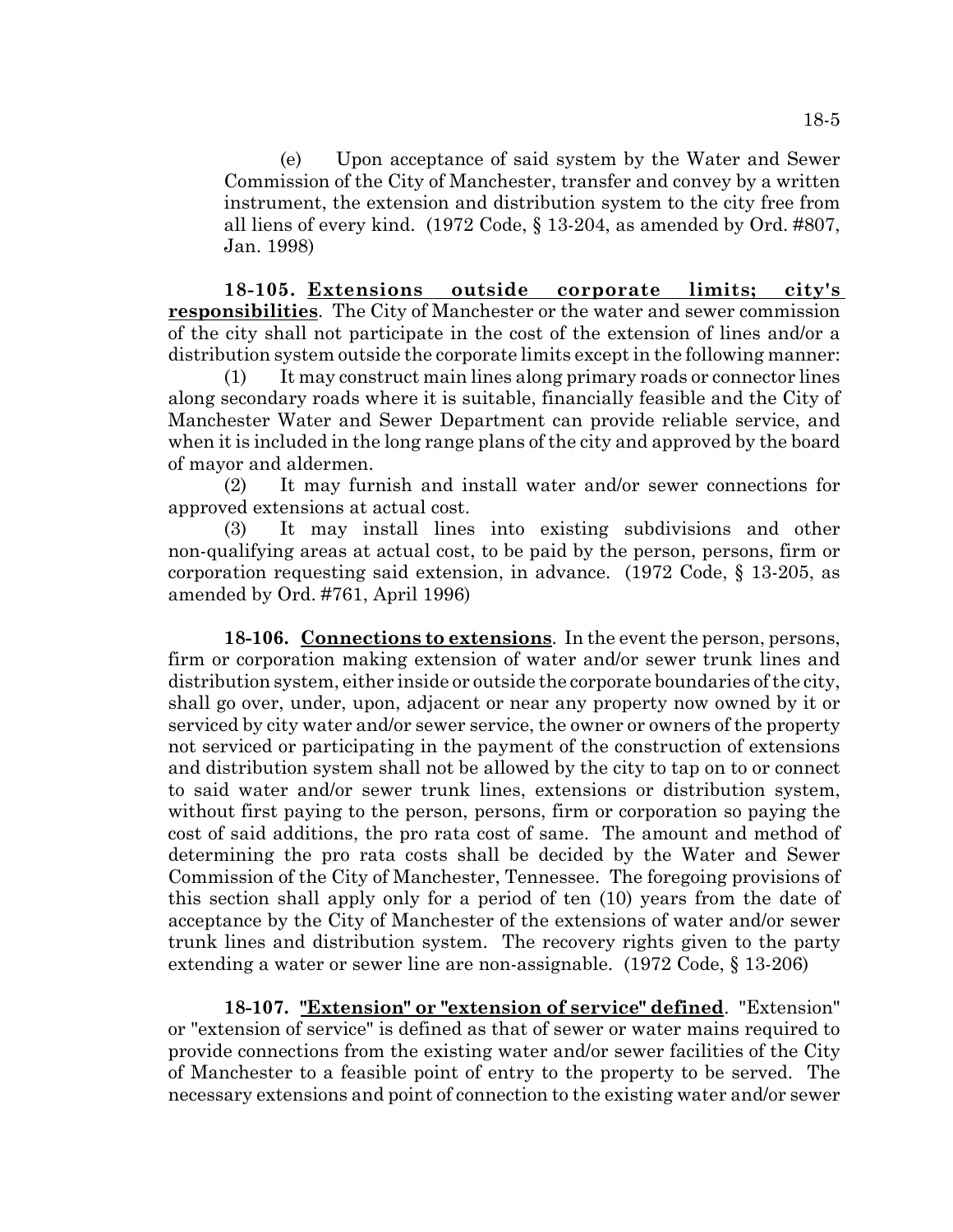facilities shall be determined by the Water and Sewer Commission of the City of Manchester. (1972 Code, § 13-207)

**18-108. City not required to accept or make extensions**. Nothing set forth above shall be construed to require the City of Manchester to accept any proposed extensions or to provide any extension to the Water and/or Sewer System of the City of Manchester, without the approval of the Water and Sewer Commission of the City of Manchester and concurrence of the Board of Mayor and Aldermen of the City of Manchester. (1972 Code, § 13-208)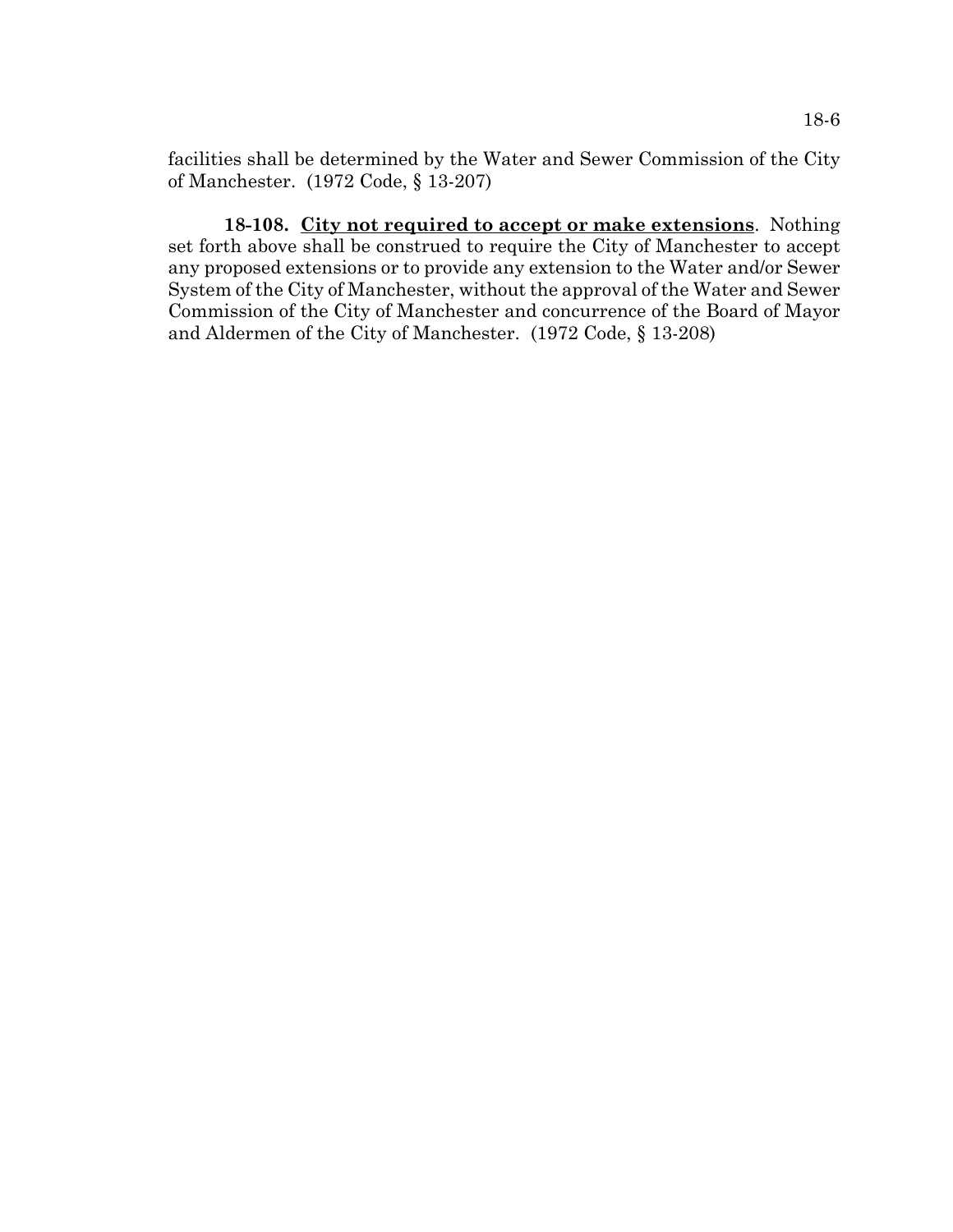#### **CHAPTER 2**

#### **WATER AND SEWER RATES**

### **SECTION**

- 18-201. Monthly payments for water and sewer services required.
- 18-202. Deposit to accompany application for water service.
- 18-203. Tap fees, service discontinued for cause, charges for reinstatement of service.
- 18-204. Authority for making connections and turning services on and off; customer's responsibility for giving notice to discontinue service.
- 18-205. Rates for water and sewerage service.
- 18-206. Basis for determination of charges.

**18-201. Monthly payments for water and sewer services required**. Every water customer shall pay the established rates for water supplied on or before the due day on the bill. If payment is not received before the next day of the month a charge of ten percent (10%) will be added to the net bill (both water and sewer), and if not paid within ten days after due date the water will be cut off and shall not be turned on again until all arrearages (both water and sewer) shall have been paid in full and the customer shall have paid a sum of \$35.00 for turning the water on again; said \$35.00 charge to be applicable to and payable where it has been necessary for authorized personnel of the water and sewer commission to travel to the customer's premises for the purpose of cutting the water off and said personnel upon arrival accepting payment of all charges and arrearages. Failure of the customer to receive the bill will not be considered an excuse for non-payment. (1972 Code, § 13-301)

**18-202. Deposit to accompany application for water service**. Any application to have water turned on shall be made in writing to the water and sewer commission and shall contain an agreement by the applicant to abide by and accept all of the provisions of this chapter, and all amendments thereto.

Service connections, or deposits shall be as follows:

(1) For temporary service, up to a maximum of thirty (30) days, there shall be a non-refundable service connection fee of fifteen (\$15.00) dollars. If service is not terminated within thirty (30) days, the fee for permanent service will be charged.

(2) For each permanent service or when an existing customer transfers the service to a new location, there shall be a non-refundable service connection fee of thirty-five (\$35.00) dollars.

(3) In addition to the non-refundable service connection fee, applicants for residential service must post a deposit of one hundred fifty dollars (\$150.00) when requesting service. Residential property owners will be exempted from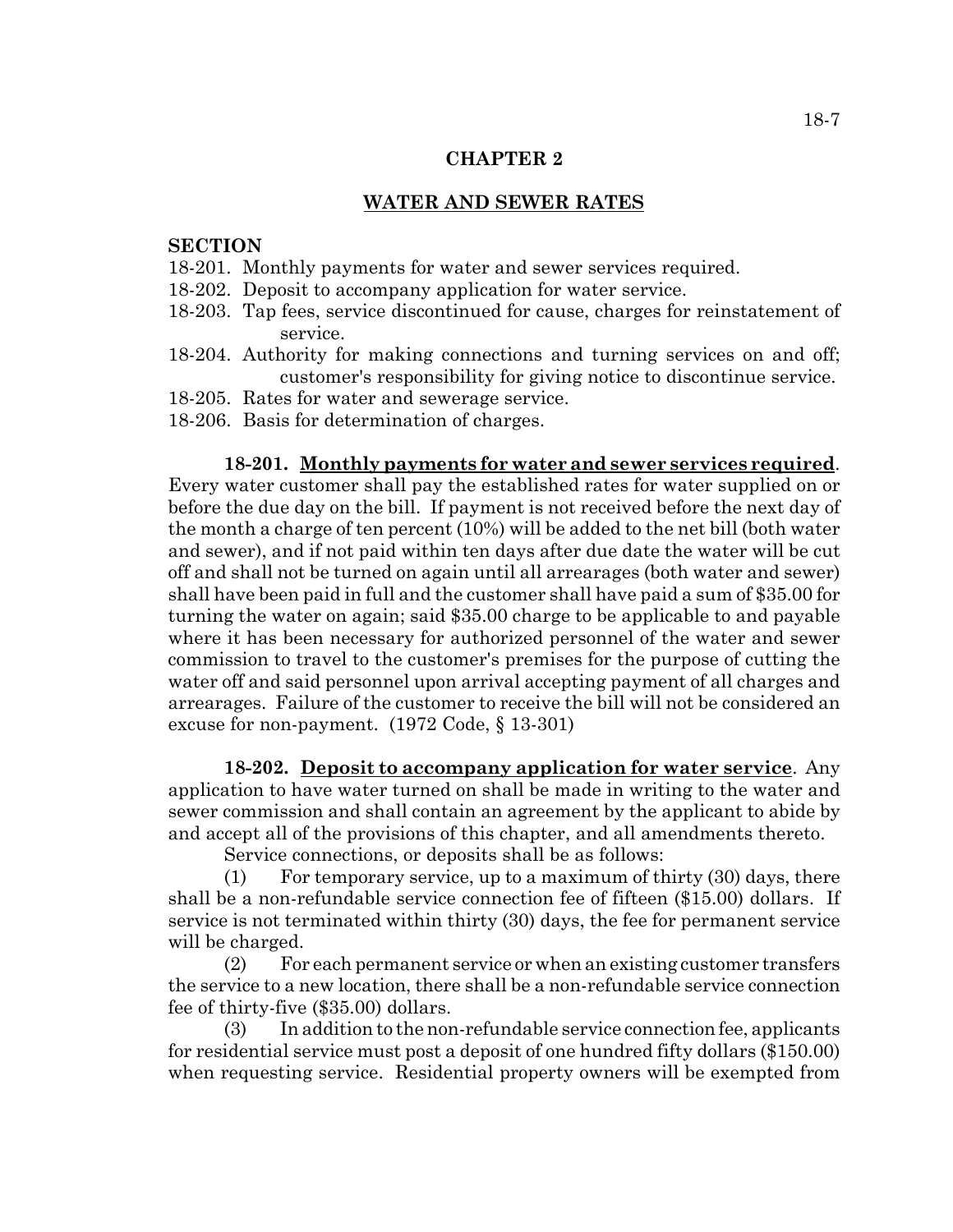the deposit requirement upon providing evidence of ownership of the property served, subject to the provisions of subsection (6), below.

(4) Business, commercial or industrial users are required to post a deposit of two (2) times its average monthly billing prior to receiving water service.

(5) Upon termination of water service, all deposits currently held by the water and sewer department shall be first applied toward payment of any outstanding indebtedness owed to the department, and any remaining portion of the deposit shall be refunded to the customer.

(6) The director of the water and sewer department, with the concurrence of the water and sewer commission, and after a due process hearing, may require a residential customer to post a deposit of two (2) times its average monthly billing, or a business, commercial or industrial customer to increase its deposit to an amount in excess of two (2) times its average monthly billing whenever the customer has proven to be an unreliable credit risk as evidenced by one of the following conditions: The customer has moved and left unpaid delinquent bills and has reapplied for service; the customer has left a bill unpaid for so long that the department has applied the deposit and rendered a final bill; or the customer's service has been cut off for delinquency three (3) times. The director of water and sewer may refuse additional service to the customer until the required deposit is paid. (1972 Code, § 13-302, as amended by Ord. #786, June 1997, replaced by Ord. #846, April 1999, and Ord. #958, Oct. 2001, and amended by Ord. #964, Dec. 2001, Ord. #1088, Jan. 2005, and Ord. #1291, Jan. 2011)

## **18-203. Tap fees, service discontinued for cause, charges for reinstatement of service**.

(1) Tap fees inside and outside city. All applicants for new water and sewer service shall state on the application form the use to which the water is to be applied; residential, restaurant, small business or commercial, etc. Tap fees will be as follows:

- (a) Residential inside city.
	- (i) Water, (3/4" service) \$900.00. Over 3/4" service computed at cost.
	- (ii) Sewer, (4" connection) \$1,000.
	- Over 4" connection computed at cost.
- (b) Residential outside city.
	- (i) Connections for water and sewer shall be one and one half (1 1/2) times the inside rate.
	- (ii) Road bores, street cuts or manhole core drillings shall be at an additional charge (computed at cost) to the customer.
- (c) Restaurant inside city.
	- (i) Water, (3/4" service) \$900.00. Over 3/4" service computed at cost.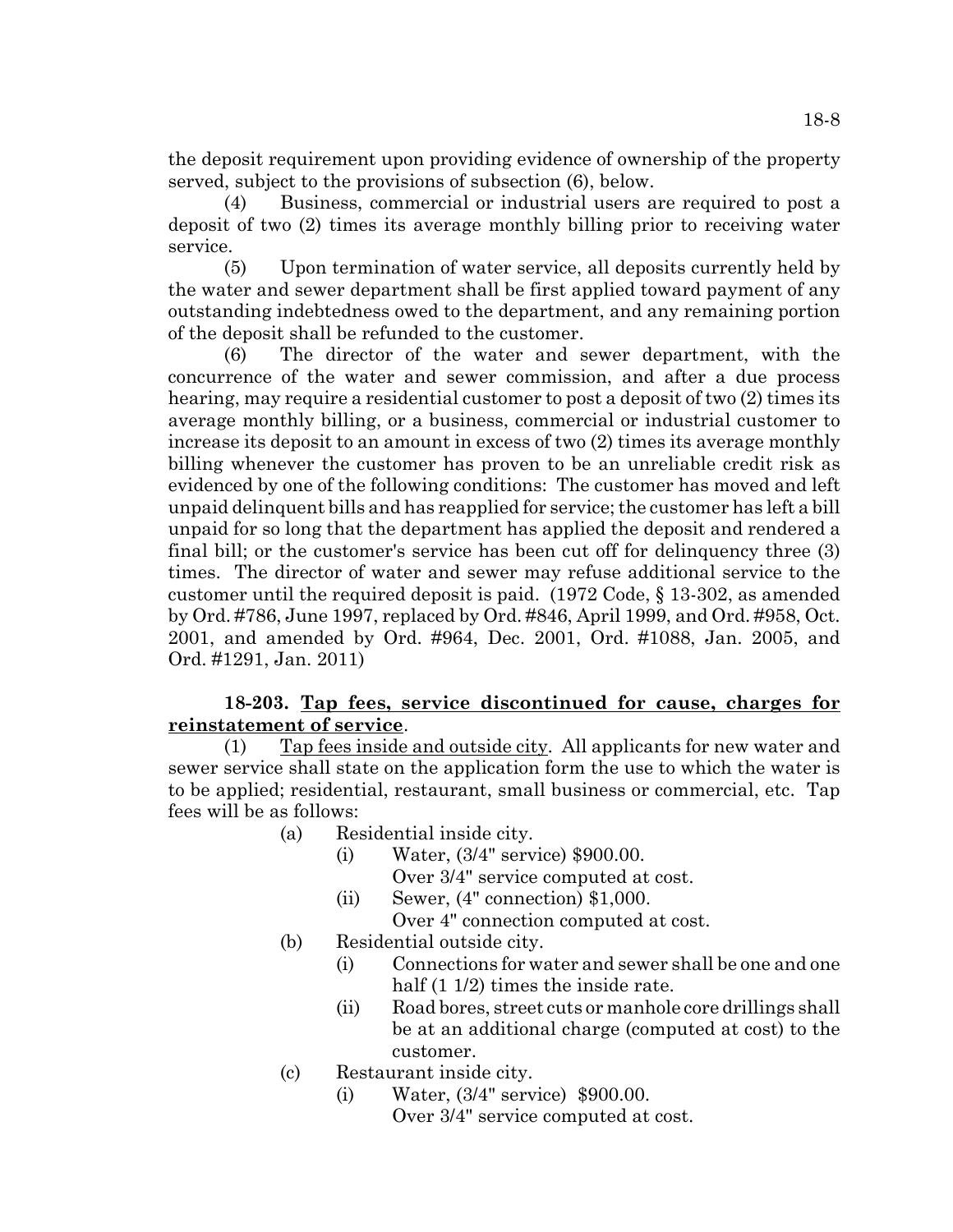- (ii) Sewer, (6" connection) \$1,500.00. Over 6" connection computed at cost, but not less than \$1,500.00.
- (iii) Road bores over 50', street cuts over 50', manhole core drillings over 4" shall be at an additional charge (computed at cost) to the customer.
- (d) Restaurant outside city.
	- (i) Connections for water and sewer will be one and onehalf  $(1 1/2)$  times the inside rate.
	- (ii) Road bores over 50', street cuts over 50', manhole core drillings shall be at an additional charge (computed at cost) to the customer.
- (e) Small business (10 employees or less) inside city.
	- (i) Water Cost of equipment, material and manhours.
	- (ii) Sewer (4" connection) \$1,000.00. Over 4" connection shall be at cost of equipment, material and manhours.
	- (iii) Road bores over 50', street cuts over 50', or manhole core drillings over 4" shall be at an additional charge (computed at cost) to the customer.
- (f) Small business (10 employees or less) outside city.
	- (i) Connections for water and sewer shall be one and one-half (1 1/2) times the inside rate.
	- (ii) Road bores over 50', street cuts over 50', manhole core drillings shall be at an additional charge (computed at cost) to the customer.

(g) Commercial (more than 10 employees) inside city or inside Coffee County Industrial Park.

- (i) Water cost of equipment, material and manhours.
- (ii) Sewer (4" connection) \$1,000.00.
	- Over 4" connection shall be at cost of equipment, material and manhours.
- (iii) Road bores over 50', street cuts over 50' or manhole core drillings over 4" shall be at an additional charge (computed at cost) to the customer.

(h) Commercial (more than 10 employees) outside city or outside Coffee County Industrial Park.

- (i) Connection for water and sewer shall be one and one half  $(1\ 1/2)$  times the inside rate.
- (ii) Road bores over 50', street cuts over 50', manhole core drillings shall be at an additional charge (computed at cost) to the customer.
- (i) City, county and federal buildings.
	- (i) Water cost of equipment, material and manhours.
	- (ii) Sewer cost of equipment, material and manhours.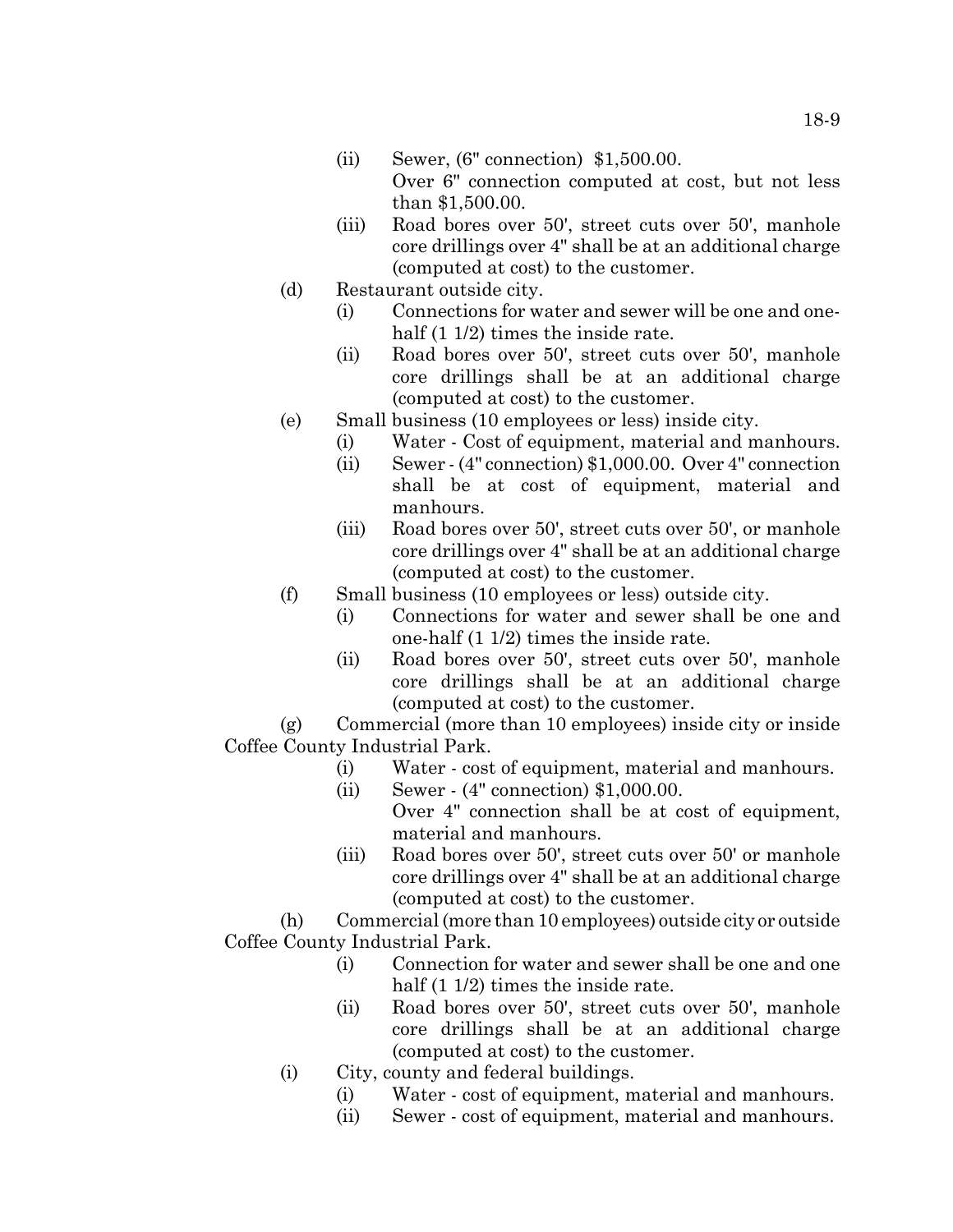(iii) Road bores, street cuts or manhole core drillings shall be at an additional charge (computed at cost) to the customer.

(2) Service discontinued for cause. Service may be discontinued and locked off for misrepresentation on the application for service, non-payment of water/sewer bills, bad checks or checks written on accounts with insufficient funds, any violation of title 18 of the Manchester Municipal Code or any violation of the State of Tennessee Department of Environment and Conservation regulations and/or applicable sections of the Tennessee Code.

(3) Charges for reinstatement of services. When water service has been turned off for cause, service will not be reinstated until the cause has been corrected. There will be a \$20.00 charge for returned checks. In addition, there will be a fee of \$35.00 for reinstatement of services during working hours or \$55.00 for reinstatement of services after hours. All past charges and fees must be paid before service is reinstated. Service will not be discontinued for cause on Fridays, or the day before a legal holiday, and it will not be reconnected after dark. (1972 Code, § 13-303, as amended by Ord. #785, June 1997, Ord. #807, Jan. 1998, Ord. #847, April 1999, and Ord. #1418, April 2014)

**18-204. Authority for making connections and turning services on and off; customer's responsibility for giving notice to discontinue service.** No person except the manager of the water and sewer department or his representatives shall make any connection to the water or sewer mains or turn water on for use nor shall any person whose water has been cut off for any violation of the water or sewer regulations or for failure to pay his water or sewer rent be allowed to turn the water on again. No meter shall be disconnected from the pipe, moved, or disturbed without permission from the manager who will send a properly authorized person to attend to any change needed. It is the duty of the consumer to notify the water department of any change of address. If at any time a person vacates the premises that person must notify the water department office; otherwise, the water rent may be charged to and collected from him until such time as notification is received in the water department office. (1972 Code, § 13-304)

**18-205. Rates for water and sewerage service**. Effective January 1, 2017, water and sewer rates within the corporate limits shall be:

|                                     | Water              | Sewer              |
|-------------------------------------|--------------------|--------------------|
| Up to and including $2,000$ gallons | $$8.86$ minimum    | $$11.14$ minimum   |
| For the next 98,000 gallons         | $$4.43/1,000$ gal. | $$5.57/1,000$ gal. |
| All over the next 100,000 gallons   | $$3.52/1,000$ gal. | $$4.43/1,000$ gal. |
| Unmetered residential customers     |                    | \$26.51/minimum    |

The multipliers for service outside the corporate limits shall be applied to these rates.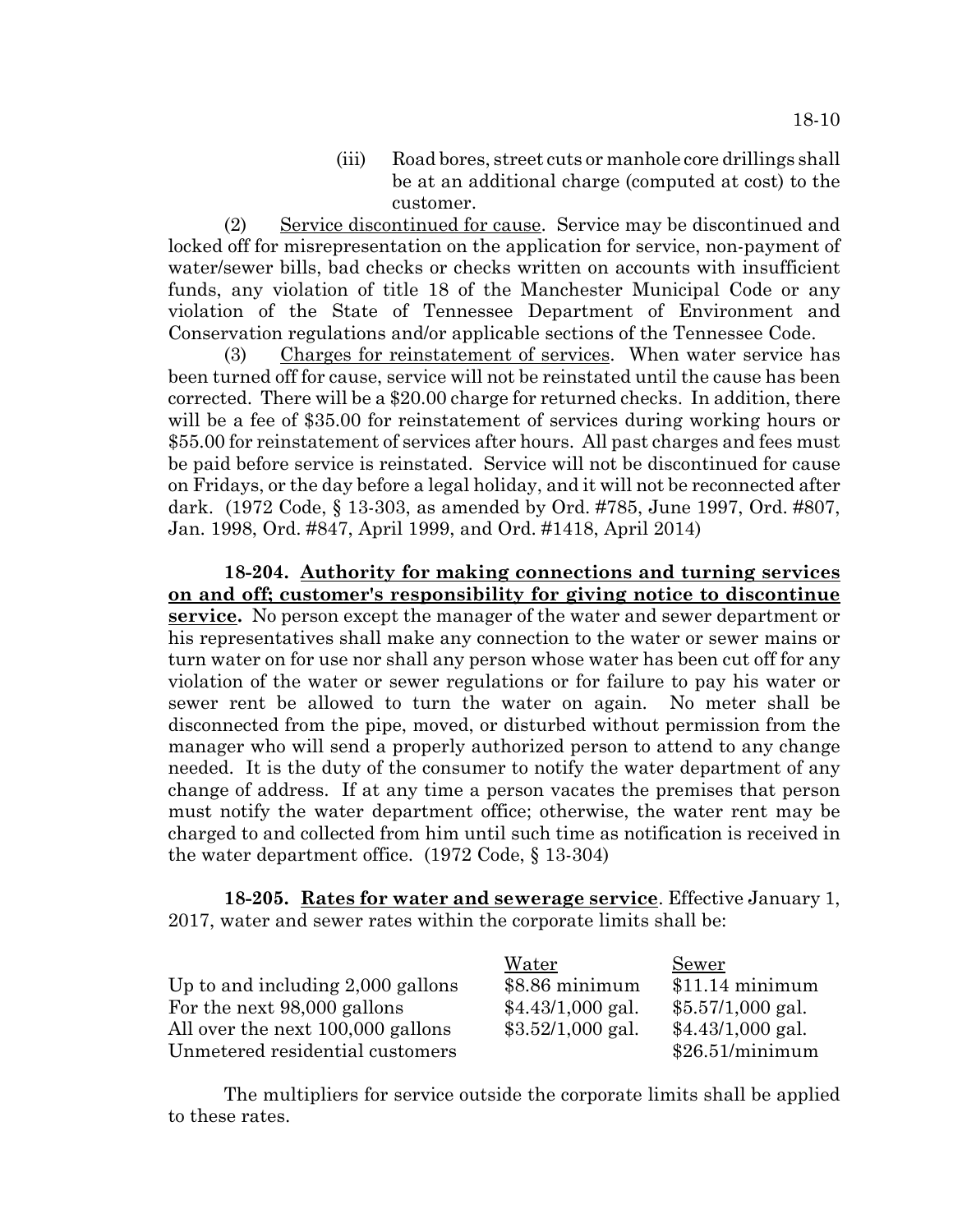These rates are supplementary to those rates adopted in Ordinance 1229. Nothing herein is intended to repeal any part of Ordinance 1229 but merely restates those rates and adopts rates for the periods beginning July 1, 2010 and July 1, 2011, as set forth herein.

Outside the corporate limits, industrial water and sewer rates will be one and one-half (1 1/2) times the inside rates, listed above. Residential and commercial rates will be two (2) times the inside rates, listed above.

Persons who do not connect to an accessible water supply within thirty (30) days after receiving notice from the Water and Sewer Commission, as required by § 18-301, shall be charged a "ready to serve charge," and persons or who do not connect directly with the proper public sewer within ninety (90) days after the date of official notice, as required by § 18-404 shall be charged the scheduled rate for sewer usage based on metered water usage if connected to water and not to sewer, or if not connected to water, a "ready to serve charge." Failure to pay these charges can result in discontinuation of other city services, may be collected by suit in city court, or may be added as additional charges to the real property taxes of the owner.

The monthly "ready to serve charge" shall be calculated by multiplying the current tap fee cost by ten (10%) percent and dividing by 12 months, and adding the minimum bill for water or sewer service, as the case might be. If the person has already purchased and paid a tap fee, then the "ready to serve charge" shall be limited to the minimum bill.

All city residents receiving, or who could receive water and sewer services provided by the City of Manchester, Tennessee, who are sixty five (65) years of age or older and who have an annual income from all sources not exceeding that amount computed according to Tennessee Code Annotated, § 67-5-202(2) shall receive a ten (10%) percent discount on the net amount of their water and sewer billing, or if applicable, a waiver of the "ready to serve charge" imposed by this section, so long as their private septic disposal system is functioning properly. Those entitled to the benefits of these code sections on the date the ordinance comprising this section is enacted shall remain entitled to the benefits thereof notwithstanding that they are not yet sixty-five (65) years of age.

A fire protection charge will be assessed for fire hydrants at the rate of one hundred fifty (\$150.00) dollars per year.

Customers maintaining a sprinkler system served by city water shall be required to enter into a contract with the City of Manchester for the sprinkler service, which will specify the fee structure, the number of sprinkler heads, and which shall specify the owners responsibility for immediate corrective action in the event of water leaks.

The annual fee for fire protection sprinkler systems shall be established as follows: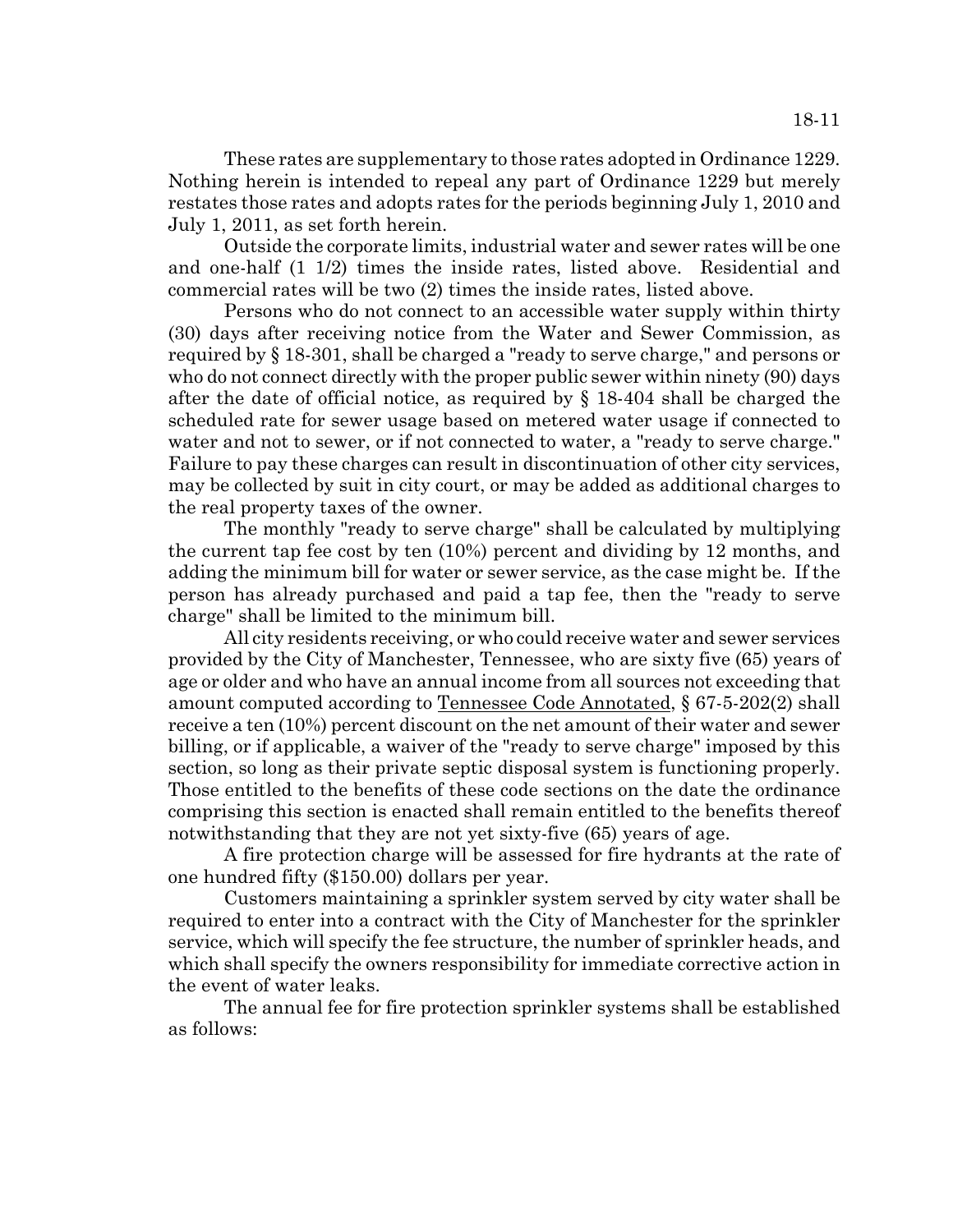| Area Protected        | Surcharge      | Annual Fee            |
|-----------------------|----------------|-----------------------|
| 0 to $10,000$ sq. ft. | $$25.00$ plus  | \$1.00/sprinkler head |
| 10,000 to $25,000$    | $$50.00$ plus  | \$1.00/sprinkler head |
| 25,000 to 50,000      | $$80.00$ plus  | \$1.00/sprinkler head |
| $50,000$ and over     | $$100.00$ plus | \$1.00/sprinkler head |

Charges for acceptance of domestic septic tank waste delivered by vehicle shall be measured by tank capacity, regardless of whether the tank is full, and not as set forth in § 18-206. The charge for acceptance of domestic septic tank waste shall be sixty-seven dollars (\$67.00) per one thousand (1,000) gallons or part thereof; however, if the tank capacity is less than five hundred (500) gallons, the charge shall be thirty-two and one-half dollars (\$32.50). (1972 Code, § 13-305, as amended by Ord. #832, Sept. 1998, Ord. #848, April 1999, Ord. #952, Oct. 2001, Ord. #1007, Sept. 2002, Ord. #1229, May 2009, Ord. #1234, June 2009, Ord. #1315, Nov. 2011, Ord. #1329, May 2012, Ord. #1429, July 2014, and Ord. #1506, Dec. 2016)

**18-206. Basis for determination of charges**. Charges shall be based on the amount of water sold as determined by meter measurement (both water and sewer). In the event that sewer, but not water, service is provided a residential customer the sewer service charge shall be the average residential charge for sewer service as determined by the director. The director may revise this charge from time to time based on either a change in the average residential usage and/or actual measurements of this sewerage flow.

Installations or customers, other than residential, which discharge additional sewerage flows to the city system other than that provided through metered water service shall be required to meter the additional discharge (size and location to be determined by the director) and will be charged based on this metered amount in addition to the monthly sewer charge set forth above. The customer is to furnish, install, maintain and, as decided by the director, calibrate the meter(s) required. The director may determine this additional sewer discharge to be an extraneous flow and charge the customer as provided below.

Upon determination that a sewer customer is permitting extraneous flow (storm water runoff, storm drainage, groundwater, un-metered water of any source or nature, etc.) to enter the city's wastewater treatment facilities, the city will make a measurement of such flow during wet weather, or time as determined by the director, and thereafter the charge for sewer services will be based upon the flow measured at that time on a demand treatment capacity basis or upon any subsequent measurement indicating a greater demand. A monthly sewer charge determined upon this basis will be in addition to the monthly sewer charge set forth above and can be reduced, or modified, upon and to the extent of satisfactory demonstration to the city that the source of the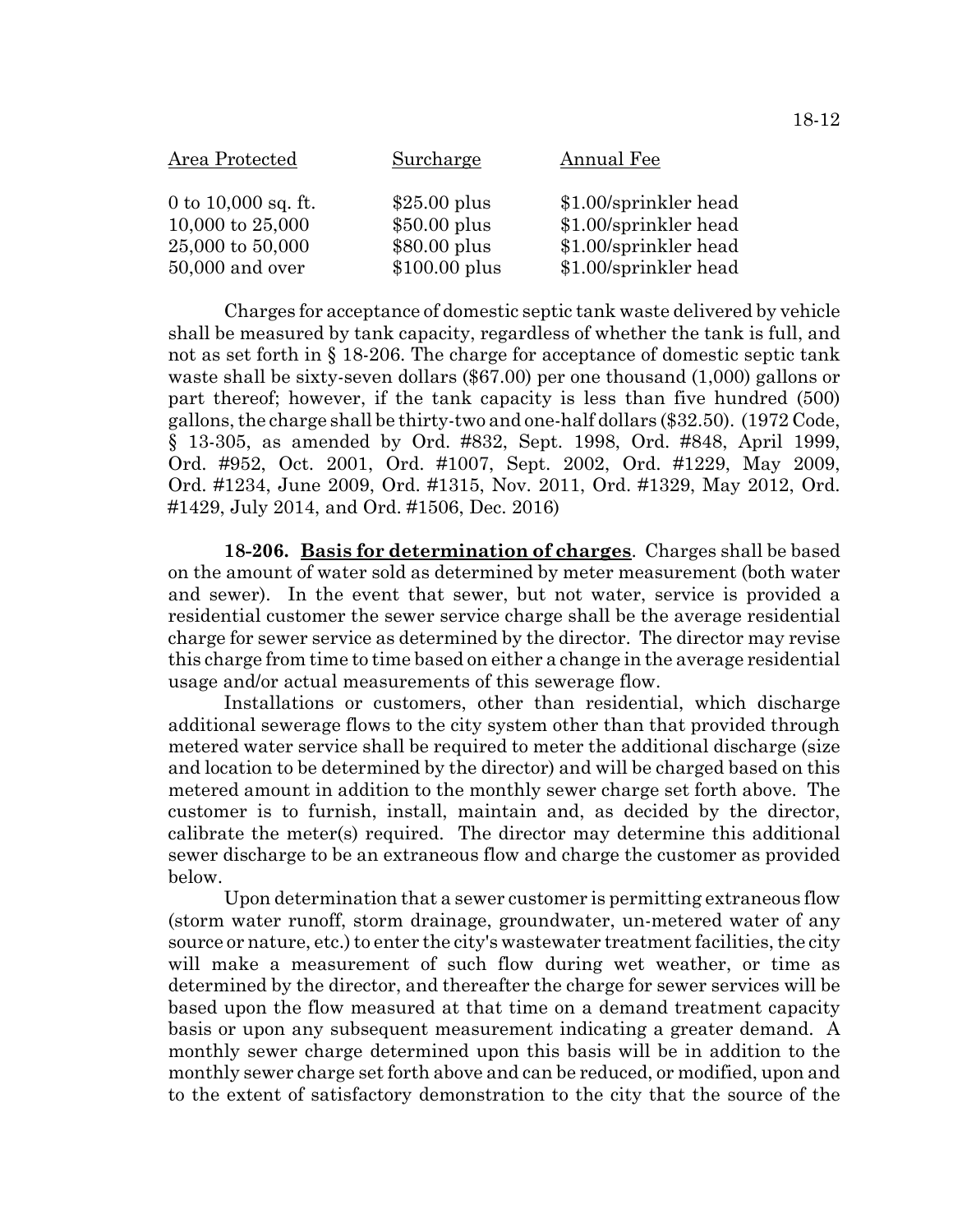18-13

extraneous flow into the customer's sewer service lines have been eliminated or measured. (1972 Code, § 13-307, as renumbered by Ord. #849, April 1999)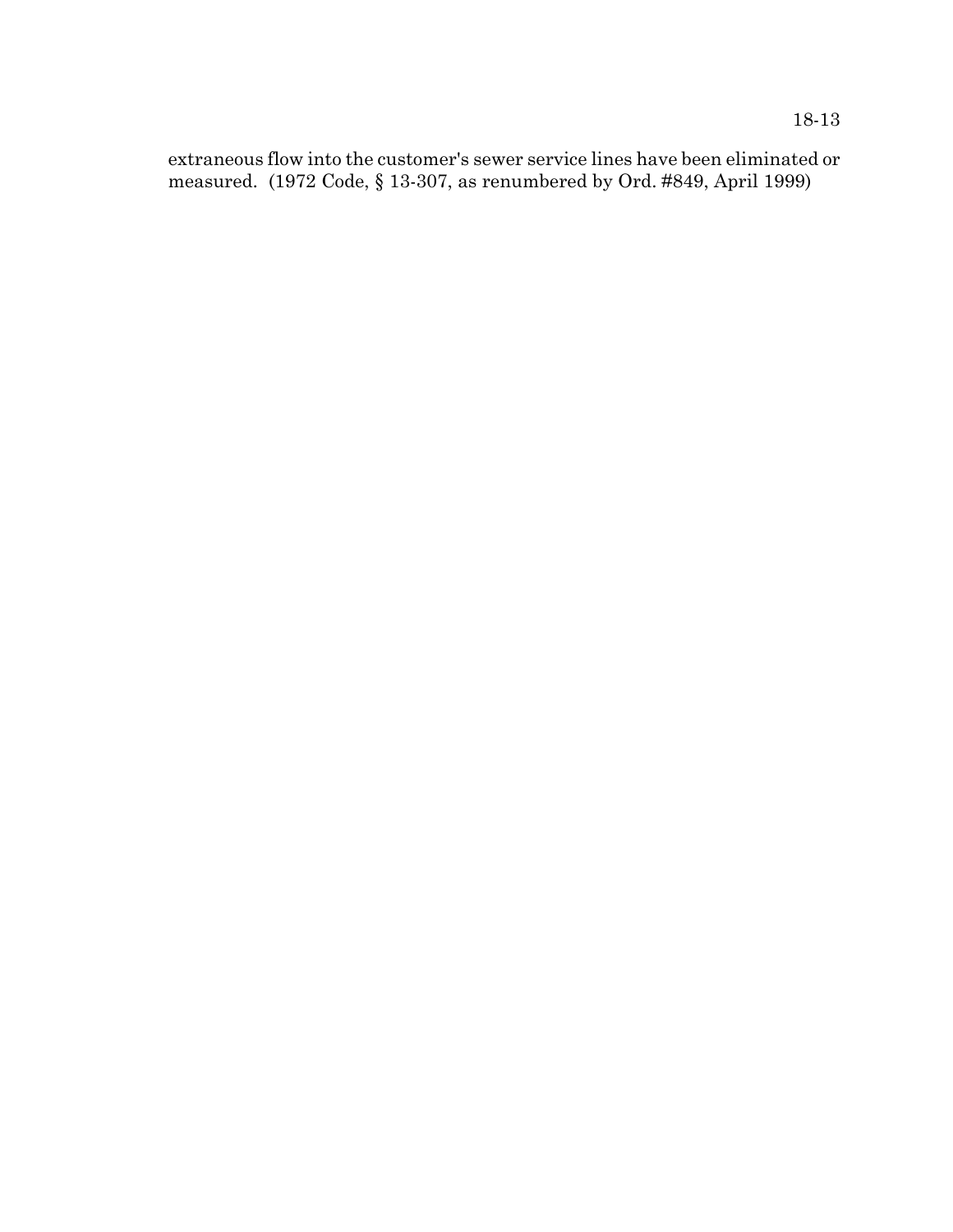#### **CHAPTER 3**

### **WATER**

### **SECTION**

- 18-301. When a connection to the water facilities is required.
- 18-302. Installation or change of water service pipes.
- 18-303. Water consumers to maintain water pipes properly, allow inspections and indemnify city.
- 18-304. Stop cocks required for water service lines.
- 18-305. Water meters required.
- 18-306. Maintenance of water meters; failure of meter to register.
- 18-307. City not liable for damages resulting from discontinuing water service.
- 18-308. Fluoridation of water supply.
- 18-309. Swimming pools.
- 18-310. Water theft.

**18-301. When a connection to the water facilities is required**. Whenever an accessible treated water supply of the city exists, all persons shall, within thirty (30) days of receiving notice from the water and sewer commission, make proper and permanent connections to said city water supply and shall remove all unauthorized cross-connections, auxiliary intakes, by passes or interconnections required in other sections of this code. Any property owner and/or owners who shall fail or refuse to comply with such notice shall be guilty of a misdemeanor. (1972 Code, § 13-401)

**18-302. Installation or change of water service pipes**. In every case the installation of the service pipe from the street main to the meter shall be made by the water department. No person or persons shall make any change in the service pipe between the main and the meter unless authorized to do so by the manager or persons authorized by him or the water commission. (1972 Code, § 13-402)

**18-303. Water consumers to maintain water pipes properly, allow inspections and indemnify city**. Every water consumer shall keep the water service pipes within his premises in good order and repair and well protected so as to prevent leaking or freezing. Pipes shall be laid out not less than eighteen (18) inches under the ground, and where exposed, the pipe shall be furnished with stop and waste cocks. The water-taker shall not conceal the purpose for which his water is used. He shall allow the manager or persons authorized by him or the water commission to enter the premises supplied with water to examine the pipes and fixtures and ascertain the quantity of water used and the manner of its use. He shall also indemnify the city for all damages it may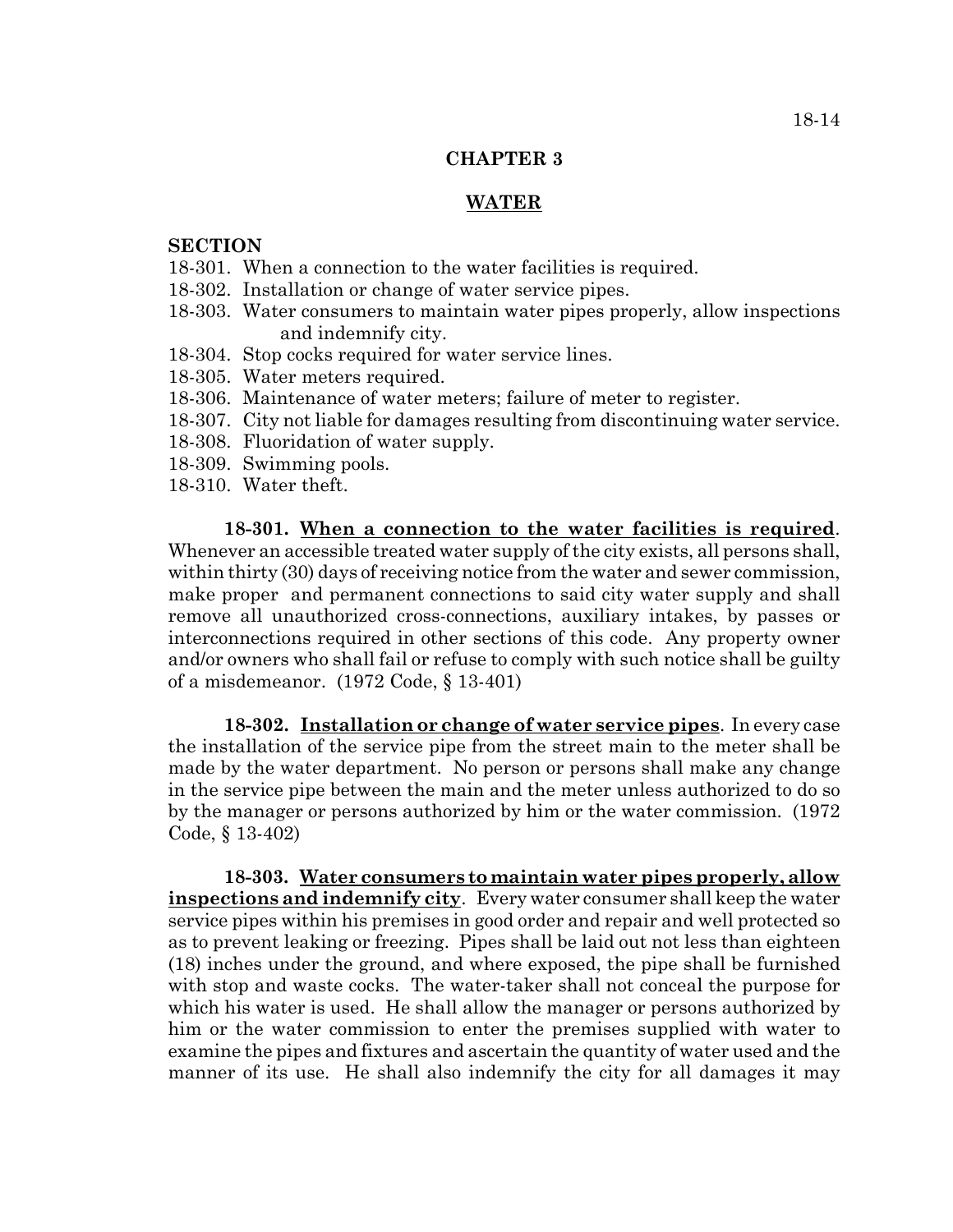sustain or be required to pay in consequence of any injury resulting from any violation of these regulations by the water-taker. (1972 Code, § 13-403)

**18-304. Stop cocks required for water service lines**. Every water service line shall be provided with a satisfactory and easily accessible stop cock with coupling (this stop shall be the same size as the service pipe) to be located always between the meter and the first branch of the main service. (1972 Code, § 13-404)

**18-305. Water meters required**. One water meter must be installed for each building served by a water service connection, unless hereinafter excepted. The meter location shall be between the curb and the building at a place specified by the water department, and must accommodate the same size or larger than the service line. The meter and all material used in the service line shall become the property of the City of Manchester.

The one meter for each building requirement shall apply equally to either a residential or a commercial service. The following uses shall be excepted:

- (1) Apartment houses, hotel or motels;
- (2) Governmental or school buildings;
- (3) Churches;

(4) A business operating in more than one building, but on adjoining sites and under the same name and business license;

(5) Accessory residential structures;

(6) Two (2) or more users in the same structure, even if one is residential and the other is commercial.

This section shall apply only to a new construction, or additions to an existing service requested after the effective date of this chapter, and not to uninterrupted existing services. New or additional services shall be denied until the meters are brought into compliance with this section. If water service is discontinued, it shall not be reconnected until the customer has complied with the provisions of § 18-203 (3). (Ord. #749, Nov. 1995)

## **18-306. Maintenance of water meters; failure of meter to register**.

The consumer must keep the meter within his premises easily accessible for reading at all times. The water department will include all repairs due to ordinary wear in its rental charge, but in all cases the consumer will be held responsible for proper protection of the meter from all damage which may occur due to freezing or from hot water backing from the over-heated house boilers or from any other cause. The consumer shall pay the established meter rate for the amount of water registered whether used or wasted. The water department will assume no responsibility for use of water within metered premises.

Should the meter fail to register for any cause, the quantity used shall be determined and the charge made based on the average amount registered by the meter when in good order. (1972 Code, § 13-406)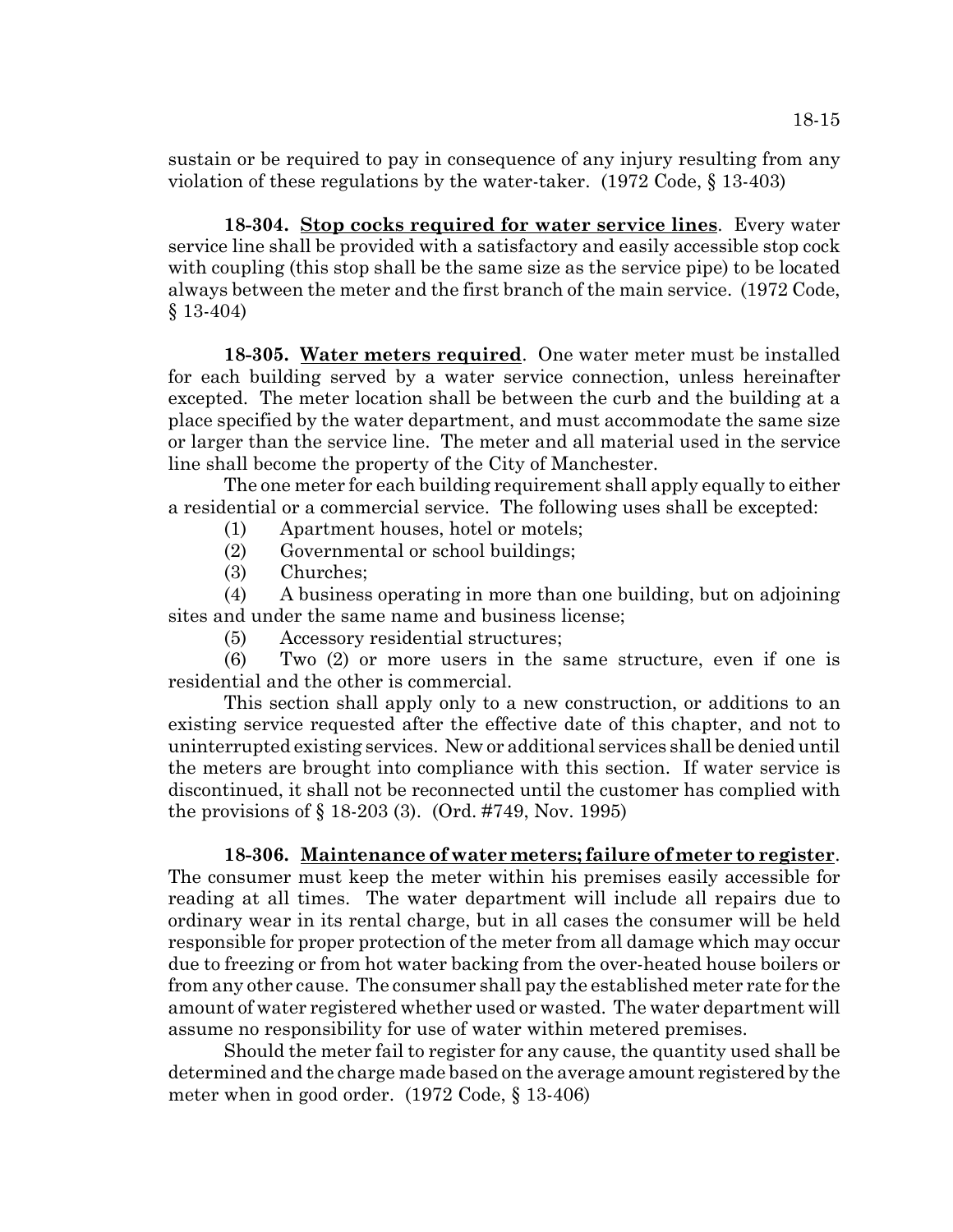**18-307. City not liable for damages resulting from discontinuing water service**. No water-taker shall be entitled to any damages nor will any portion of a payment be refunded for any sudden stoppage of the city water supply occasioned by an accident or otherwise, or for any stoppage for the purpose of making extensions, alterations, or repairs, or any shut-off for non-payment of service charges. In such an event water-takers must guard themselves against the collapse of boilers, damage to electric heaters, and other injuries liable to result from stoppage of the water supply. (1972 Code, § 13-407)

**18-308. Fluoridation of water supply**. The water department is hereby authorized and instructed to make plans for the flouridation of the water supply of the city, to submit such plans to the Department of Public Health of the State of Tennessee for approval, and upon approval to add such chemicals as fluoride to the water supply in accord with such approval as will adequately provide for the fluoridation of the city water supply.

The cost of such fluoridation will be borne by the revenues of the water department. (1972 Code, § 13-408)

**18-309. Swimming pools**. The use of fire hydrants for filling swimming pools is prohibited, except when authorized by the water and sewer department.

A request must be filed with the water and sewer department at least seventy-two (72) hours prior to service. The request must contain the customers name, address, and telephone number, and if the person requesting the service is not a customer of the water and sewer department, a fee as determined by the water and sewer commission must be paid at the time of the request.

The charge for filling a swimming pool during normal working hours, Monday through Friday, except on holidays shall be a non-refundable service connection fee of thirty-five (\$35.00) dollars, plus the water rate charges included in § 13-305 of this code. If an employee(s) is required to work after 4:00 P.M., a charge of \$20.00 per hour, per man will be added. For filling after hours, or on a weekend or a holiday, the minimum charge will be \$55.00 per man, with an additional charge of \$20.00 per hour, per man, for any work in excess of two (2) hours. (1972 Code, § 13-410, as amended by Ord. #1069, Aug. 2004)

to:

**18-310. Water theft**. (1) It shall be unlawful for any person or business

(a) Tap or connect to any city water main without permission of the Manchester Water and Sewer Department, or

(b) Take, use, or consume any water from a city water main unless the water is property metered by a device installed and approved by the City of Manchester Water and Sewer Department, or

(c) Tamper with any water meter, or any fittings or fixtures on that meter, including but not limited to installing or using any pipe, bypass, cutoff or other device to interfere with the approved installation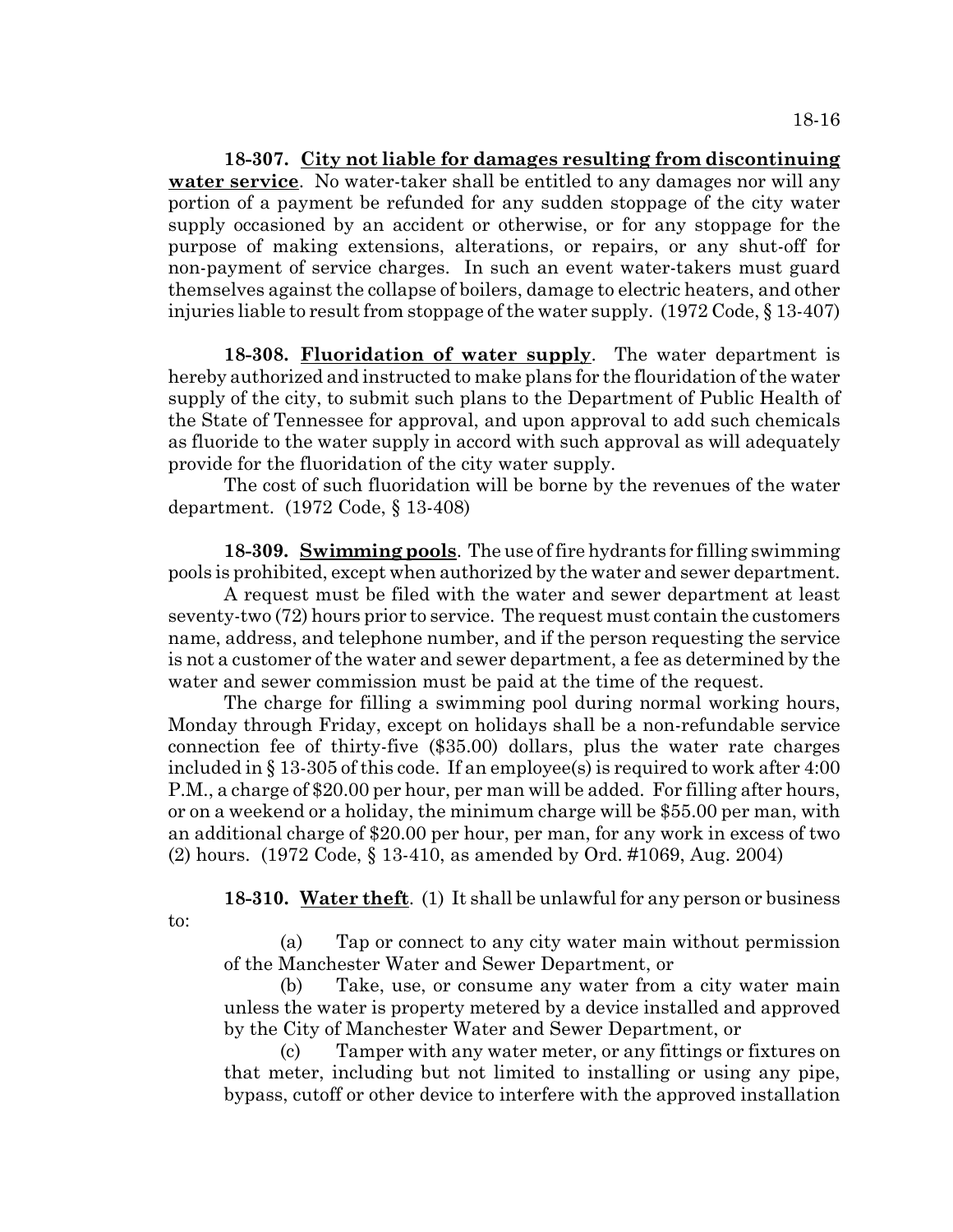or the normal operation of the meter regulating the quantity of water consumed, or

(d) Make any connection to a fire hydrant, flushing hydrant or flushing valve without the permission of the City of Manchester Water and Sewer Department.

(2) Any person or business found to be in violation of this section shall be imposed the following civil penalties:

(a) The cost of the estimated usage of water as determined by the director of the water and sewer department and a civil penalty of up to \$250.00 on the first offense.

(b) The cost of the estimated usage of water as determined by the director of the water and sewer department, an assessment equal to the full cost of a current tap fee and a civil penalty of up to \$500.00 for the second offense by the same person or at the same location.

(c) The cost of the estimated usage of water as determined by the director of the water and sewer department, as assessment equal to the full cost of a current tap fee, and a civil penalty of up to \$1,000.00 for the third or subsequent offense by the same person or at the same location.

(3) Upon notice and hearing, the water and sewer department may discontinue any future service to the persons of businesses found to have violated this section. (as added by Ord. #896, Aug. 2000)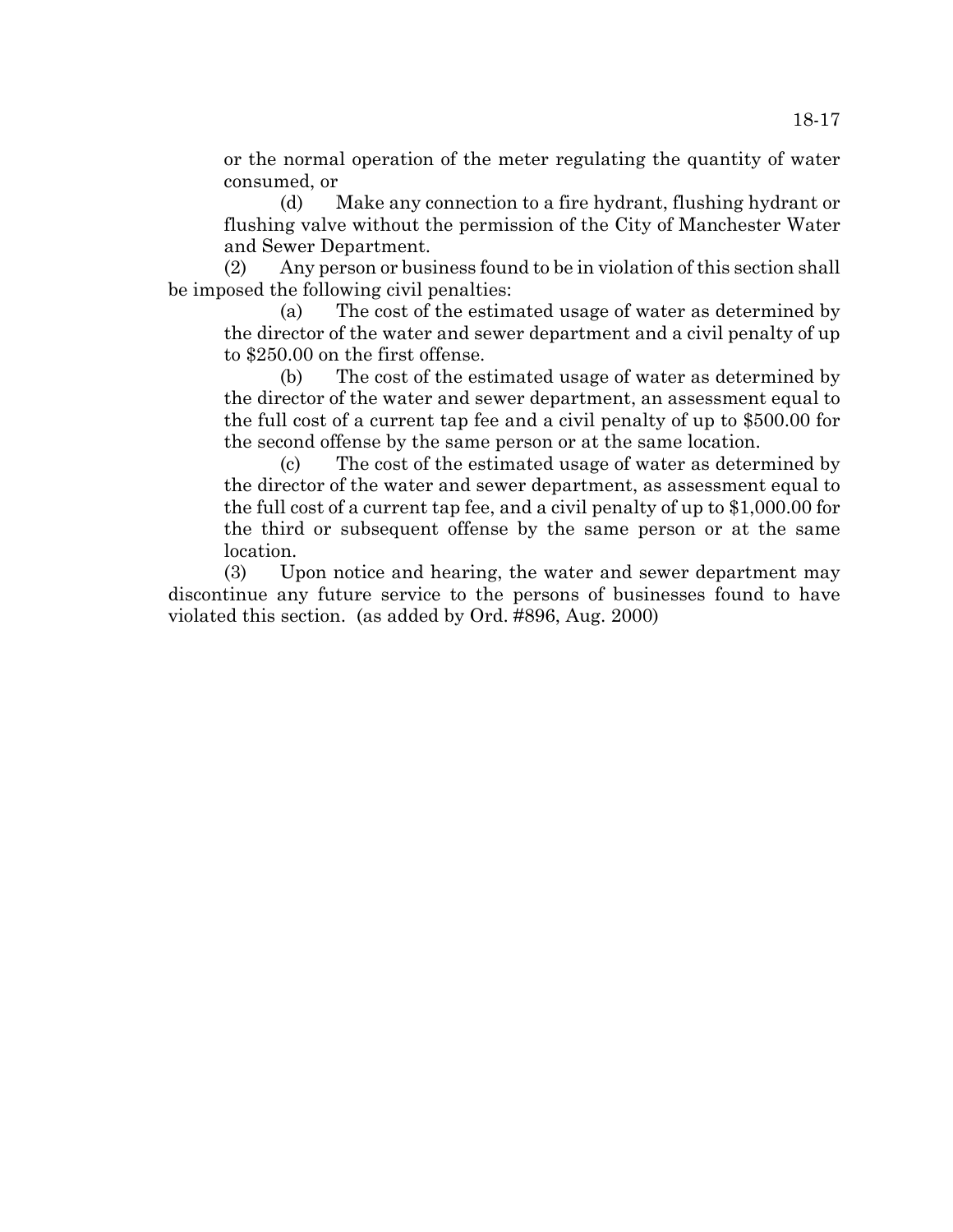### **CHAPTER 4**

## **SEWERS**

## **SECTION**

- 18-401. Definitions.
- 18-402. Abbreviations.
- 18-403. Sewer service may be refused, restricted, etc., under various circumstances.
- 18-404. Use of public sewers required.
- 18-405. Private sewage disposal.
- 18-406. Building sewers and connections.
- 18-407. General discharge regulations.
- 18-408. Acceptance of domestic septic tank waste delivered to the wastewater treatment plant.

18-409.--18-429. [Deleted.]

**18-401. Definitions**. Unless the context specifically indicates otherwise, the following terms and phrases, as used in this chapter, shall have the meanings hereinafter designated:

(1) "Act" or "the Act." The Federal Water Pollution Control Act, also known as the Clean Water Act, as amended, 33 U.S.C. 1251, et seq.

(2) "Approval authority." The director in an NPDES state with an approved state pretreatment program and the administrator of the EPA in a non-NPDES state of NPDES state without an approved state pretreatment program.

(3) "Authorized representative of industrial user." An authorized representative of an industrial user may be:

(a) A principal executive officer of at least the level of vice-president, if the industrial user is a corporation;

(b) A general partner or proprietor if the industrial user is a partnership of proprietorship, respectively;

(c) A duly authorized representative of the individual designated above if such representative is responsible for the overall operation of the facilities from which the indirect discharge originates.

(4) "Biochemical Oxygen Demand (BOD)." The quantity of oxygen utilized in the biochemical oxidation of organic matter under standard laboratory procedure, five  $(5)$  days at  $20^{\circ}$  centigrade expressed in terms of weight and concentration (milligrams per liter (mg/l).

(5) "Building sewer." A sewer conveying wastewater from the premises of a user to the POTW.

(6) "City." The City of Manchester or the Board of Mayor and Aldermen of the City of Manchester.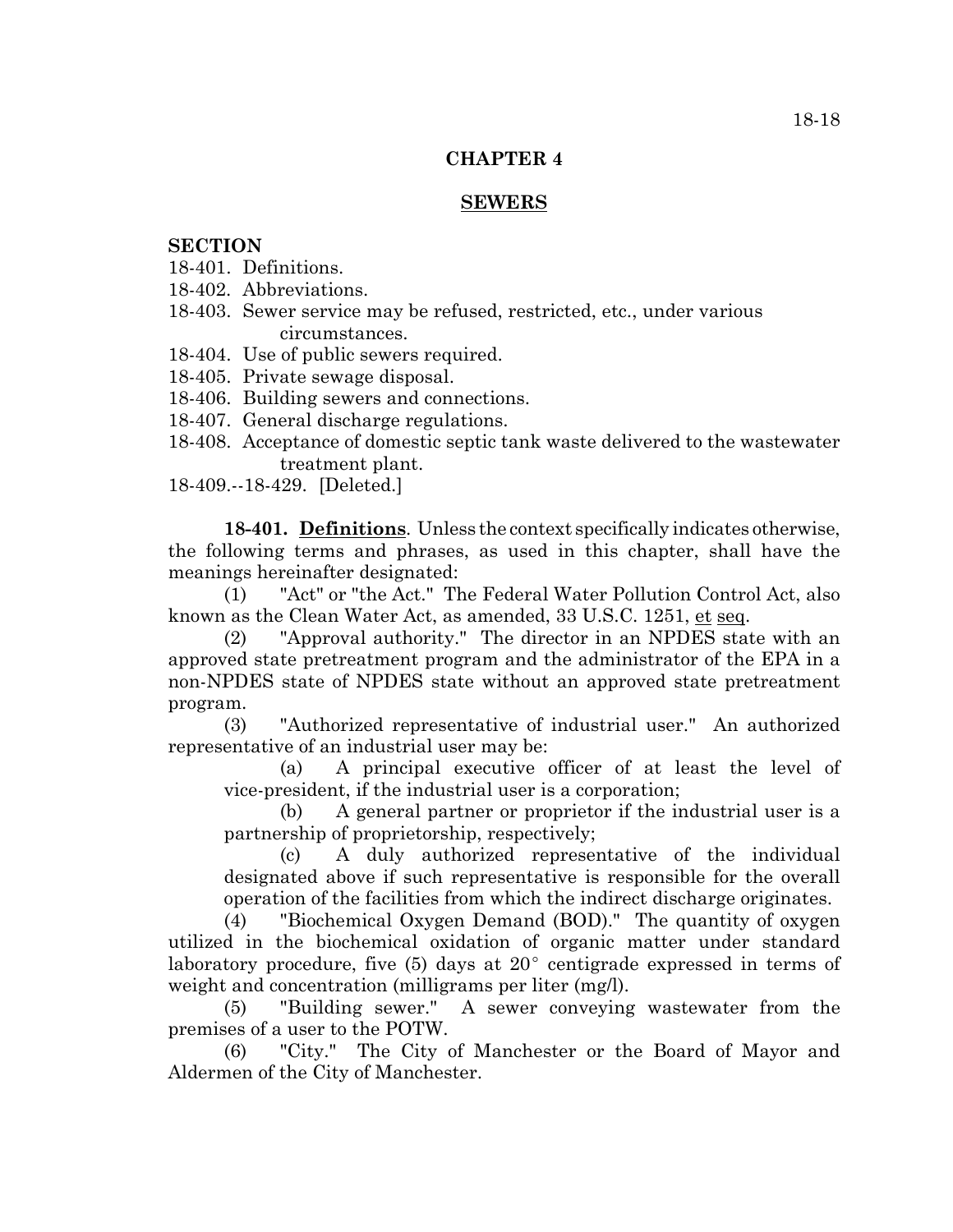(7) "Cooling water." The water discharged from any use such as air conditioning, cooling or refrigeration, or to which the only pollutant added is heat.

(8) "Control authority." The term "control authority" shall refer to the "approval authority," defined hereinabove; or the manager if the city has an approved pretreatment program under the provisions of 40 CFR, 403.11.

(9) "Direct discharge." The discharge of treated or untreated wastewater directly to the waters of the State of Tennessee.

(10) "Environmental Protection Agency, or EPA." The U.S. Environmental Protection Agency, or where appropriate the term may also be used as a designation for the administrator or other duly authorized official of the said agency.

(11) "Grab sample." A sample which is taken from a waste stream on a one-time basis with no regard to the flow in the waste stream and without consideration of time.

(12) "Holding tank waste." Any waste from holding tanks such as vessels, chemical toilets, campers, trailers, septic tanks, and vacuum-pump tank trucks.

(13) "Indirect discharge." The discharge or the introduction of nondomestic pollutants from any source regulated under Section 307(b) or (c) of the Act, (33 U.S.C. 1317), into the POTW (including holding tank waste discharged into the system).

(14) "Industrial user." A source of indirect discharge which does not constitute a "discharge of pollutants" under regulations issued pursuant to Section 402, of the Act (33 U.S.C. 1342).

(15) "Interference." The inhibition or disruption of the POTW treatment processes or operations which contributes to a violation of any requirement of the city's NPDES permit. The term includes prevention of sewage sludge use or disposal by the POTW in accordance with Section 405 of the Act, (33 U.S.C. 1345) or any criteria, guidelines, or regulations developed pursuant to the Solid Waste Disposal Act (SWDA), the Clean Air Act, the Toxic Substances Control Act, or more stringent state criteria (including those contained in any state sludge management plan prepared pursuant to Title IV of SWDA) applicable to the method of disposal or use employed by the POTW.

(16) "Manager." The person designated by the city to supervise the operation of the publicly owned treatment works and who is charged with certain duties and responsibilities by this chapter, or his duly authorized representative.

(17) "National Pollution Discharge Elimination System or NPDES permit." A permit issued pursuant to Section 402 of the Act (33 U.S.C. 1342).

(18) "National prohibitive discharge standard or prohibitive discharge standard." Any regulation developed under the authority of 307(b) of the Act and 40 CFR, Section 403.5.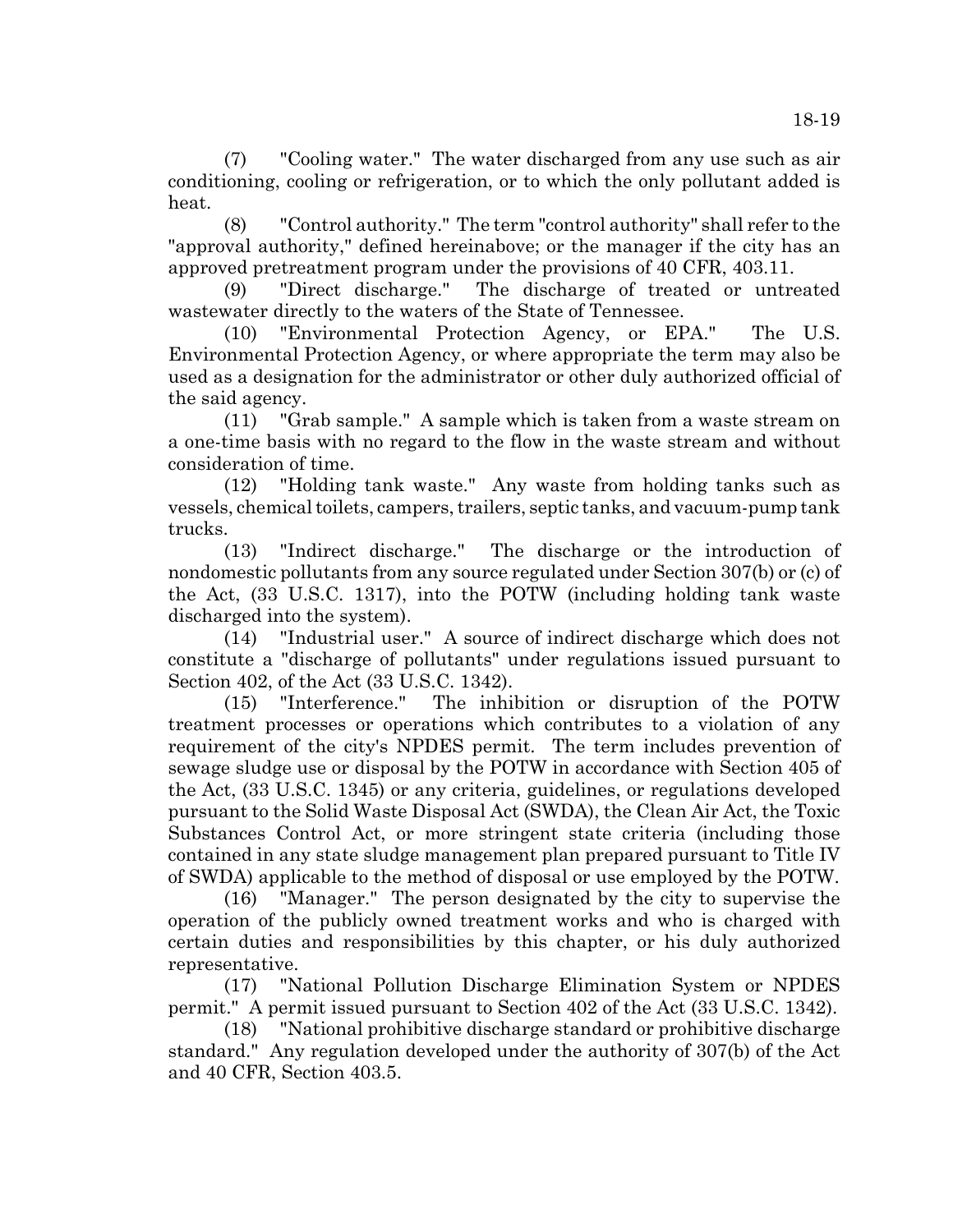(19) "Person." Any individual, partnership, copartnership, firm, company, corporation, association, joint stock company, trust, estate, governmental entity or any other legal entity, or their legal representatives, agents or assigns. The masculine gender shall include the feminine, the singular shall include the plural where indicated by the context.

(20) "pH." The logarithm (base 10) of the reciprocal of the concentration of hydrogen ions expressed in grams per liter of solution.

(21) "Pollution." The man-made or man-induced alteration of the chemical, physical, biological, and radiological integrity of water.

(22) "Pollutant." Any dredged spoil, solid waste, incinerator residue, sewage, garbage, sewage sludge, munitions, chemical substances, biological materials, radioactive materials, heat, wrecked or discharged equipment, rock, sand, cellar dirt and industrial, municipal, and agricultural waste discharged into water.

(23) "Publicly Owned Treatment Works (POTW)." A treatment works as defined by Section 212 of the Act, (33 U.S.C. 1292) which is owned in this instance by the city. This definition includes any sewers that convey wastewater to the POTW treatment plant, but does not include pipes, sewers or other conveyances not connected to a facility providing treatment. For the purposes of this chapter, "POTW" shall also include any sewers that convey wastewaters to the POTW from persons outside the (city who are, by contract or agreement with the (city)) users of the (city's) POTW.

(24) "POTW treatment plant." That portion of the POTW designed to provide treatment to wastewater.

(25) "Shall" is mandatory; "May" is permissive.

(26) "State." State of Tennessee.

(27) "Standard Industrial Classification (SIC)." A classification pursuant to the Standard Industrial Classification Manual issued by the Executive Office of the President, Office of Management and Budget, 1972.

(28) "Storm water." Any flow occurring during or following any form of natural precipitation and resulting therefrom.

(29) "Suspended solids." The total suspended matter that floats on the surface of, or is suspended in, water, wastewater or other liquids, and which is removable by laboratory filtering.

(30) "TDEC." Tennessee Department of Environment and Conservation.

(31) "Toxic pollutant." Any pollutant or combination of pollutants listed as toxic in regulations promulgated by the Administrator of the Environmental Protection Agency under the provision of CWA (307 (a)) or other Acts.

(32) "User." Any person who contributes, causes or permits the contribution of wastewater into the city's POTW.

(33) "Wastewater." The liquid and water-carried industrial or domestic wastes from dwellings, commercial buildings, industrial facilities, and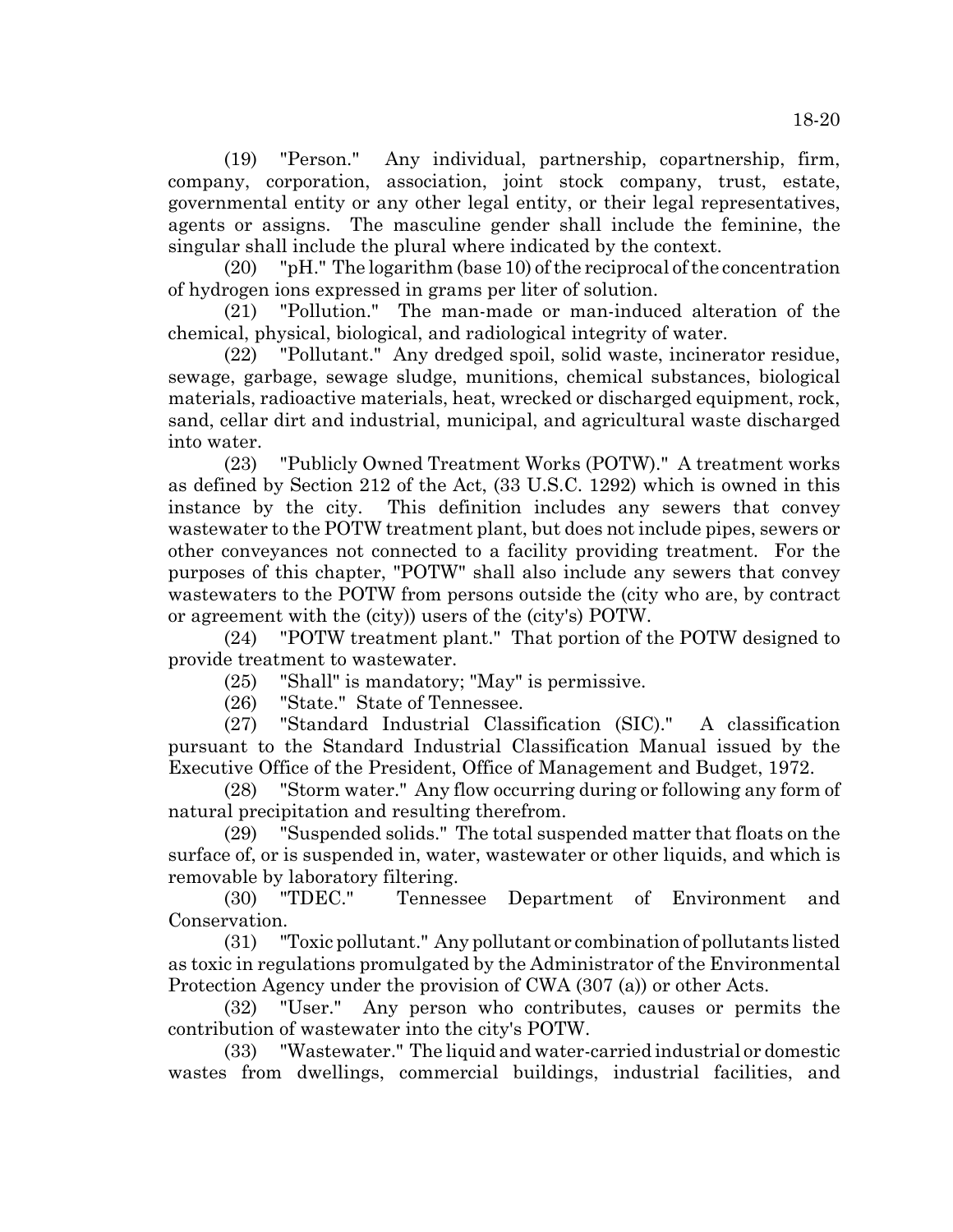institutions, whether treated or untreated which is contributed into or permitted to enter the POTW.

(34) "Wastewater contribution permit." As set forth in § 18-416 of this chapter.

(35) "Water of the State." All streams, lakes, ponds, marshes, watercourses, waterways, wells, springs, reservoirs, aquifers, irrigation systems, drainage systems, and all other bodies or accumulations of water, surface of underground, natural or artificial, public or private, which are contained within, flow through, or border upon the state or any portion thereof.

(1972 Code, § 13-501, as amended by Ord. #807, Jan. 1998, and Ord. #1452, April 2015)

**18-402. Abbreviations**. The following abbreviations shall have the designated meanings:

| BOD                         |  | Biochemical oxygen demand.                        |
|-----------------------------|--|---------------------------------------------------|
| CFR                         |  | Code of federal regulations.                      |
| COD                         |  | Chemical oxygen demand.                           |
| <b>EPA</b>                  |  | Environmental Protection Agency.                  |
|                             |  | Liter.                                            |
| mg                          |  | Milligrams.                                       |
| mg/l                        |  | Milligrams per liter.                             |
| $NH_{3}-N$                  |  | Ammonia.                                          |
| <b>NPDES</b>                |  | National pollutant discharge elimination system.  |
| <b>POTW</b>                 |  | Publicly owned treatment works.                   |
| <b>SIC</b>                  |  | Standard industrial classification.               |
| <b>SWDA</b>                 |  | Solid Waste Disposal Act, 42 U.S.C. 6901, et seq. |
| <b>USC</b>                  |  | United States Code.                               |
| <b>TSS</b>                  |  | Total Suspended Solids.                           |
| <u>ດ ຕ 1</u><br><b>P</b> 10 |  |                                                   |

(1972 Code, § 13-502)

**18-403. Sewer service may be refused, restricted, etc., under various circumstances**. The City of Manchester through its board of mayor and aldermen or water and sewer commission may either permit or refuse permission of any person, business, property or other entity to connect to the public sewer system as may be warranted by the capacity and ability of the sewers and treatment plant to carry and treat sewage or as the public interest may require or as otherwise indicated in this chapter. (1972 Code, § 13-503)

**18-404. Use of public sewers required**. (1) It shall be unlawful for any person to place, deposit, or permit to be deposited in any unsanitary manner on public or private property within the City of Manchester or in any area under the jurisdiction of said city, any human or animal excrement, garbage, or other objectionable waste.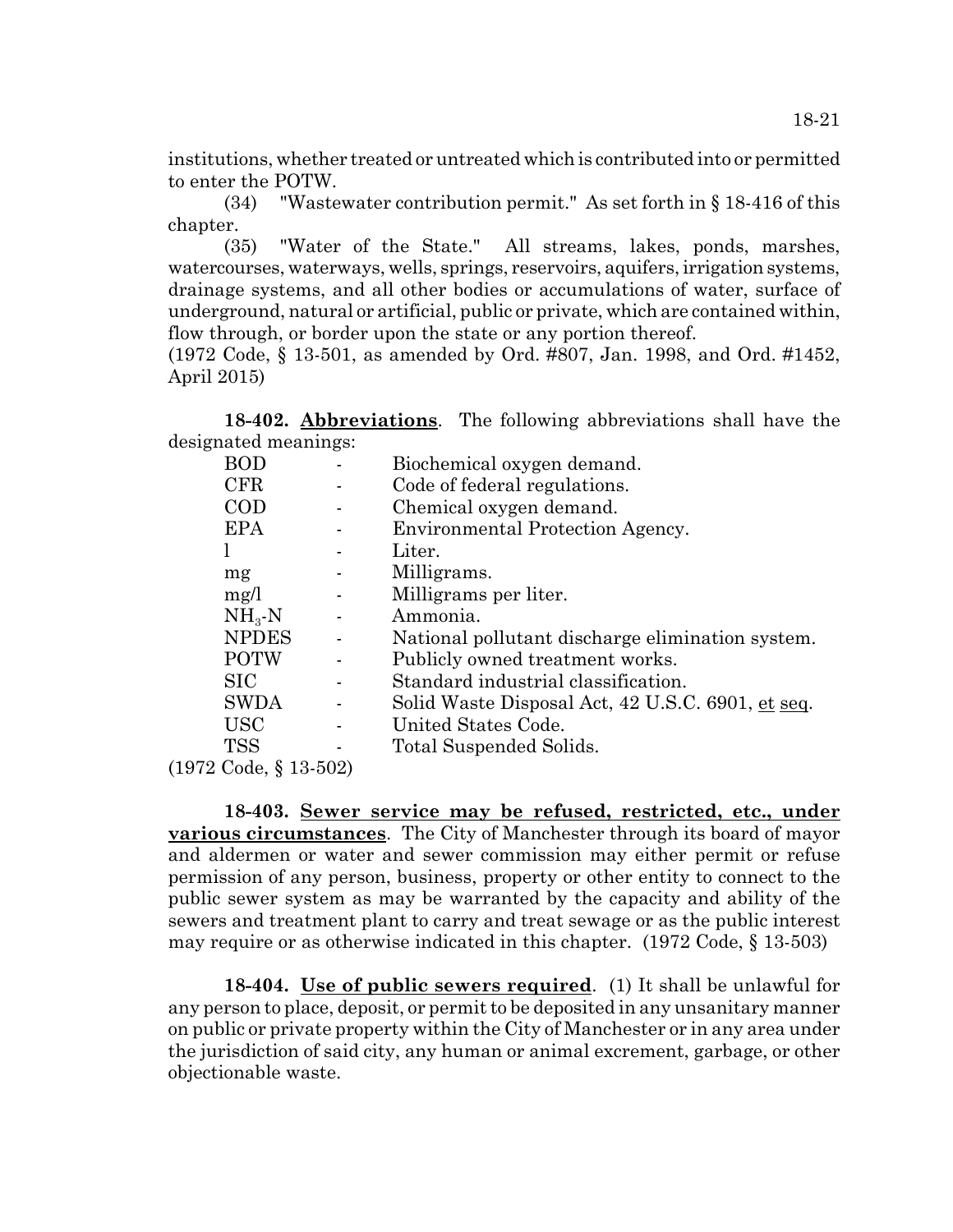(2) It shall be unlawful to discharge to any natural outlet within the City of Manchester or in any area under the jurisdiction of said city, any sewage or other polluted waters, except where suitable treatment has been provided in accordance with subsequent provisions of this chapter.

(3) Except as hereinafter provided, it shall be unlawful to construct or maintain any privy, privy vault, septic tank, or cesspool, or other facility intended or used for the disposal of sewage.

(4) The owner of all houses, buildings, or properties used for human occupancy, employment, recreation, or other purposes, situated within the city and abutting on any street, alley or right-of-way in which there is now located or may in the future be located in a public sanitary sewer of the city, is hereby required at his expense to install suitable toilet facilities therein, and to connect such facilities directly with the proper public sewer in accordance with the provisions of this chapter, within ninety (90) days after date of official notice to do so, provided that said public sewer is within three hundred (300) feet (91.5 meters) of the property line if access is available and it is otherwise practicable to do so. (1972 Code, § 13-504)

**18-405. Private sewage disposal**. (1) Where a public sanitary sewer is not available under the provisions of  $\S$  18-404(4), the building sewer shall be connected to a private sewage disposal system complying with the provisions of this section.

(2) Before commencement of construction of a private sewage disposal system, the owner shall first obtain a written permit signed by the health officer. The application for such permit shall be made on a form furnished by the health officer, which the applicant shall supplement by any plans, specifications, and other information as are deemed necessary by the health officer.

(3) A permit for a private sewage disposal system shall not become effective until the installation is completed to the satisfaction of the health officer. He shall be allowed to inspect the work at any stage of construction, and, in any event, the applicant for the permit shall notify the health officer when the work is ready for final inspection, and before any underground portions are covered.

(4) The type, capacities, location, and layout of a private sewage disposal system shall comply with all recommendations of the Coffee County Department of Public Health and the State of Tennessee. No permit shall be issued for any private sewage disposal system employing subsurface soil absorption facilities where the area of the lot is less than 7500 square feet. (Lot areas of 7500 square feet to less than 20,000 square feet shall be served by a city water supply as a prerequisite to the installation of a subsurface soil absorption disposal system.) No septic tank shall be permitted to discharge to any natural outlet.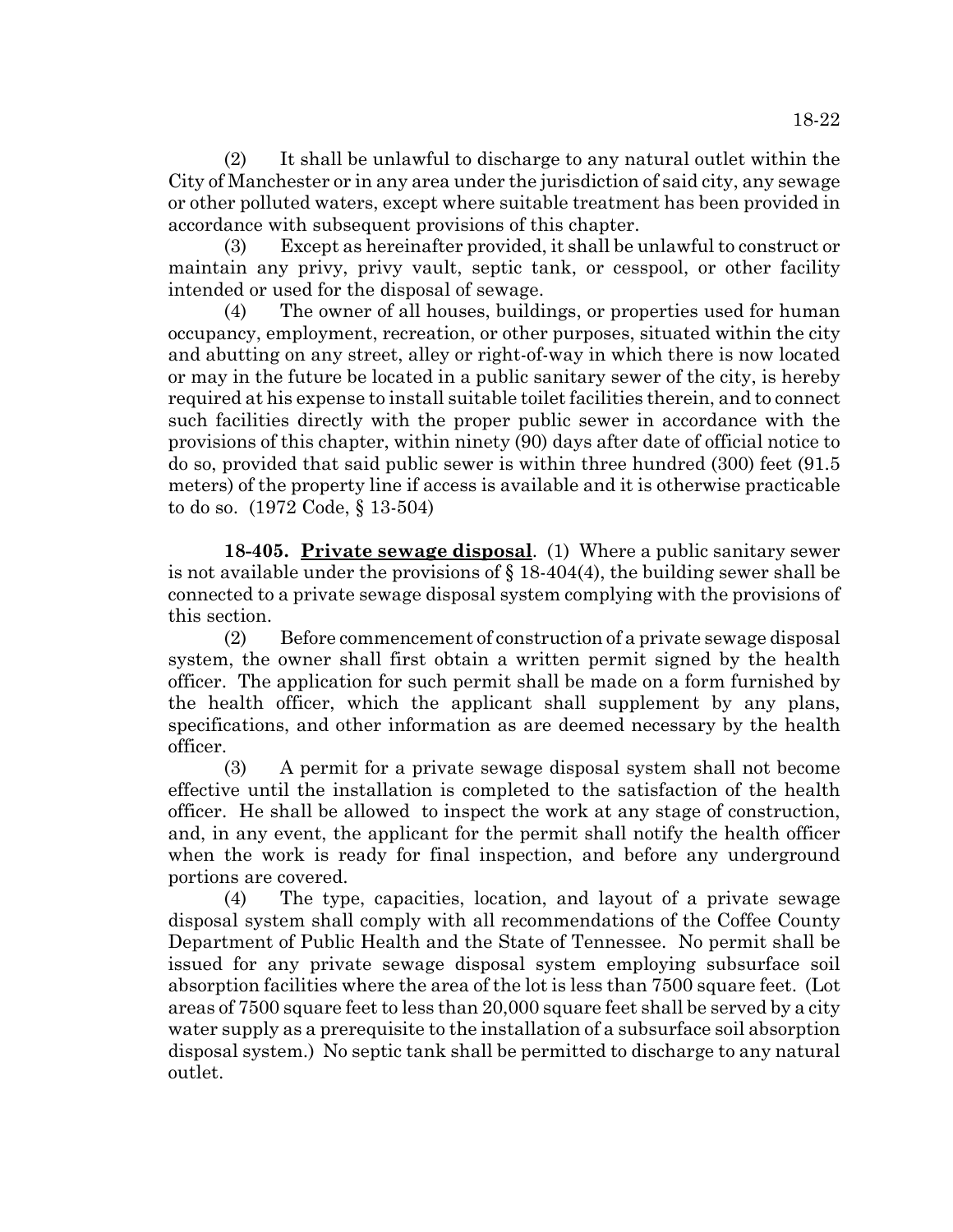(5) At such time as a public sewer becomes available to a property served by a private sewage disposal system, as provided in § 18-405(4), a direct connection shall be made to the public sewer in compliance with this chapter, and any septic tanks, cesspools, and similar private sewage disposal facilities shall be abandoned and filled with suitable material.

(6) The owner shall operate and maintain the private sewage disposal facilities in a sanitary manner at all times, at no expense to the city.

(7) No statement contained in this chapter shall be construed to interfere with any additional requirements that may be imposed by the health officer.

(8) When a public sewer becomes available, the building sewer shall be connected to said sewer within ninety (90) days and the private sewage disposal system shall be cleaned of sludge and filled with clean gravel or dirt as directed by the health officer. (1972 Code, § 13-505)

**18-406. Building sewers and connections**. (1) No unauthorized person shall uncover, make any connections with or opening into, use, alter, or disturb any public sewer or appurtenance thereof without first obtaining a written permit from the manager.

- (2) There shall be two (2) classes of building sewer permits:
	- (a) For residential and commercial service; and

(b) For service to establishments producing industrial wastes.

In either case, the owner or his agent shall make application on a special form furnished by the city. The permit application shall be supplemented by any plans, specifications, or other information considered pertinent in the judgment of the manager.

(3) All costs and expenses incident to the installation and connection of the building sewer shall be borne by the owner. The owner shall indemnify the city from any loss or damage that may directly or indirectly be occasioned by the installation of the building sewer.

(4) A separate and independent building sewer shall be provided for every building. This requirement includes a separate sewer for each unit of a multi-unit building, except apartment buildings, duplexes, motels and hotels or where one building stands at the rear of another on an interior lot and no private sewer is available or can be constructed to the rear building through an adjoining alley, courtyard, or driveway, the building sewer from the front building may be extended to the rear building and the whole considered as one building sewer. In the case of multi-unit buildings, each unit shall be required to pay a separate tap fee regardless of whether or not the same sewer line is connected for all of the units.

(5) Old building sewers may be used in connection with new buildings only when they are found, on examination and test by the manager to meet all requirements of this chapter.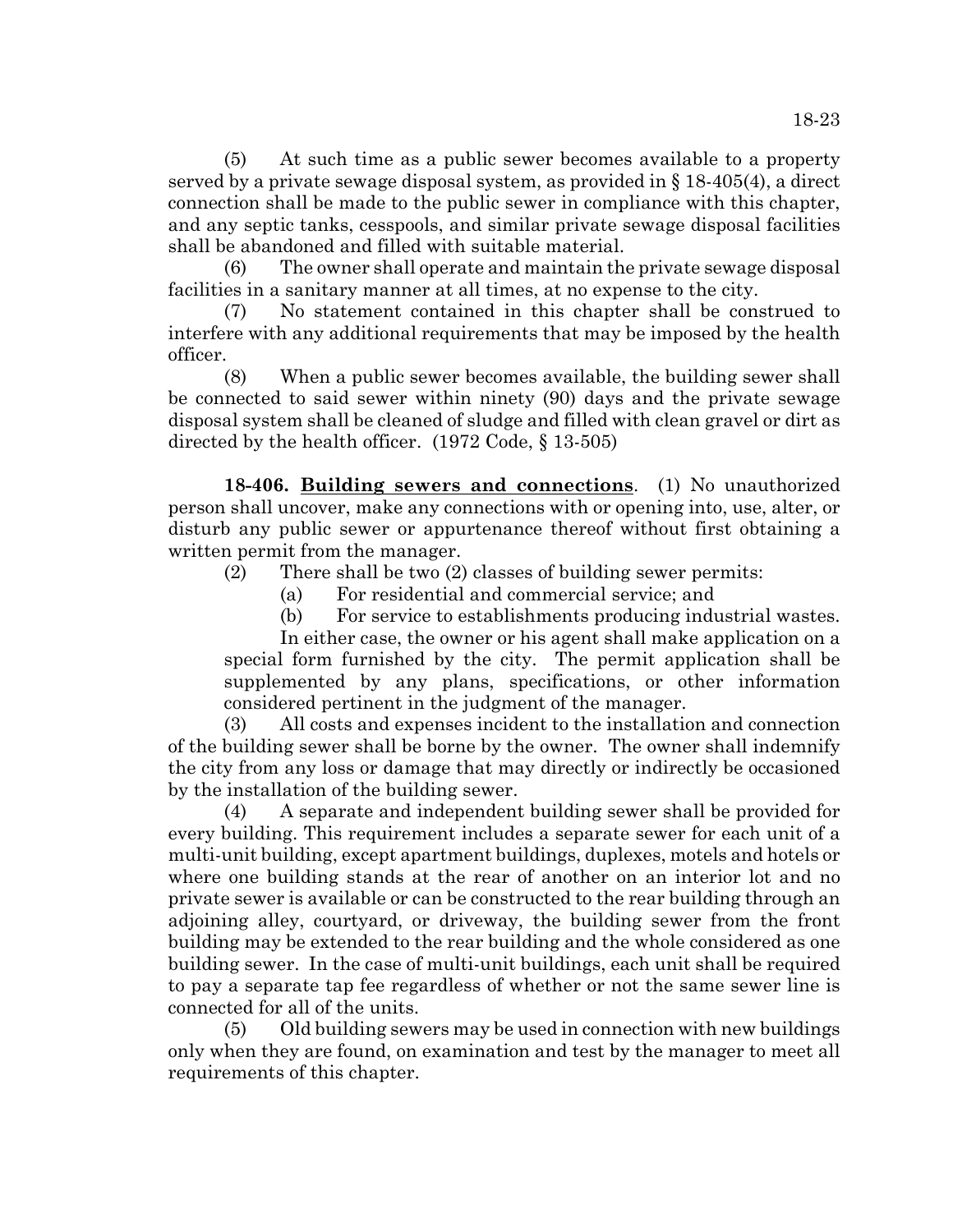(6) The size, slope, alignment, materials of construction of a building sewer, and the methods to be used in excavating, placing of pipe, jointing, testing, and backfilling the trench shall all conform to the requirements of the building and plumbing codes, water and sewer department standard construction specifications, or other applicable rules and regulations of the city. In the absence of code provisions or in amplification thereof, the materials and procedures set forth in appropriate specifications of the A.S.T.M. and W.P.C.F. Manual of Practice No. 9 shall apply.

(7) Whenever possible, the sewer service shall be brought to the building at an elevation below the basement floor. In all buildings in which any building drain is too low to permit gravity flow to the public sewer, wastewater carried by such building drain shall be lifted by an approved means and discharged to the building sewer.

(8) No person shall make connections of roof downspouts, exterior foundation drains, areaway drains, or other sources of surface runoff or groundwater to a building sewer or building drain which in turn is connected directly or indirectly to a public sanitary sewer.

(9) The connection of the building sewer into the public sewer shall conform to the requirements of the building and plumbing codes or other applicable rules and regulations of the city, or the procedures set forth in appropriate specifications of the A.S.T.M. and the W.P.C.F. Manual of Practice No. 9. All such connections shall be made gastight and watertight. Any deviation from the prescribed procedures and materials must be approved by the manager before installation.

(10) The applicant for the building sewer permit shall notify the manager when the building sewer is ready for inspection and connection to the public sewer. The connection shall be made under the supervision of the manager or his representative.

(11) All excavations for building sewer installations shall be adequately guarded with barricades and lights so as to protect the public from hazard. Streets, sidewalks, parkways, and other public property disturbed in the course of the work shall be restored in a manner satisfactory to the city. (1972 Code, § 13-506, as amended by Ord. #775, Nov. 1996)

**18-407. General discharge regulations**. A fat, oil and grease (FOG) management system must be immediately installed in any new or newly remodeled establishment that serves or prepares food and introduces grease into the sewer system, and for all other existing establishments within twelve (12) months after the final passage of this section, or on January 1, 1994, whichever occurs first. Specifications for the FOG management systems required for establishments, according to the number of persons who can be served, will be on file in the Office of the Manager of the Manchester Water and Sewer Department and are adopted as the minimum standards acceptable under this section.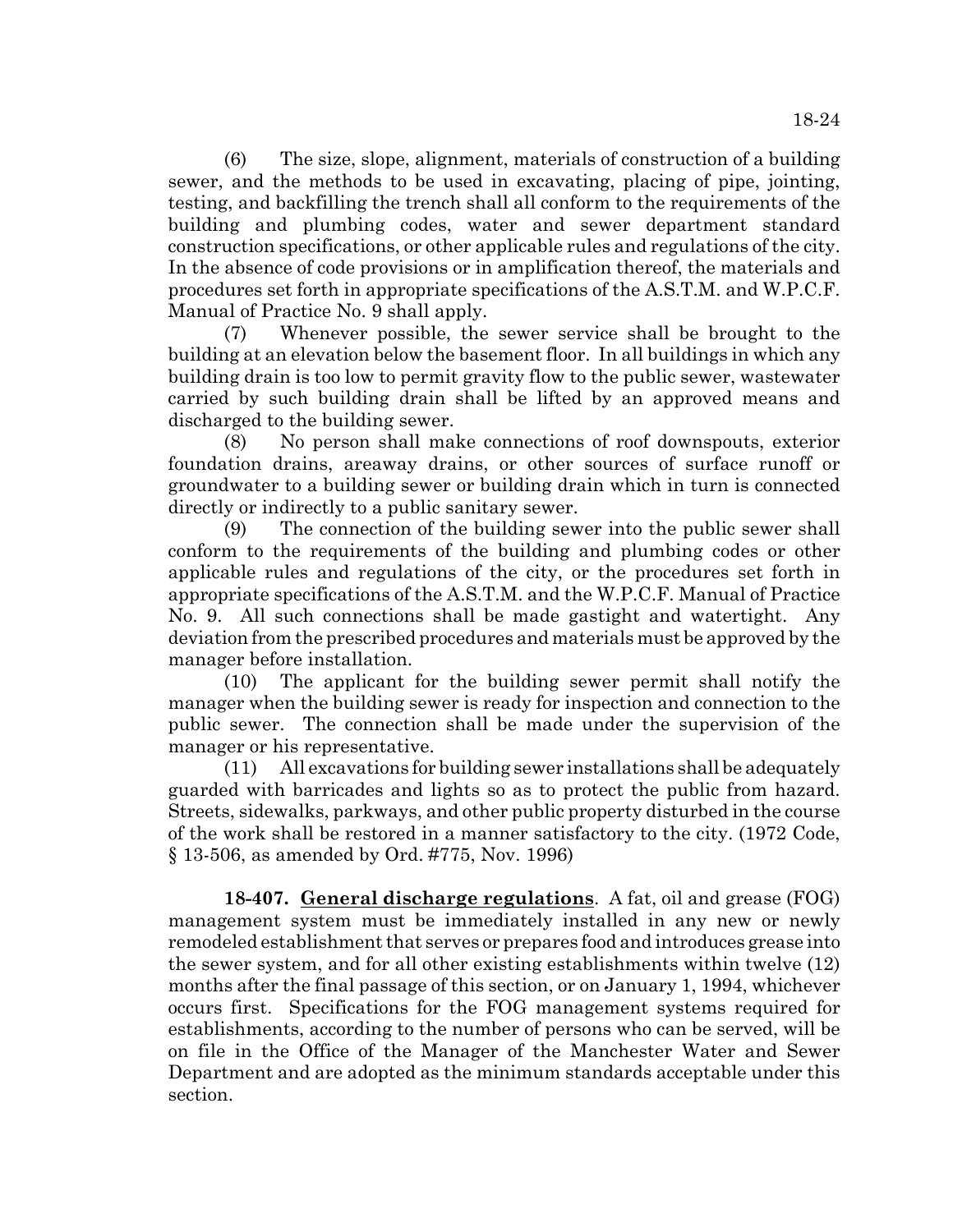Each establishment regulated under this section shall have a minimum 1500 gallon grease interceptor, or larger, depending on the number of persons served and the owner of the real estate shall be responsible for the operation and maintenance of those interceptors, at the owner's expense. Each interceptor shall be inspected quarterly by the owner and grease or other material removed and disposed of in a manner consistent with all local, state and federal laws and regulations, and kept in continuous and efficient operation. Dishwashers shall not be connected to the grease interceptor.

Existing establishments required to have a FOG management system who fail to do so within twelve (12) months after the final passage of this section, or on January 1, 1994, whichever occurs first, shall be subject to cessation of water and sewer services without prior notice. New or remodeled establishments will not be issued a building permit or building license until the manager of the Manchester Water and Sewer Department certifies compliance with this chapter. (1972 Code, § 13-507, as amended by Ord. #856, Sept. 1999, Ord. #907, Nov. 2000, and Ord. #1452, April 2015)

**18-408. Acceptance of domestic septic tank waste delivered to the wastewater treatment plant.** (1) In consideration of the fees set forth in code § 18-205 and subject to the provisions, the Manchester Water and Sewer Department is authorized to accept domestic septic tank waste brought by vehicle to its wastewater treatment plant located on West High Street during the hours determined by the department. Such waste will be accepted only from those persons who have been issued a permit by the city to deliver such waste.

(2) A person seeking a permit (hereinafter "hauler") must submit an application to the water and sewer commission in the form it shall specify along with an application fee of twenty-five dollars (\$25.00). The application must include the applicant's full legal name, physical address, identity of those authorized to deliver waste to the city's facility and identification of those vehicles which will be used to deliver waste to the city's facility. Said application must also have attached thereto a copy of the applicant's State of Tennessee Septic Waste Hauler's Permit, motor vehicle liability insurance policy insuring the vehicle used in delivery and a copy of the applicant's general liability insurance policy. These policies must have per accident/incident liability limits of no less than one hundred thousand dollars (\$100,000.00). The applicant shall also attach copies of any permits or authorizations from any other facilities to which it delivers septic tank waste. The applicant must sign the application verifying the truth of its contents. The permit shall be issued upon the same cycle as the city's industrial pretreatment permits and shall be valid from the date of issuance until the end of the current cycle. Renewed permits shall be valid for the two (2) year duration of the industrial pretreatment permit cycle. The fee to renew a permit shall be twenty-five dollars (\$25.00).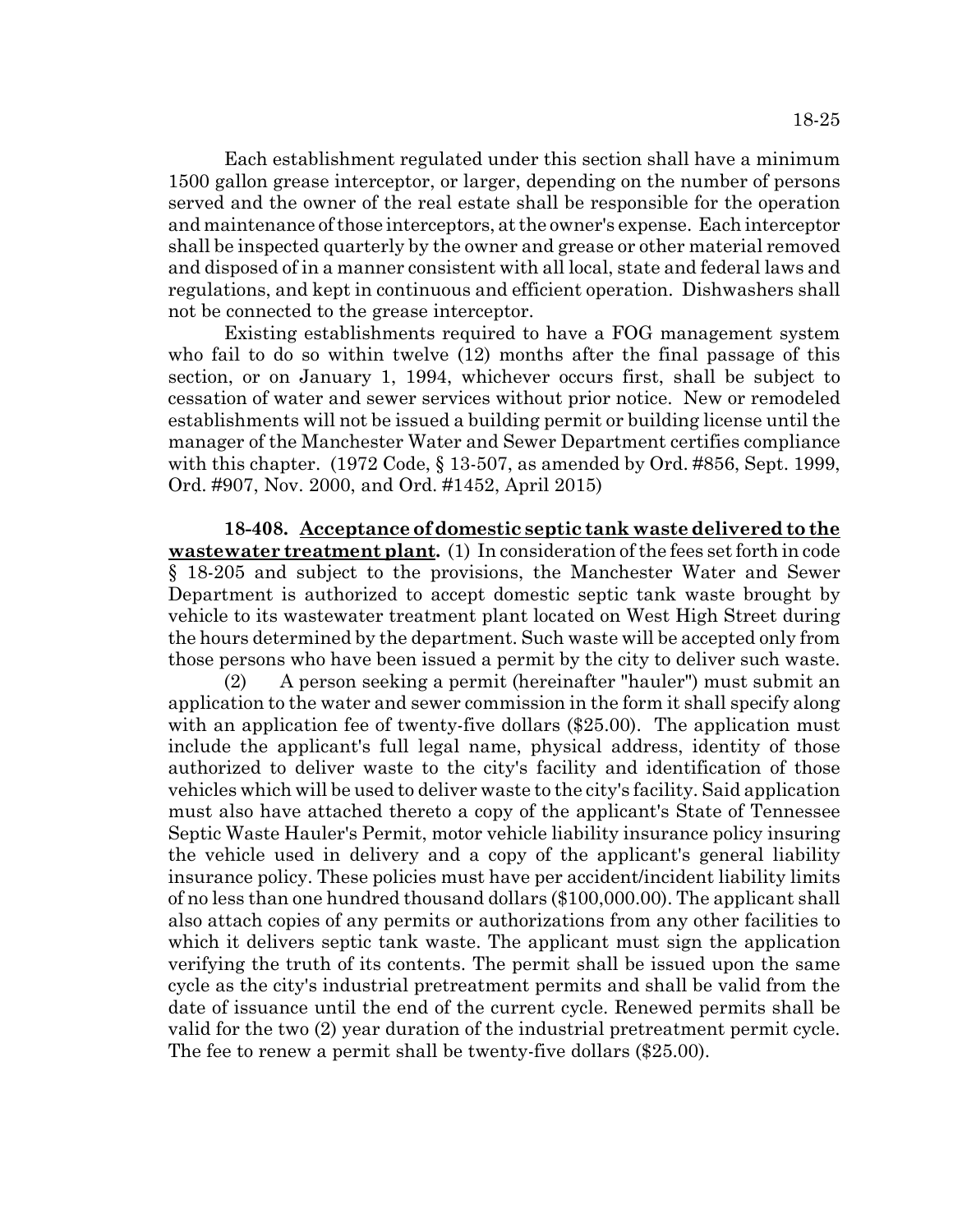(3) Waste shall be accepted by the department only at such times, in such quantities and by such delivery methods as determined by the director of water and sewer.

(4) There shall be a volumetric charge for acceptance of said waste, as specified in code § 18-205. This charge must be paid in advance at the water and sewer main office, 200 West Fort Street, Manchester, Tennessee.

Prior to discharge of any material, the hauler must deliver to the city a manifest containing the hauler's name, company name, physical address, phone number and permit number, the location from which the material originated, the name of the owner of those premises and the name of the person delivering same to the hauler and the phone number of such person.

(6) It shall be unlawful for any person to deliver to or discharge into the City of Manchester's wastewater treatment system any items or combination of items which contain material or amounts of materials not permitted by the City of Manchester's Pretreatment Ordinance (title 18, chapter 7), any federal, state or municipal law, regulation or rule and/or the terms of the national pollution discharge certificate applicable to the city's facility at the time of discharge.

If such material is discharged, the hauler discharging same will pay or reimburse:

(a) All of the city's costs of treatment and/or remediation to bring the material into compliance with all of the above laws, rules, regulations and permits;

(b) The cost to clean or decontaminate the city's facility;

(c) Any fines, penalties or assessments levied or assessed against the city; and

(d) A fine of up to fifty dollars (\$50.00) per gallon of non-conforming material.

The costs and fines imposed by this section shall be in addition to any fines or penalties imposed pursuant to the City of Manchester's Pretreatment Ordinance (title 18, chapter 7).

(7) The water and sewer commission may enact additional rules to govern the efficient implementation of this section to protect the city's facility and/or the integrity of the wastewater treatment system.

(8) A hauler's permit may be suspended or revoked by the director of water and sewer for violation of any provision of this section and/or rules promulgated by the water and sewer commission and/or failure to maintain insurance as required by this section. A hauler aggrieved by such action may appeal same to the water and sewer commission, whose decision shall be final.

(9) The director of water and sewer may refuse to accept or limit the amount of waste authorized to be accepted by this section if, in his opinion, the safety of the city's treatment plant and/or water supply would be jeopardized.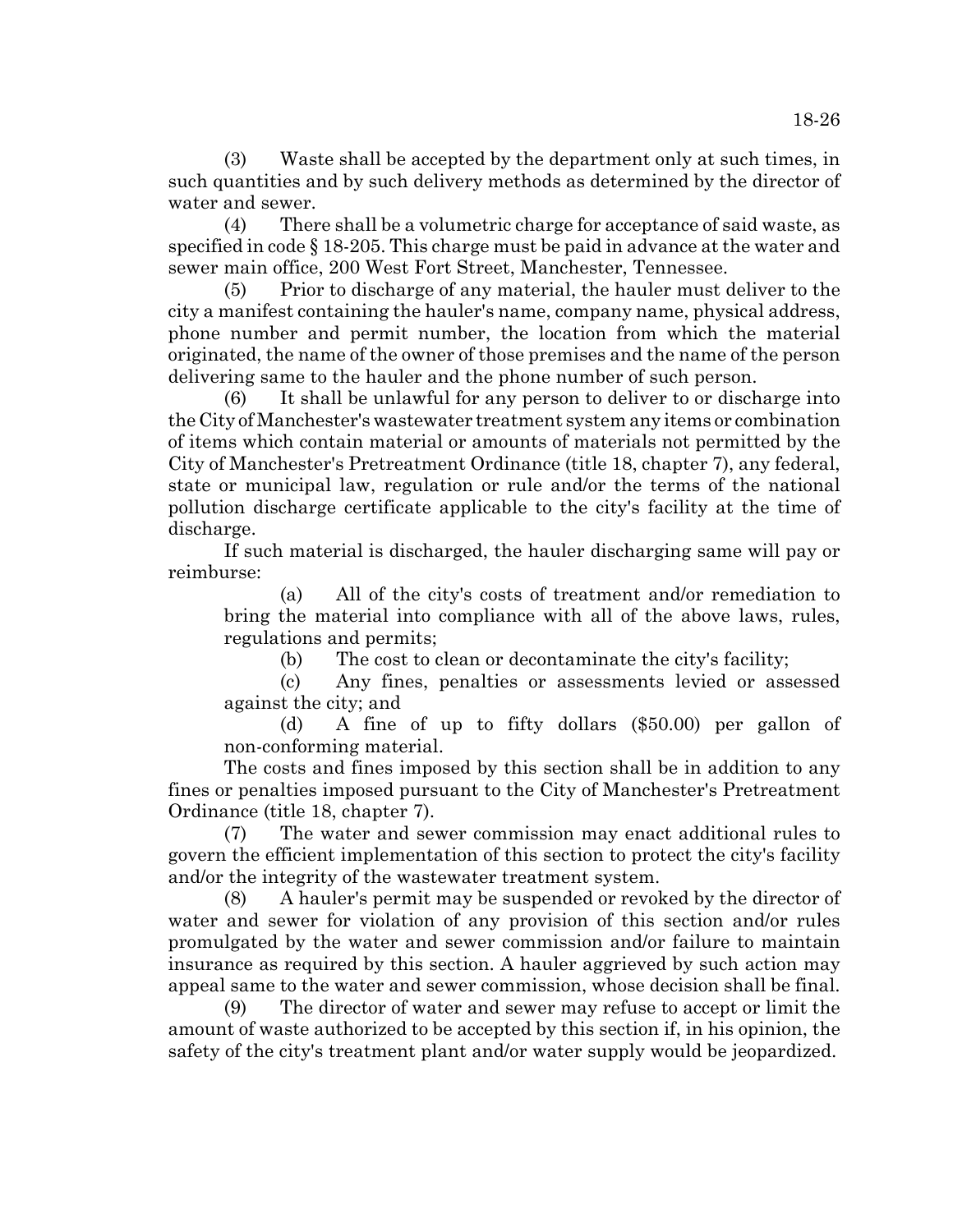(10) This section does not authorize acceptance of grease nor treated waste such as that generally resulting from the use of portable toilets. (1972 Code, § 13-508, as replaced by Ord. #1452, April 2015)

**18-409.--18-429. [Deleted]**. (1972 Code, § 13-509, as amended by Ord. #807, Jan. 1998, and deleted by Ord. #1452, April 2015)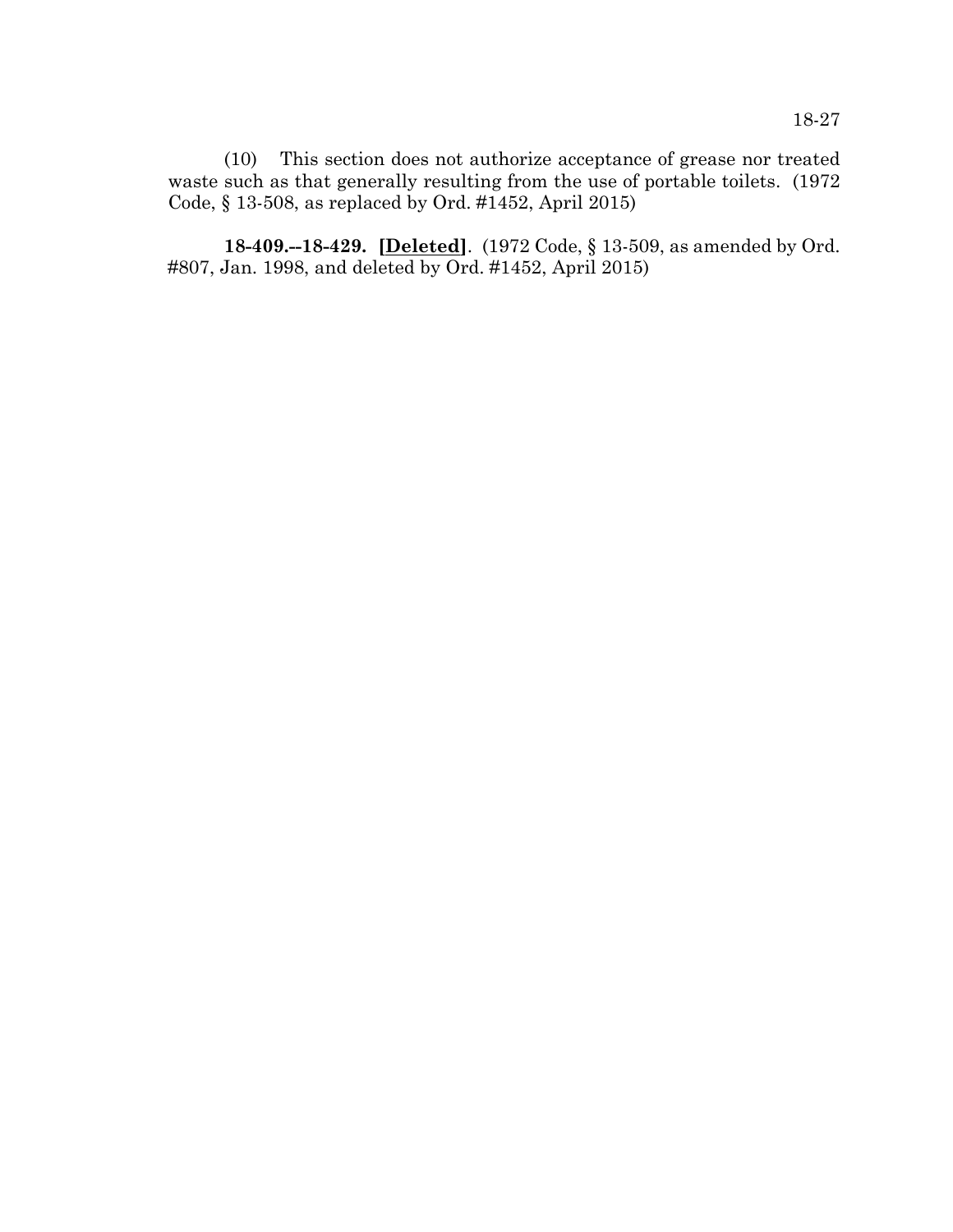### **CHAPTER 5**

# **CROSS CONNECTIONS AND AUXILIARY INTAKES<sup>1</sup>**

## **SECTION**

- 18-501. Definitions.
- 18-502. Compliance.
- 18-503. Construction, operation, and supervision.
- 18-504. Statement required.
- 18-505. Inspections required.
- 18-506. Right of entry for inspections.
- 18-507. Correction of existing violations.
- 18-508. Use of protective devices.
- 18-509. Unpotable water to be labeled.
- 18-510. Violations.

**18-501. Definitions**. The following definitions and terms shall apply in the interpretation and enforcement of this chapter:

(1) "Public water system." The waterworks system which furnishes water to the City of Manchester and surrounding area for general use and which system is recognized as the public water supply by the Tennessee Department of Environment and Conservation.

(2) "Cross connection." Any physical arrangement whereby a public water system is connected, directly or indirectly, with any other water supply system, sewer, drain, conduit, pool, storage reservoir, plumbing fixture, or other device which contains, or may contain, contaminated water, sewage, or other waste or liquid of unknown or unsafe quality which may be capable of imparting contamination to the public water system as a result of backflow. Bypass arrangements, jumper connections, removable sections, swivel or change-over devices through which, or because of which, backflow could occur are considered to be cross connections.

(3) "Auxiliary intake." Any piping connection or other device whereby water may be secured from a source other than that normally used.

(4) "Bypass." Any system of piping or other arrangement whereby the water may be diverted around any part or portion of a water purification plant.

(5) "Interconnection." Any system of piping or other arrangement whereby the public water supply is connected directly with a sewer, drain, conduit, pool, storage reservoir, or other device which does or may contain

<sup>&</sup>lt;sup>1</sup>Municipal code references

Plumbing code: title 12.

Water and sewer system administration: title 18.

Wastewater treatment: title 18.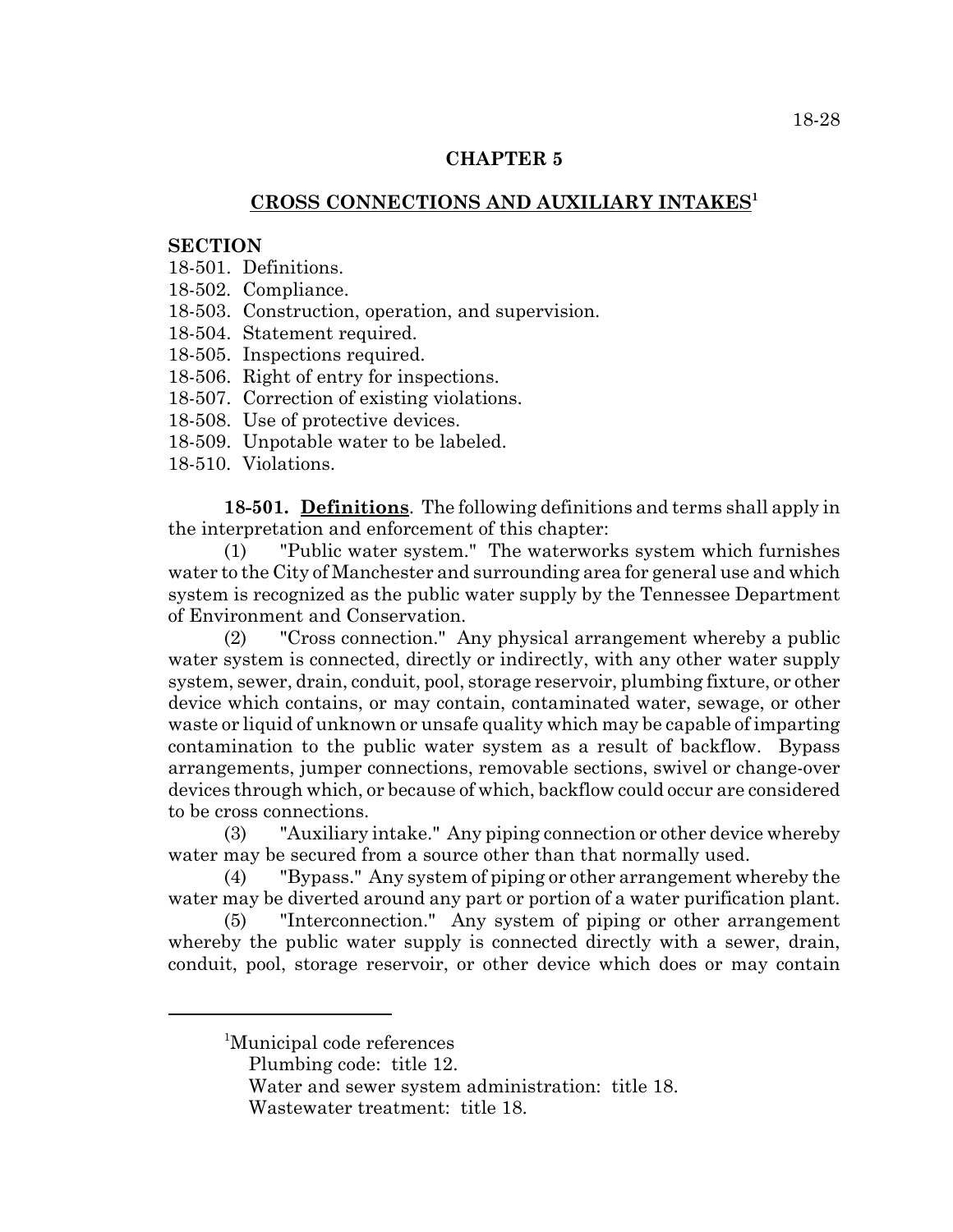sewerage or other waste or liquid which would be capable of imparting contamination to the public water system.

(6) "Person." Any individual, corporation, company, association, partnership, state, municipality, utility district, water cooperative or federal agency.

(7) "Cross-connection control plan." The plan adopted by the city for the compliance of Tennessee Code Annotated, §§ 68-221-701 through 720, inclusive, which is readily available on request. (1972 Code, § 13-409(1), as amended by Ord. #807, Jan. 1998, and Ord. #1111, Aug. 2005)

**18-502. Compliance**. The public water system is to comply with Tennessee Code Annotated, §§ 68-221-701 through 68-221-720 as well as the systems cross-connection control plan, legally adopted in accordance with this code, which pertain to cross connections, auxiliary intakes, bypasses, and interconnections, and establish an effective ongoing program to control these undesirable water uses. (1972 Code, § 13-409(2), as amended by Ord. #1111, Aug. 2005)

**18-503. Construction, operation, and supervision**. It shall be unlawful for any person to cause a cross connection to be made, or allow one to exist for any purpose whatsoever, unless the construction and operation of same have been approved by the Tennessee Department of Environment and Conservation and the operation of such cross connection, auxiliary intake, bypass or interconnection is at all times under the direct supervision of the Director of Water and Sewer of the City of Manchester. (1972 Code, § 13-409(3), as amended by Ord. #807, Jan. 1998)

**18-504. Statement required**. Any person whose premises are supplied with water from the public water supply and who also has on the same premises a separate source of water supply, or stores water in an uncovered or unsanitary storage reservoir from which the water stored therein is circulated through a piping system, shall file with the Director of Water and Sewer a statement of the non-existence of unapproved or unauthorized cross connections, auxiliary intakes, bypasses, or interconnections. Such statement shall also contain an agreement that no cross connection, auxiliary intake, bypass, or interconnection will be permitted upon the premises. (1972 Code, § 13-409(4))

**18-505. Inspections required**. It shall be the duty of the Director of the Manchester Water and Sewer Department to cause inspections to be made of all properties served by the public water supply where cross connections with the public water supply are deemed possible. The frequency of inspections and reinspection, based on potential health hazards involved, shall be established by the Director of Water and Sewer of the City of Manchester and as approved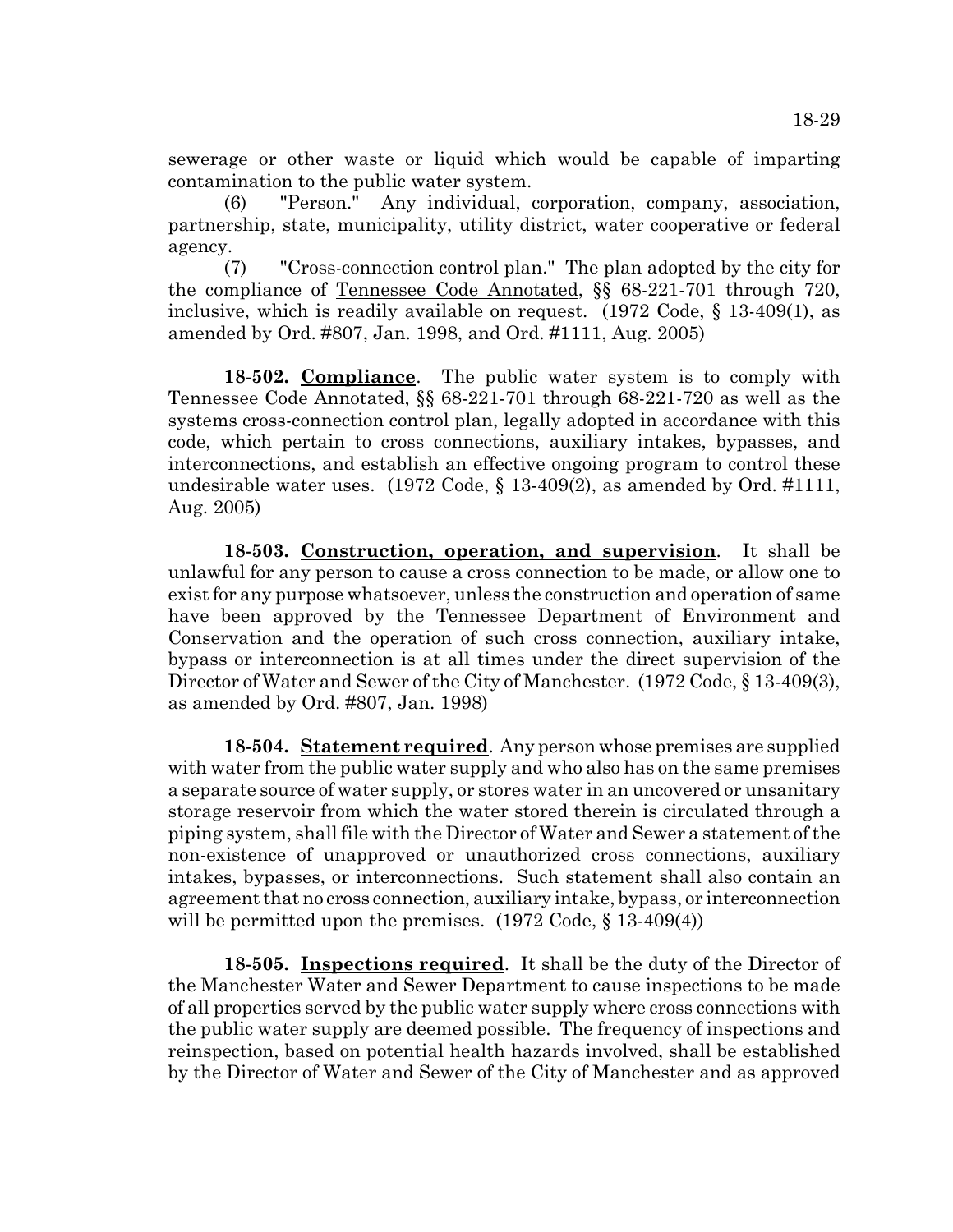by the Tennessee Department of Environment and Conservation. (1972 Code, § 13-409(5), as amended by Ord. #807, Jan. 1998)

**18-506. Right of entry for inspections**. The Director of Water and Sewer or authorized representative shall have the right to enter, at any reasonable time, any property served by a connection to the City of Manchester Water System for the purpose of inspecting the piping system or systems therein for cross connections, auxiliary intakes, bypasses, or interconnections. On request, the owner, lessee, or occupant of any property so served shall furnish to the inspection agency any pertinent information regarding the piping system or systems on such property. The refusal of such information or refusal of access, when requested, shall be deemed evidence of the presence of cross connections. (1972 Code, § 13-409(6))

**18-507. Correction of existing violations**. Any person who now has cross connections, auxiliary intakes, bypasses, or interconnections in violation of the provisions of this chapter shall be allowed a reasonable time within which to comply with the provisions of this chapter. After a thorough investigation of existing conditions and an appraisal of the time required to complete the work, the amount of time shall be designated by the Director of Water and Sewer of the City of Manchester.

The failure to correct conditions threatening the safety of the public water system as prohibited by this chapter and the Tennessee Code Annotated, § 68-221-711, within a reasonable time and within the time limits set by the City of Manchester shall be grounds for denial of water service. If proper protection has not been provided after a reasonable time, the utility shall give the customer legal notification that water service is to be discontinued and shall physically separate the public water supply from the customer's on-site piping system in such a manner that the two systems cannot again be connected by an unauthorized person.

Where cross connections, interconnections, auxiliary intakes, or bypasses are found that constitute an extreme hazard of immediate concern of contaminating the public water system, the management of the water supply shall require that immediate corrective action be taken to eliminate the threat to the public water system. Immediate steps shall be taken to disconnect the public water system from the on-site piping system unless the imminent hazard(s) is (are) corrected immediately. (1972 Code, § 13-409(7))

**18-508. Use of protective devices**. Where the nature of use of the water supplied a premises by the water system is such that it is deemed:

(1) Impractical to provide an effective air-gap separation; or

(2) That the owner and/or occupant of the premises cannot, or is not willing, to demonstrate to the official in charge of the water system or his designated representative, that the water use and protective features of the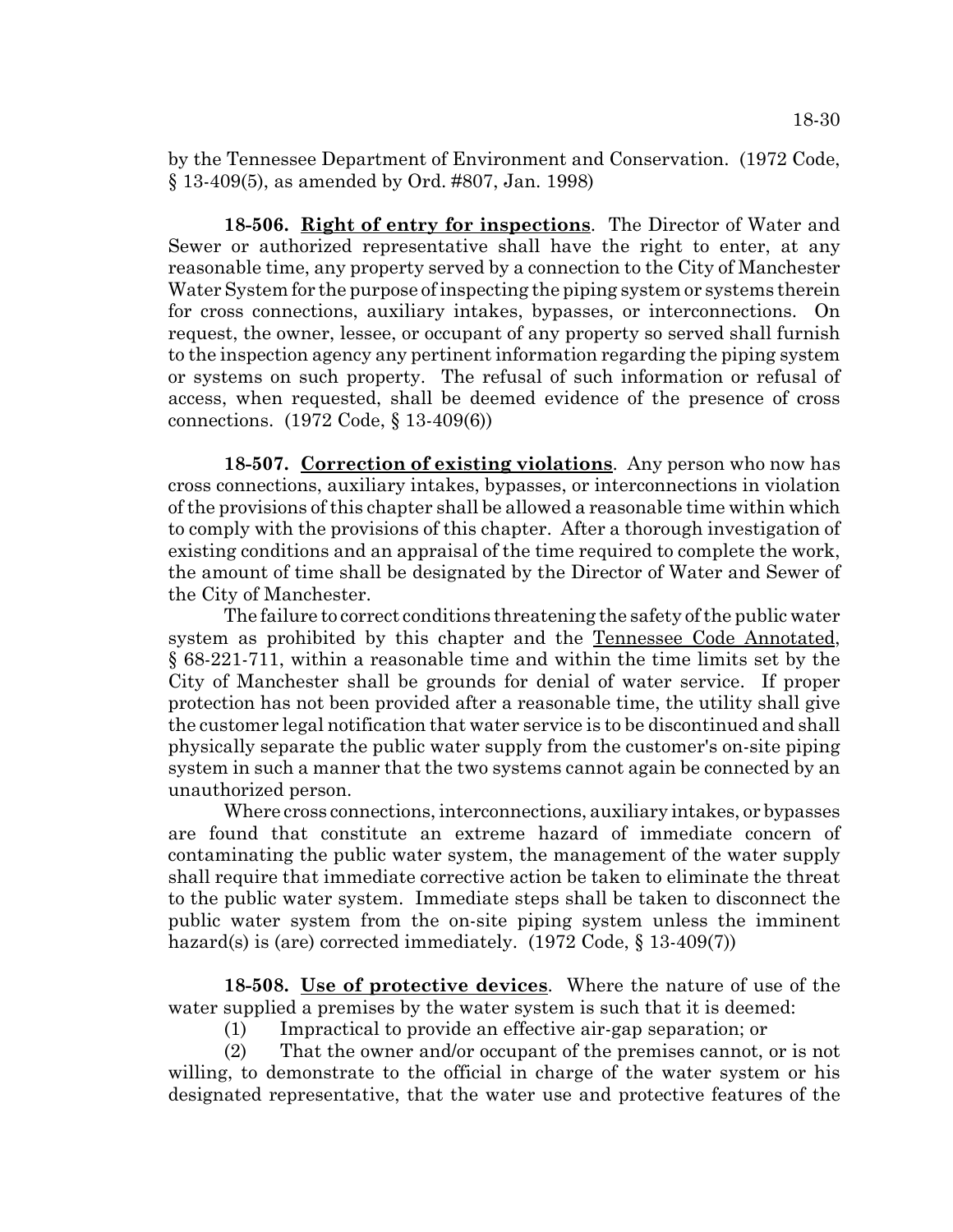plumbing are such as to propose no threat to the safety or potability of the water supply; or

(3) That the nature and mode of operation within a premises are such that frequent alterations are made to the plumbing; or

(4) There is a likelihood that protective measures may be subverted, altered, or disconnected, the Director of Water and Sewer of the City of Manchester or his designated representative, shall require the use of an approved protective device on the service line serving the premises to assure that any contamination that may originate in the customer's premises is contained therein. The protective device shall be a reduced pressure zone type backflow preventer approved by the Tennessee Department of Environment and Conservation as to manufacture, model, and size. The method of installation of backflow protective devices shall be approved by the Director of Water and Sewer of the City of Manchester prior to installation and shall comply with the criteria set forth by the Tennessee Department of Environment and Conservation. The installation shall be at the expense of the owner or occupant of the premises.

Personnel of the City of Manchester's Water and Sewer Department shall have the right to inspect and test the device or devices on an annual basis or whenever deemed necessary by the Director of Water and Sewer, or his designated representative. Water service shall not be disrupted to test the device without the knowledge of the occupant of the premises.

Where the use of water is critical to the continuance of normal operations or protection of life, property, or equipment, duplicate units shall be provided to avoid the necessity of discontinuing water service to test or repair the protective device or devices. Where it is found that only one unit has been installed and the continuance of service is critical, the Director of Water and Sewer shall notify, in writing, the occupant of the premises of plans to discontinue water service and arrange for a mutually acceptable time to test and/or repair the device. The water system shall require the occupant of the premises to make all repairs indicated promptly, to keep the unit(s) working properly, and the expense of such repairs shall be borne by the owner or occupant of the premises. Repairs shall be made by qualified personnel possessing valid certification from the Tennessee Department of Environment and Conservation and who are acceptable to the Director of Water and Sewer of the City of Manchester.

The failure to maintain backflow protection device(s) in proper working order, or the removal, bypassing or altering of the protective device(s) or the installation thereof so as to render the device(s) ineffective shall be grounds for discontinuing water service to a premises, or a fine of fifty (\$50.00) dollars or both. Water service to such premises shall not be restored until the customer has corrected or eliminated such conditions or defects to the satisfaction of the City of Manchester. (1972 Code, § 13-409(8), as amended by Ord. #807, Jan. 1998, and Ord. #1111, Aug. 2005)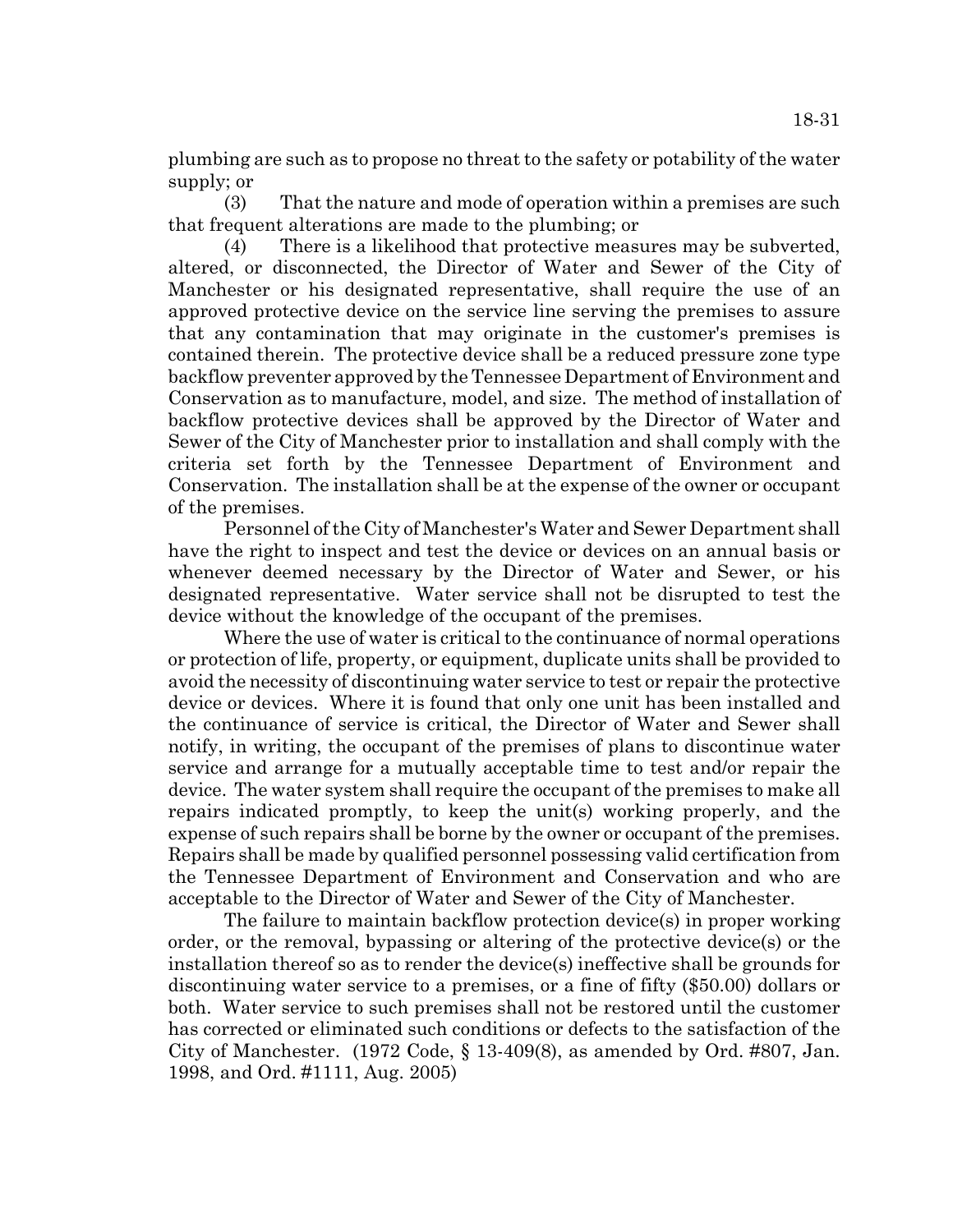**18-509. Unpotable water to be labeled**. The potable water system made available to premises served by the public water system shall be protected from possible contamination as specified herein. Any water outlet which could be used for potable or domestic purposes and which is not supplied by the potable system must be labeled in a conspicuous manner as:

### WATER UNSAFE

### FOR DRINKING

Minimum acceptable sign shall have black letters at least one-inch high located on a red background. (1972 Code, § 13-409(9))

**18-510. Violations**. The requirements contained herein shall apply to all premises served by the City of Manchester whether located inside or outside the corporate limits and are hereby made a part of the conditions required to be met for the city to provide water services to any premises. Such action, being essential for the protection of the water distribution system against the entrance of contamination which may render the water unsafe healthwise, or otherwise undesirable, shall be enforced rigidly without regard to location of the premises, whether inside or outside the Manchester corporate limits. (1972 Code, § 13-409(10))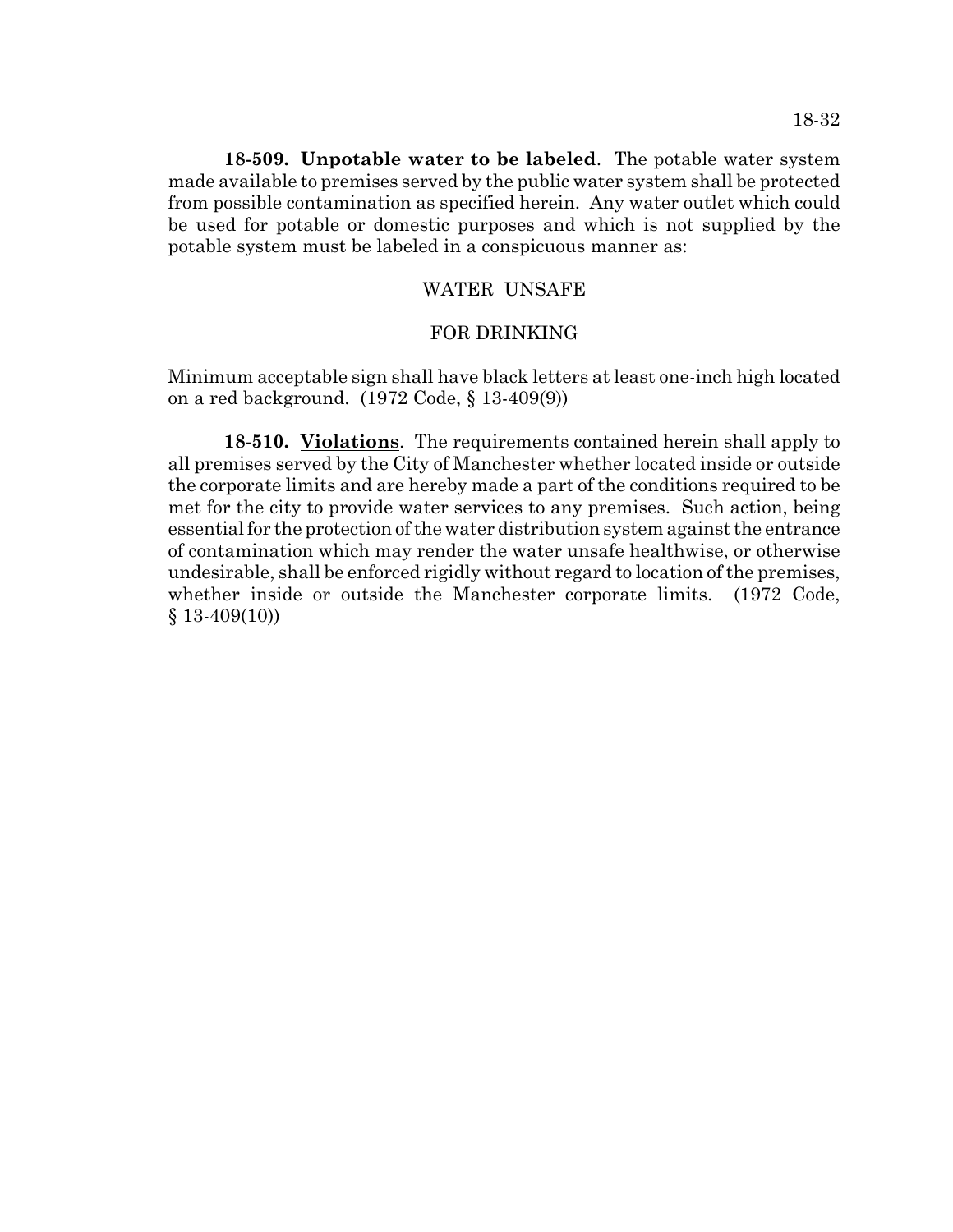#### **CHAPTER 6**

## **MANCHESTER HEARING AUTHORITY**

#### **SECTION**

- 18-601. Establishment.
- 18-602. Composition.
- 18-603. Provisions.
- 18-604. General duties.
- 18-605. Adjudicatory hearing procedures.
- 18-606. Public nuisance.
- 18-607. Director to notify user of violation.
- 18-608. Conciliation meetings.
- 18-609. Show cause hearing.
- 18-610. Citation to city court.
- 18-611. Injunctive relief.
- 18-612. Assessment of damages to users.
- 18-613. Additional remedies.
- 18-614. Emergency termination of service.
- 18-615. Report of director.
- 18-616. Penalties.

**18-601. Establishment**. There is hereby established an Authority of seven (7) members to be known as the "Manchester Hearing Authority." (1972 Code, § 13-701)

**18-602. Composition**. (1) Voting membership. The hearing authority shall be composed of the mayor and board of aldermen and shall constitute the voting members of the hearing authority.

(2) Ex-officio membership. The following representatives shall constitute the ex-officio membership of the hearing authority and shall serve a continuous term:

(a) Representative of the Areawide Waste Treatment Management Plan Policy Committee.

(b) Representative of the Tennessee Department of Public Health, Division of Water Quality Control.

(c) The Director of Water and Sewerage Services, Manchester, Coffee County, Tennessee who shall serve as Secretary of the Hearing Authority. (1972 Code, § 13-702)

**18-603. Provisions**. (1) The members shall serve terms respective to their elected terms of office.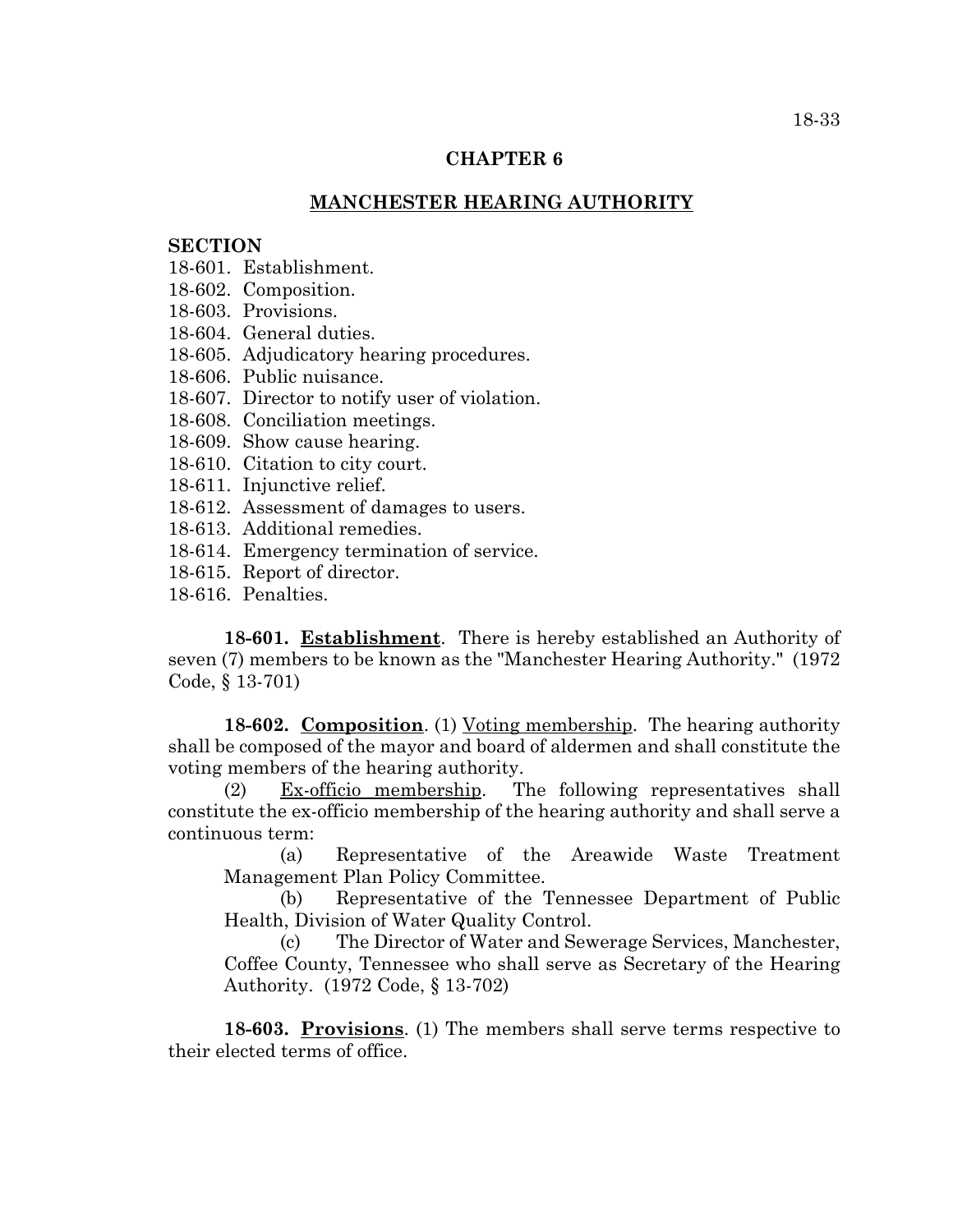(2) Members may be removed from the hearing authority by the Mayor of Manchester for continued absence from meetings, physical disability or other just cause.

(3) The chairman of the hearing authority shall be the mayor and the vice-chairman shall be the vice-mayor.

(4) Members shall comply with the charter of the City of Manchester, Tennessee.

(5) In the event of a conflict of interest involving any voting member of the hearing authority, the ex-officio member from the State of Tennessee shall temporarily replace said voting member and assume his voting status until said conflict is adjudicated. (1972 Code, § 13-703)

**18-604. General duties**. In addition to any other duty or responsibility otherwise conferred upon the board by this section, the authority shall have the duty and power as follows:

(1) To amend or modify the provisions of this section from time to time;

(2) To grant exceptions pursuant to the provisions of  $\S$  18-603 hereof, and to determine such issues of law and fact as are necessary to perform this duty;

(3) To hold hearings upon appeals from orders or actions of the water and sewer department director as may be provided under any provision of this chapter;

(4) To hold hearings related to the suspension, revocation or modification of a wastewater discharge permit as it is provided in this chapter and issue appropriate orders relating thereto;

(5) To hold such other hearings relating to any aspect or matter in the administration of this chapter and to make such determinations and issue such orders as may be necessary to effectuate the purposes of this chapter;

(6) To request assistance from any officer, agent or employee of the City of Manchester to obtain such information or other assistance as the authority might need;

(7) The authority acting through its chairman shall have the power to issue subpoenas requiring attendance and testimony of witnesses and the production of documentary evidence relevant to any matter properly heard by the authority;

(8) The chairman, vice-chairman or chairman pro tem shall be authorized to administer oaths to those persons giving testimony before the authority;

(9) The authority shall hold regular meetings, normally one per calendar year, and such special meetings as the board may find necessary;

(10) Four (4) members of the authority shall constitute a quorum, but a lesser number may adjourn the meeting from day to day. (1972 Code, § 13-704)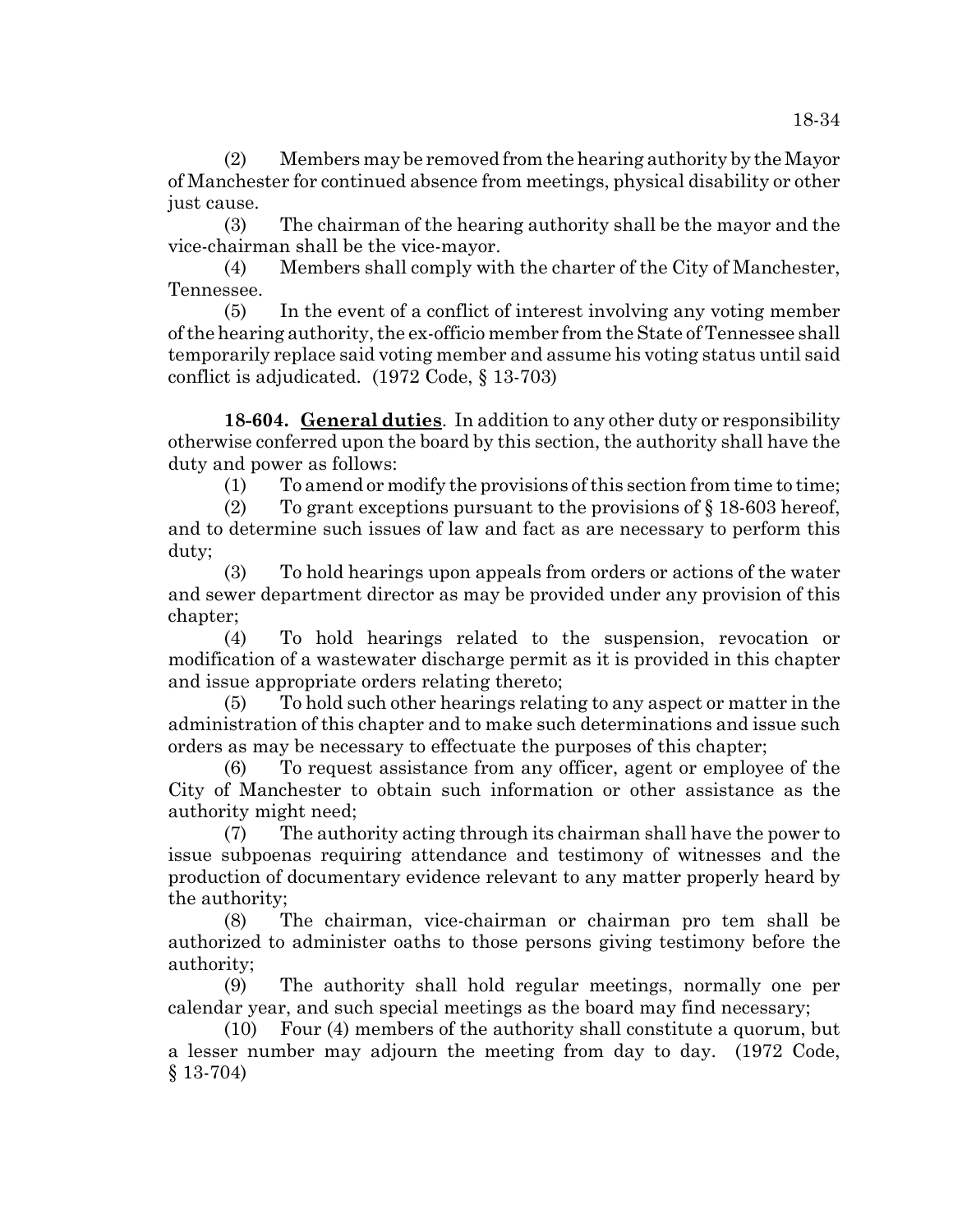18-35

**18-605. Adjudicatory hearing procedures**. (1) The Manchester Hearing Authority shall schedule an adjudicatory hearing to resolve disputed questions of fact and law whenever provided by any provision of this action.

(2) At any such hearing, all testimony presented shall be under oath or upon solemn affirmation in lieu of oath. The authority shall make a record of such hearing, but the same need not be a verbatim record. Any party coming before the authority shall have the right to have said hearing recorded stenographically but in such event the record need not be transcribed unless any party seeks judicial review of the order or action of the authority by common law writ of certiorari, and in such event the parties seeking such judicial review shall pay for the transcription and provide the authority with the original of the transcript so that it may be certified to the court.

(3) The chairman may issue subpoenas requiring attendance and testimony of witnesses or the production of evidence, or both. A request for issuance of a subpoena shall be made by lodging with the chairman at least ten (10) days prior to the scheduled hearing date a written request for a subpoena setting forth the name and address of the party to be subpoenaed, and identifying any evidence to be produced. Upon endorsement of a subpoena by the chairman, the same shall be delivered to the chief of police for service by any police officer of Manchester. If the witness does not reside in Manchester, the chairman shall issue a written request that the witness attend the hearing.

(4) Upon agreement of all parties, the testimony of any person may be taken by deposition or written interrogatories. Unless otherwise agreed, the deposition shall be taken in a manner consistent with Rules 26-33 of the Tennessee Rules of Civil Procedure, with the chairman to rule on such matters as would require a ruling by the court under said rules.

(5) The party at such hearing bearing the affirmative burden of proof shall first call his witnesses, to be followed by witnesses called by other parties to be followed by any witnesses which the authority may desire to call. Rebuttal witnesses shall be called in the same order. The chairman shall rule on any evidentiary questions arising during such hearing, and shall make such other rulings as shall be necessary or advisable to facilitate an orderly hearing subject to approval of the authority. The authority, the director, or his representative, and all parties shall have the right to examine any witness. The authority shall not be bound by or limited to rules of evidence applicable to legal proceedings.

(6) Any person aggrieved by any order or determination of the director may appeal said order or determination reviewed by the authority under the provisions of this section. A written notice of appeal shall be filed with the director and with the chairman, and said notice shall set forth with particularity the action or inaction of the director complained of and the relief sought by the person filing said appeal. A special meeting of the authority may be called by the chairman upon the filing of such appeal, and the authority may in its discretion suspend the operation of the order or determination of the director appealed from until such time as the asuthority has acted upon the appeal.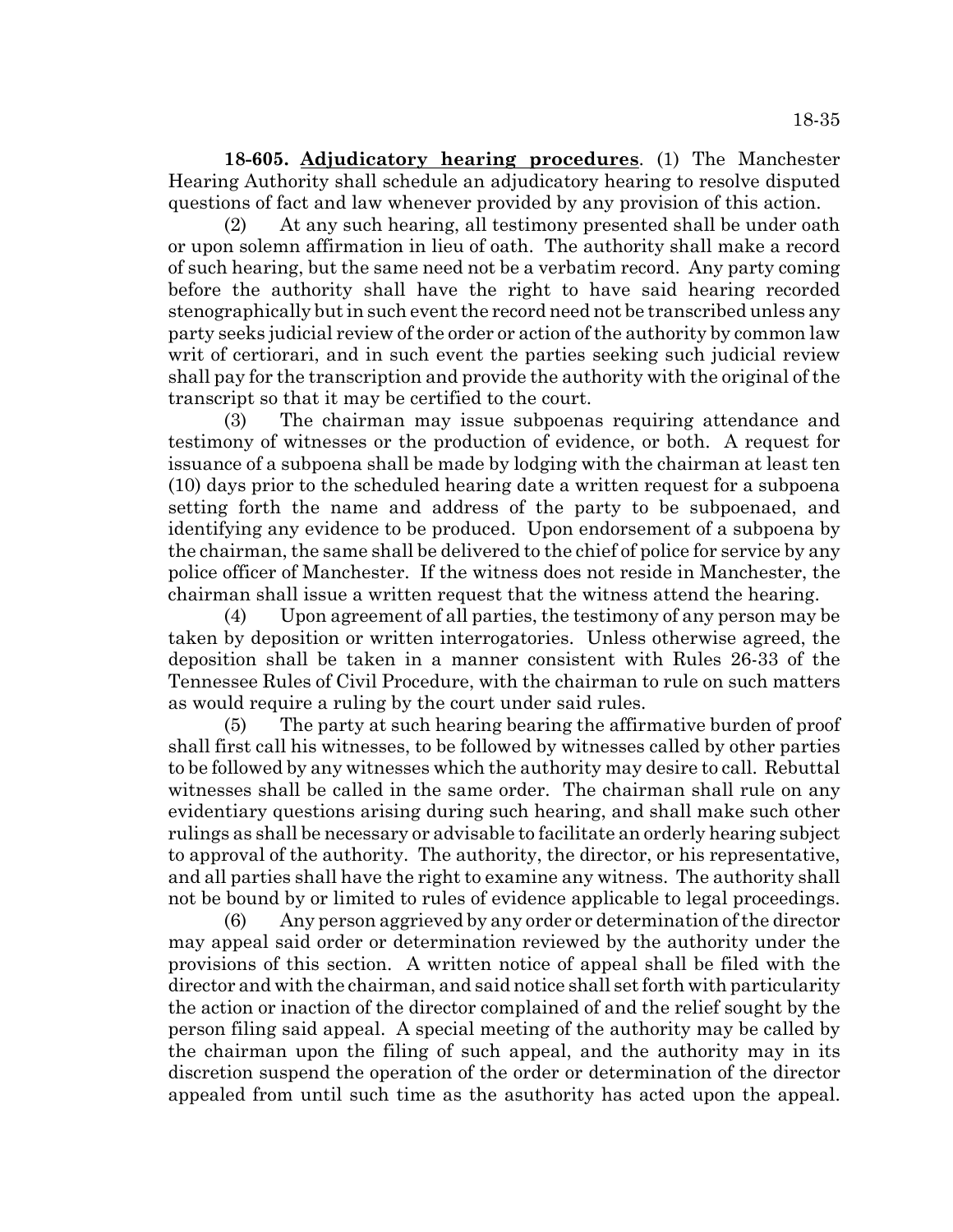Provided, however, that actions and determinations of the director under the provisions of § 18-425 shall not be subject to review under this section.

(7) The vice-chairman or the chairman pro tem shall possess all the authority delegated to the chairman by this section when acting in his absence or in his stead.

(8) Any person aggrieved by any final order of determination of the authority hereunder shall have judicial review by common law writ of certiorari. (1972 Code, § 13-705)

**18-606. Public nuisance**. Discharge of wastewater in any manner in violation of this section, or of any condition of a wastewater discharge permit is hereby declared a public nuisance and shall be corrected or abated as provided herein. (1972 Code, § 13-706)

**18-607. Director to notify user of violation**. Whenever the director determines or has reasonable cause to believe that a discharge of wastewater has occurred in violation of the provisions of this chapter, the user's wastewater discharge permit, or any other applicable law or regulation, he shall notify the user of such violation. Failure of the director to provide notice to the user shall not in any way relieve the user from any consequence of a wrongful or illegal discharge. (1972 Code, § 13-707)

**18-608. Conciliation meetings**. The director may, but shall not be required, to invite representatives of the user to a conciliation meeting to discuss the violation and methods of correcting the cause of the violation. Such additional meetings as the director and the user deem advisable may be held to resolve the problem. If the user and the director can agree to appropriate remedial and preventive measures, they shall commit such agreement to writing with provisions for a reasonable compliance schedule and the same shall be incorporated as a supplemental condition of the user's wastewater discharge permit. If an agreement is not reached through the conciliation process within sixty (60) days, the director shall institute such other actions as he deems advisable to insure the user's compliance with the provisions of this chapter or other law or regulation. (1972 Code, § 13-708)

**18-609. Show cause hearing**. The director may issue a show issue notice to the user directing the user to appear before the Manchester Hearing Authority at a specified date and time to show cause why the user's wastewater discharge permit should not be modified, suspended, or revoked for causing or suffering violation of this chapter, or other applicable law or regulation, or conditions in the wastewater discharge permit of the user. If the director seeks to modify the user's wastewater discharge permit to establish wastewater strength limitation or other control techniques to prevent future violation, he shall notify the user of the general nature of the recommendations he shall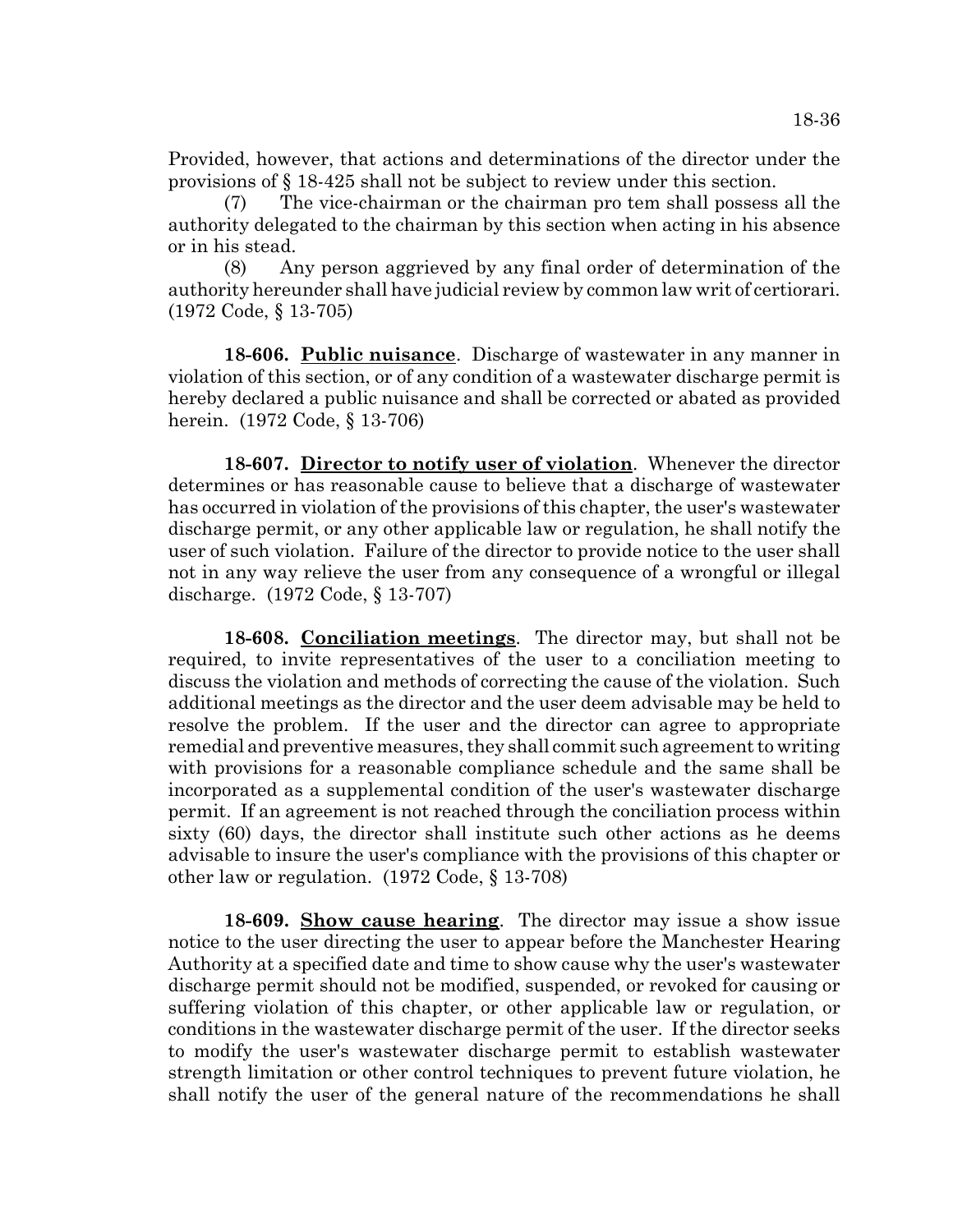make to the authority. If the director seeks to suspend or revoke the user's wastewater discharge permit, he shall notify the user of the nature of the violation for which revocation or suspension is sought with sufficient specificity as to the character of the violation and the dates at which such violation occurred to enable the user to prepare his defense. Such notice shall be mailed to the user by certified mail, return receipt requested, or shall be personally delivered to the user at least twenty (20) days prior to the scheduled hearing date. (1972 Code, § 13-709)

**18-610. Citation to city court**. The director may cite the user to the City Court of Manchester for violation of any provision of this chapter or other ordinance. A violation of any condition of the user's wastewater discharge permit shall be deemed to be a violation of this chapter. (1972 Code, § 13-710)

**18-611. Injunctive relief**. Upon resolution of the Manchester Hearing Authority approving same, the director shall in the name of Manchester file in Circuit or Chancery Court of Coffee County, Tennessee, or such other courts as may have jurisdiction, a suit seeking the issuance of an injunction, damages, or other appropriate relief to enforce the provisions of this chapter or other applicable law or regulation. Suit may be brought to recover any and all damages suffered by Manchester as a result of any action or inaction of any user or other person who causes or suffers damage to occur to the POTW or for any other expense, loss or damage of any kind or nature suffered by Manchester. (1972 Code, § 13-711)

**18-612. Assessment of damages to users**. When a discharge of waste causes an obstruction, damage, or any other impairment to the facilities or any expense of whatever character or nature to Manchester, the director shall assess the expenses incurred by Manchester to clear the obstruction, repair damage to the facility, and any other expenses or damages incurred by Manchester. The director shall file a claim with the user or any other person causing or suffering said damages to incur seeking reimbursement for any and all expenses or damages suffered by Manchester. If the claim is ignored or denied, the director shall notify Manchester's attorney to take such measures as shall be appropriate to recover for any expenses or other damages suffered by Manchester. (1972 Code, § 13-712)

**18-613. Additional remedies**. In addition to other remedies for enforcement provided herein, the director may petition the State of Tennessee or the United States, Environmental Protection Agency, as appropriate to exercise such methods or remedies as shall be available to such government entities to seek criminal or civil penalties, injunctive relief, or such other remedies as may be provided by applicable federal or state laws to insure compliance by industrial users of applicable pretreatment standards, to prevent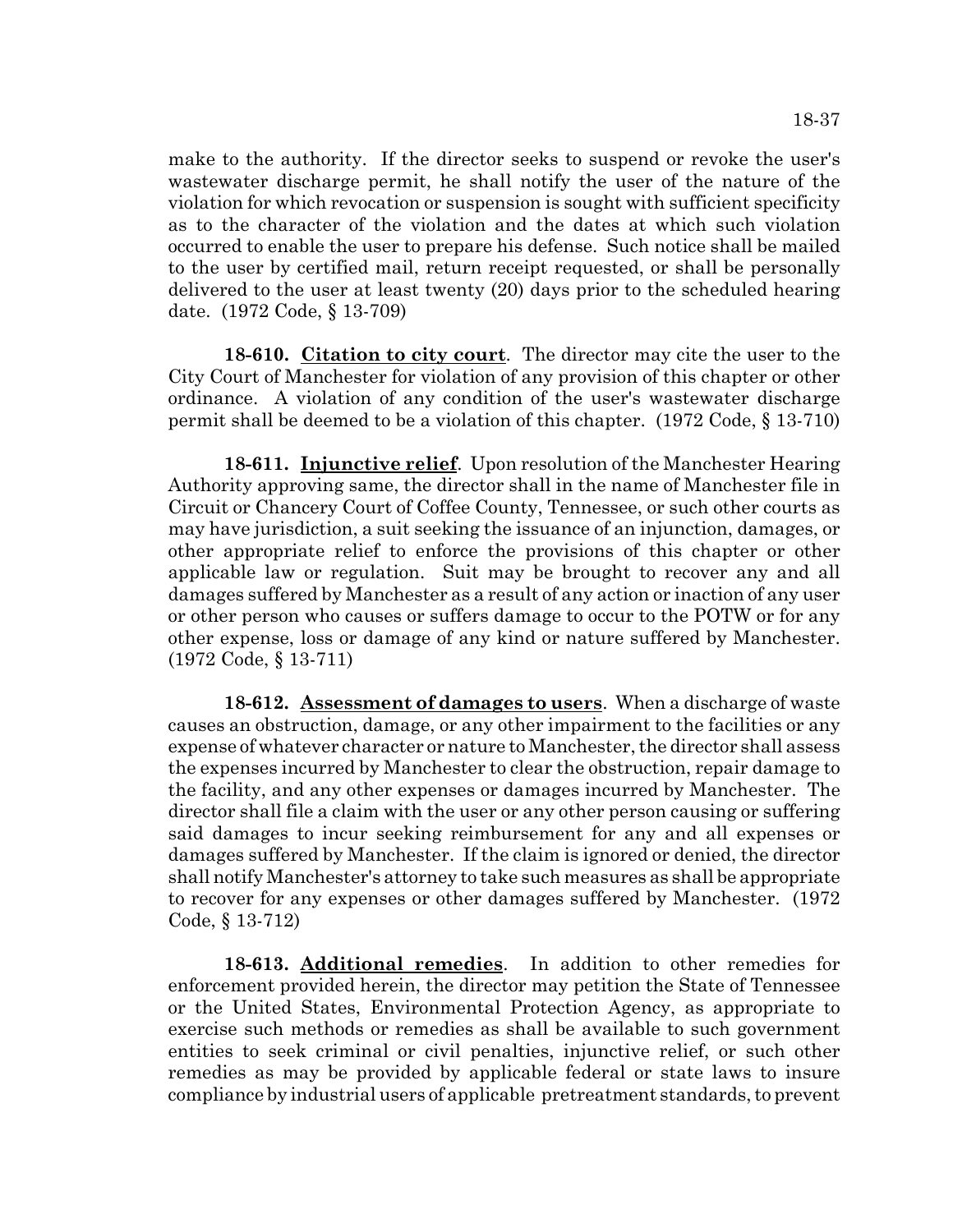the introduction of toxic pollutants or other regulated pollutants into the POTW, or to prevent such other water pollution as may be regulated by state or federal law. (1972 Code, § 13-713)

**18-614. Emergency termination of service**. In the event of an actual or threatened discharge to the POTW of any pollutant which in the opinion of the director presents or may present an imminent and substantial endangerment to the health or welfare of persons, the environment, or cause interference with the POTW; the director or in his absence the person then in charge of the treatment works shall immediately notify the Mayor of Manchester of the nature of the emergency. The director shall also attempt to notify the industrial user or other person causing the emergency and request their assistance in abating the same. Following consultation with the aforementioned official of Manchester or in their absence such elected officials of Manchester as may be available, the director shall terminate the service of such user or users as are necessary to abate the condition when such action appears reasonably necessary. Such service shall be restored by the director as soon as the emergency situation has been abated or corrected. (1972 Code, § 13-714)

**18-615. Report of director**. The director shall report to the authority his intent to institute any action under the provisions of §§ 18-610, 18-611 and 18-613 and seek the advice of the authority in regard thereto, unless he shall determine that immediate action is advisable. (1972 Code, § 13-715)

**18-616. Penalties**. (1) Any person who violates any provision of this chapter including but not limited to the following violations:

(a) Violates an effluent standard or limitation;

(b) Violates the terms or conditions of a wastewater discharge permit;

(c) Fails to complete a filing or report requirement;

(d) Fails to perform or properly report any required monitoring;

(e) Violates a final order or determination of the Manchester Hearing Authority or the director; or

(f) Fails to pay any established sewer service charge or industrial cost recovery charge shall be guilty of a misdemeanor and, upon conviction, is punishable by a fine in an amount not to exceed ten thousand dollars (\$10,000).

(2) Each separate violation shall constitute a separate offense and upon conviction each day of violation shall constitute a separate offense. (1972 Code, § 13-716)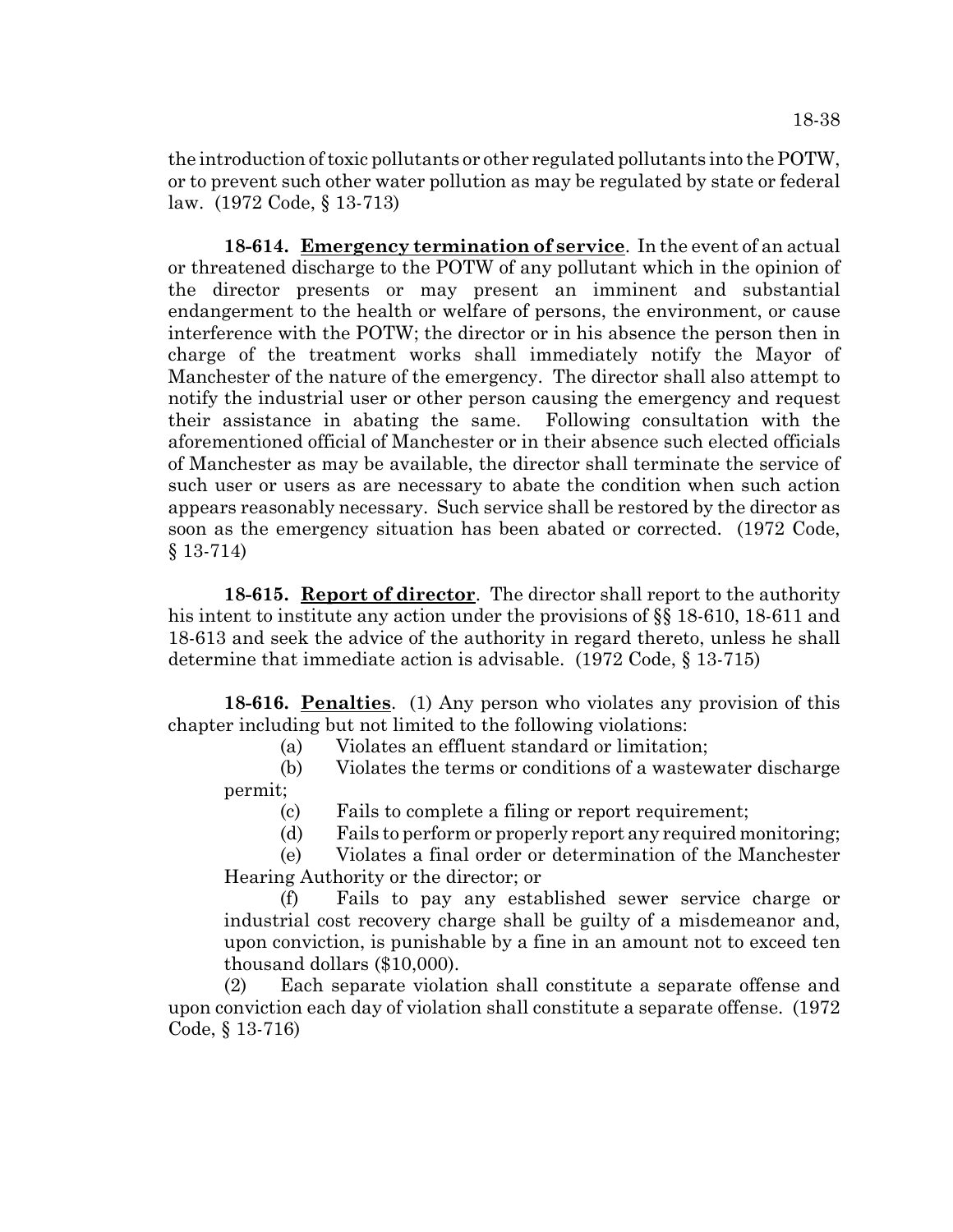## **CHAPTER 7**

## **MANCHESTER PRETREATMENT ORDINANCE**

## **SECTION**

18-701. General provisions.

18-702. General sewer use requirements.

18-703. Pretreatment of wastewater.

18-704. Wastewater discharge permits.

18-705. Wastewater discharge permit issuance.

18-706. Reporting requirements.

- 18-707. Compliance monitoring.
- 18-708. Confidential information.
- 18-709. Publication of users in significant noncompliance.
- 18-710. Administrative enforcement remedies.
- 18-711. Judicial enforcement remedies.
- 18-712. Supplemental enforcement action.
- 18-713. Affirmative defenses to discharge violations.
- 18-714. Wastewater treatment rates [RESERVED].
- 18-715. Miscellaneous provisions.

**18-701. General provisions**. (1) Purpose and policy. This ordinance sets forth uniform requirements for users of the publicly owned treatment works for the City of Manchester, Tennessee and enables the city to comply with all applicable state and federal laws, including the state pretreatment requirements (Tennessee Rule 400-40-14), the Clean Water Act (33 United States Code [U.S.C.] section 1251 et seq.) and the General Pretreatment Regulations (part 403 of title 40 of the Code of Federal Regulations (CPR)). The objectives of this ordinance are as follows:

(a) To prevent the introduction of pollutants into the publicly owned treatment works that will interfere with its operation;

(b) To prevent the introduction of pollutants into the publicly owned treatment works that will pass through the publicly owned treatment works, inadequately treated, into receiving waters, or otherwise be incompatible with the publicly owned treatment works;

(c) To protect both publicly owned treatment works personnel who may be affected by wastewater and sludge in tile course of their employment and the general public;

(d) To promote reuse and recycling of industrial wastewater and sludge from the publicly owned treatment works;

(e) To provide tor fees for the equitable distribution of the cost of operation, maintenance, and improvement of the publicly owned treatment works; and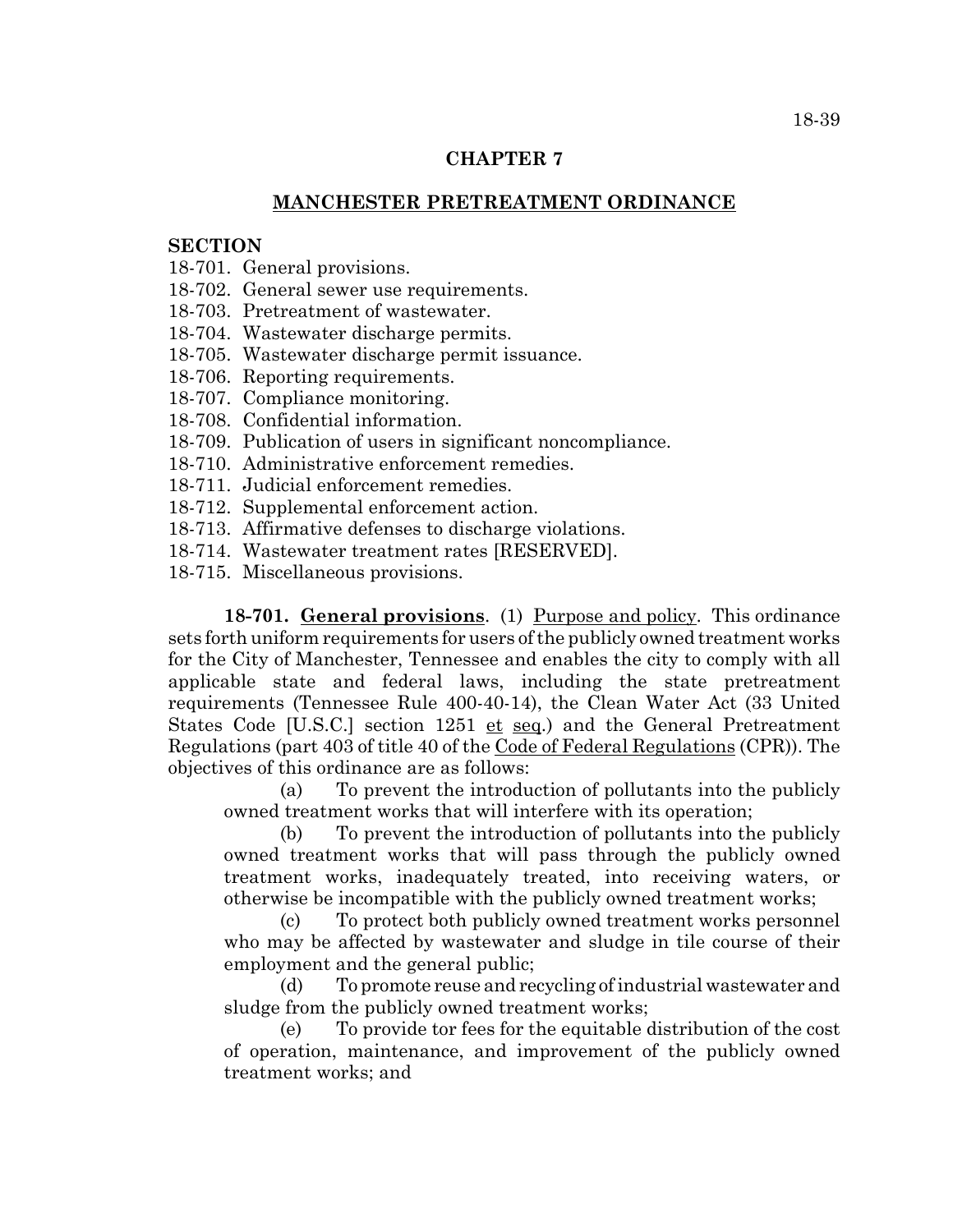(f) To enable the city to comply with its National Pollutant Discharge Elimination System permit conditions, sludge use and disposal requirements, and any other federal or state laws to which the publicly owned treatment works is subject.

This ordinance shall apply to all users of the publicly owned treatment works. The ordinance authorizes the issuance of wastewater discharge permits; provides for monitoring, compliance, and enforcement activities; establishes administrative review procedures; requires user reporting; and provides for the setting of fees for the equitable distribution of costs resulting from the program established herein.

(2) Administration. Except as otherwise provided herein, the director of the Manchester Water and Sewer Department (director) shall administer, implement, and enforce the provisions of this ordinance. Any powers granted to or duties imposed upon the director may be delegated by the director to a duly authorized water and sewer department employee.

Abbreviations. The following abbreviations, when used in this ordinance, shall have the designated meanings:

- (a) "BOD." Biochemical Oxygen Demand.
- (b) "BMP." Best Management Practice.
- (c) "BMR." Baseline Monitoring Report.
- (d) "CFR." Code of Federal Regulations.
- (e) "CIU." Categorical Industrial User.
- (f) "COD." Chemical Oxygen Demand.
- (g) "EPA." U.S. Environmental Protection Agency.
- (h) "Gpd." Gallons per day.
- (i) "IU." Industrial User.
- (j) "Mg/l." Milligrams per liter.

(k) "NPDES." "National Pollutant Discharge Elimination System."

- (l) "POTW." Publicly Owned Treatment Works.
- (m) "RCRA." Resource Conservation and Recovery Act.
- (n) "SIU." Significant Industrial User.
- (o) "SNC." Significant Noncompliance.
- (p) "TSS." Total Suspended Solids.
- (q) "U.S.C." United States Code.

(4) Definitions. Unless a provision explicitly states otherwise, the following terms and phrases, as used in this ordinance, shall have the meanings hereinafter designated.

(a) "Act" or "the Act." The Federal Water Pollution Control Act, also known as the Clean Water Act, as amended, 33 U.S.C. section 1251, et seq.

(b) "Approval authority." The Tennessee Division of Water Resources Director or his/her representative(s)

(c) "Authorized or duly authorized representative of the user."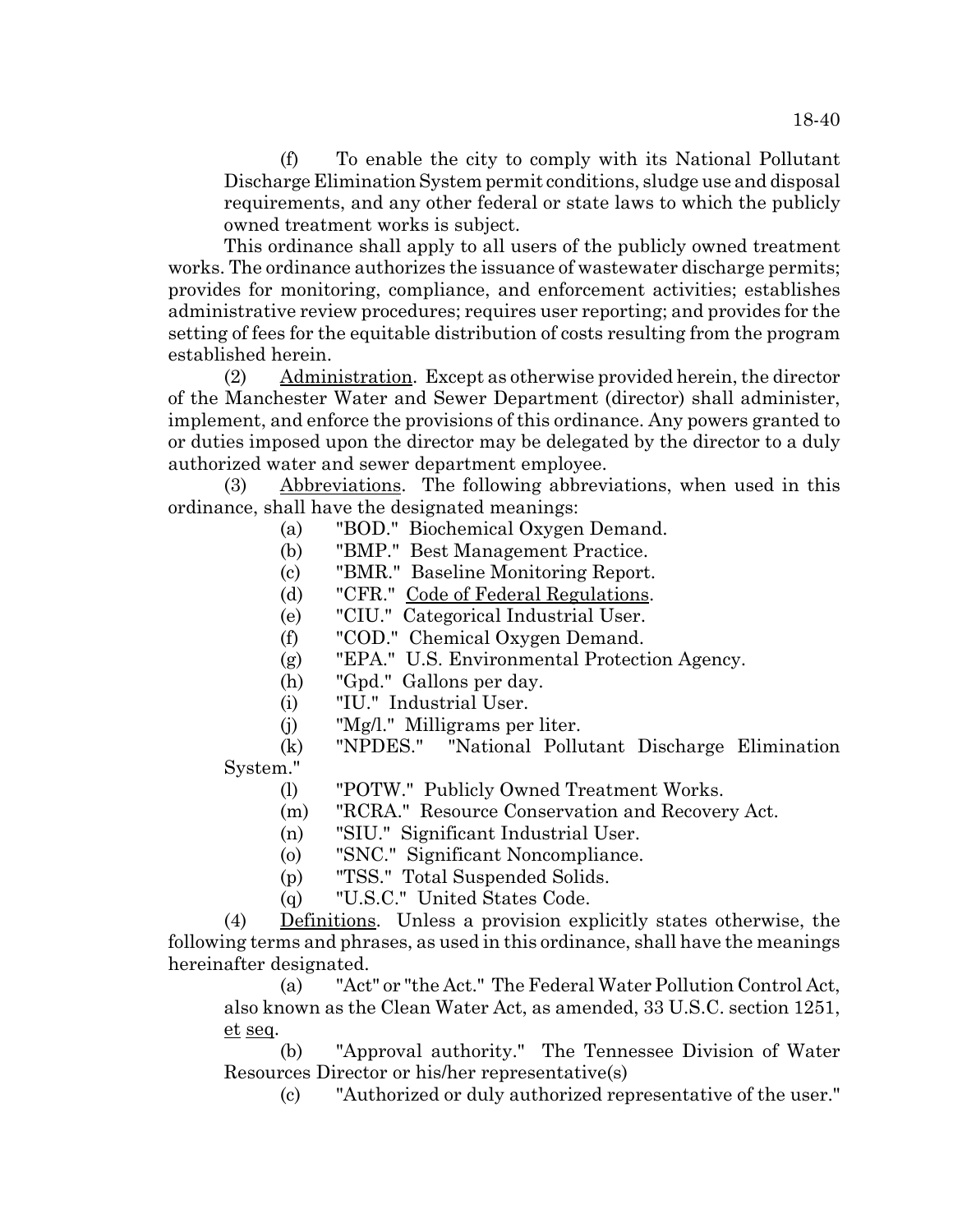(i) If the user is a corporation:

(A) The president, secretary, treasurer, or a vice-president of the corporation in charge of a principal business function, or any other person who performs similar policy or decision-making functions for the corporation; or

(B) The manager of one (1) or more manufacturing, production, or operating facilities, provided the manager is authorized to make management decisions that govern the operation of the regulated facility including having the explicit or implicit duty of making major capital investment recommendations, and initiate and direct other comprehensive measures to assure long-term environmental compliance with environmental laws and regulations; can ensure that the necessary systems are established or actions taken to gather complete and accurate information for wastewater discharge permit requirements; and where authority to sign documents has been assigned or delegated to the manager in accordance with corporate procedures.

(ii) If the user is a partnership or sole proprietorship: a general partner or proprietor, respectively.

(iii) If the user is a federal, state, or local governmental facility: a director or highest official appointed or designated to oversee the operation and performance of the activities of the government facility, or their designee.

(iv) The individuals described in paragraphs (i) through (iii), above, may designate a duly authorized representative if the authorization is in writing, the authorization specifies the individual or position responsible for the overall operation of the facility from which the discharge originates or having overall responsibility for environmental matters for the company, and the written authorization is submitted to the director.

(d) "Biochemical Oxygen Demand" or "BOD." The quantity of oxygen utilized in the biochemical oxidation of organic matter under standard laboratory procedures for five (5) days at twenty degrees centigrade (20 $^{\circ}$  C), usually expressed as a concentration (e.g., mg/l).

(e) "Best Management Practices" or "BMPs" means schedules of activities, prohibitions of practices, maintenance procedures, and other management practices to implement the prohibitions listed in  $\S 18-702(1)$ and  $(2)$  [Tennessee Rule 400-40-14-.05(1)(a) and  $(2)$ ]. BMPs include treatment requirements, operating procedures, and practices to control plant site runoff, spillage or leaks, sludge or waste disposal, or drainage from raw materials storage.

(f) "Categorical pretreatment standard" or "categorical standard." Any regulation containing pollutant discharge limits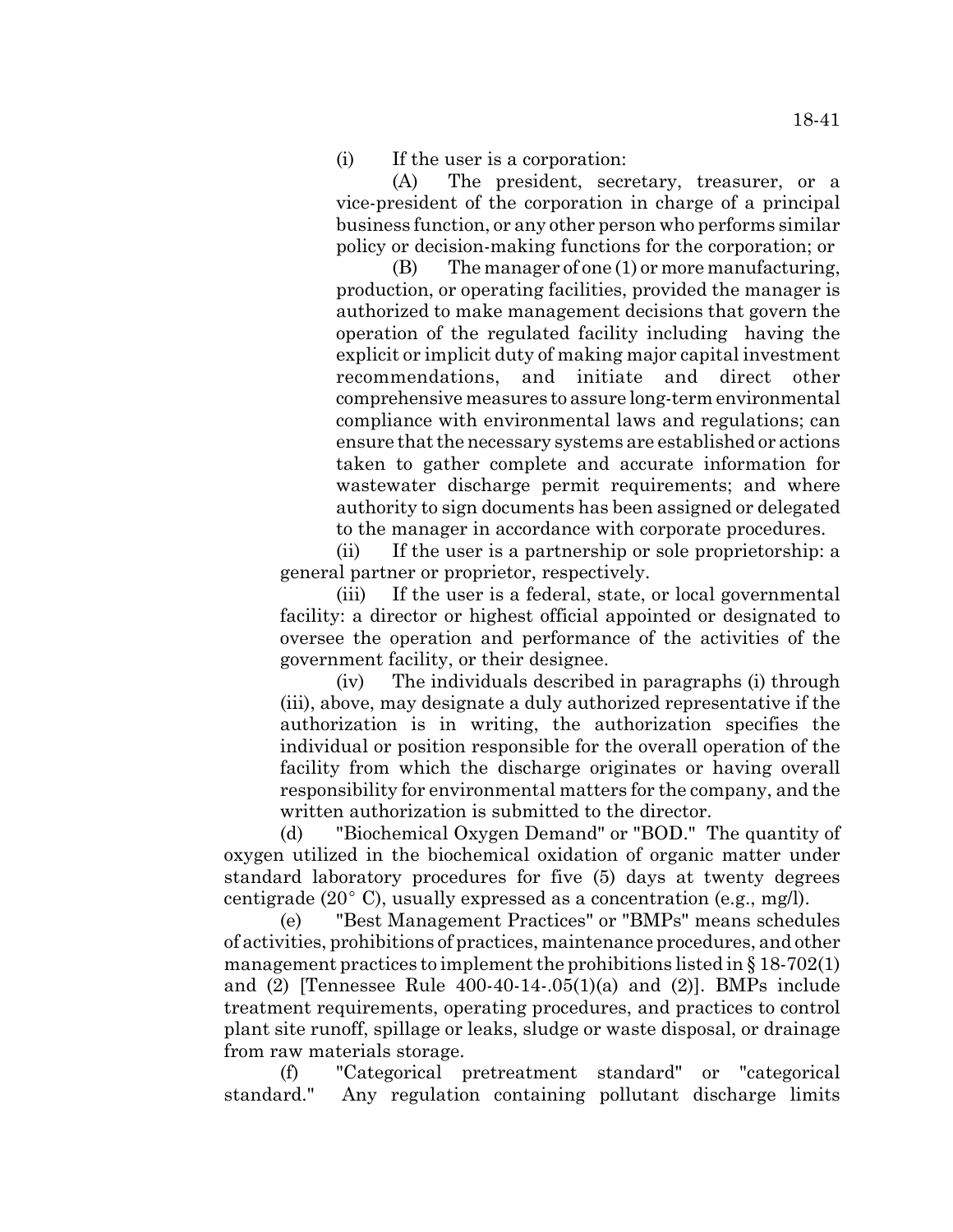promulgated by EPA in accordance with sections 307(b) and (c) of the Act (33 U.S.C. section 1317) that apply to a specific category of users and that appear in 40 CFR chapter I, subchapter N, parts 405-471.

(g) "Categorical industrial user." An industrial user subject to a categorical pretreatment standard or categorical standard.

(h) "City." The City of Manchester, Tennessee.

(i) "Chemical Oxygen Demand" or "COD." A measure of the oxygen required to oxidize all compounds, both organic and inorganic, in water.

(j) "Daily maximum." The arithmetic average of all effluent samples for a pollutant (except pH) collected during a calendar day.

(k) "Daily maximum limit." The maximum allowable discharge limit of a pollutant during a calendar day. Where daily maximum limits are expressed in units of mass, the daily discharge is the total mass discharged over the course of the day. Where daily maximum limits are expressed in terms of a concentration, the daily discharge is the arithmetic average measurement of the pollutant concentration derived from all measurements taken that day.

(l) "Department." The Manchester Water and Sewer Department.

(m) "Director." The person designated by the city to supervise the operation of the POTW, and who is charged with certain duties and responsibilities by this ordinance. The term refers to the director of the Manchester Water and Sewer Department and/or his/her duly authorized representative.

(n) "Environmental Protection Agency" or "EPA." The U.S. Environmental Protection Agency or, where appropriate, the regional water management division director, the regional administrator, or other duly authorized official of said agency.

(o) "Existing source." Any source of discharge that is not a "new source."

(p) "Grab sample." A sample that is taken from a wastestream without regard to the flow in the wastestream and over a period of time not to exceed fifteen (15) minutes.

(q) "Indirect discharge" or "discharge." The introduction of pollutants into the POTW from any nondomestic source.

(r) "Instantaneous limit." The maximum concentration of a pollutant allowed to be discharged at any time, determined from the analysis of any discrete or composited sample collected, independent of the industrial flow rate and the duration of the sampling event.

(s) "Interference." A discharge that, alone or in conjunction with a discharge or discharges from other sources, inhibits or disrupts the POTW, its treatment processes or operations or its sludge processes, use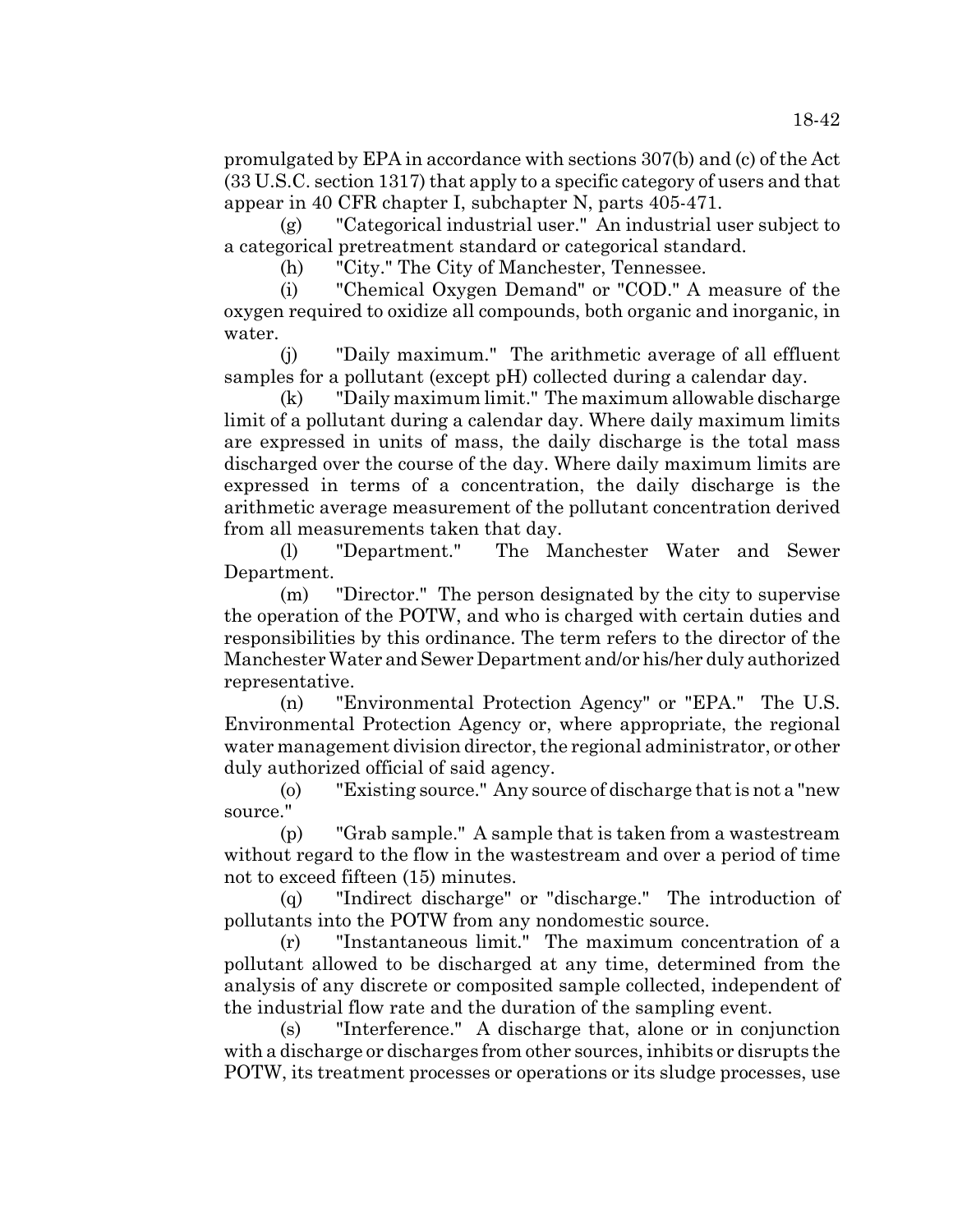or disposal; or exceeds the design capacity of the treatment works or the collection system.

(t) "Local limit." Specific discharge limits developed and enforced by the city upon industrial or commercial facilities to implement the general and specific discharge prohibitions listed in Tennessee Rule 400-40-14-.05(1)(a) and (2).

(u) "Medical waste." Isolation wastes, infectious agents, human blood and blood products, pathological wastes, sharps, body parts, contaminated bedding, surgical wastes, potentially contaminated laboratory wastes, and dialysis wastes.

(v) "Monthly average." The sum of all "daily discharges" measured during a calendar month divided by the number of "daily discharges" measured during that month.

(w) "Monthly average limit." The highest allowable average of "daily discharges" over a calendar month, calculated as the sum of all "daily discharges" measured during a calendar month divided by the number of "daily discharges" measured during that month.

(x) "New source." (i) Any building, structure, facility, or installation from which there is (or may be) a discharge of pollutants, the construction of which commenced after the publication of proposed pretreatment standards under section 307(c) of the Act that will be applicable to such source if such standards are thereafter promulgated in accordance with that section, provided that:

(A) The building, structure, facility, or installation is constructed at a site at which no other source is located; or

(B) The building, structure, facility, or installation totally replaces the process or production equipment that causes the discharge of pollutants at an existing source; or

(C) The production or wastewater generating processes of the building, structure, facility, or installation are substantially independent of an existing source at the same site. In determining whether these are substantially independent, factors such as the extent to which the new facility is integrated with the existing plant, and the extent to which the new facility is engaged in the same general type of activity as the existing source, should be considered.

(ii) Construction on a site at which an existing source is located results in a modification rather than a new source if the construction does not create a new building, structure, facility, or installation meeting the criteria of  $\S 18-701(4)(x)(i)(B)$  or (C) above but otherwise alters, replaces, or adds to existing process or production equipment.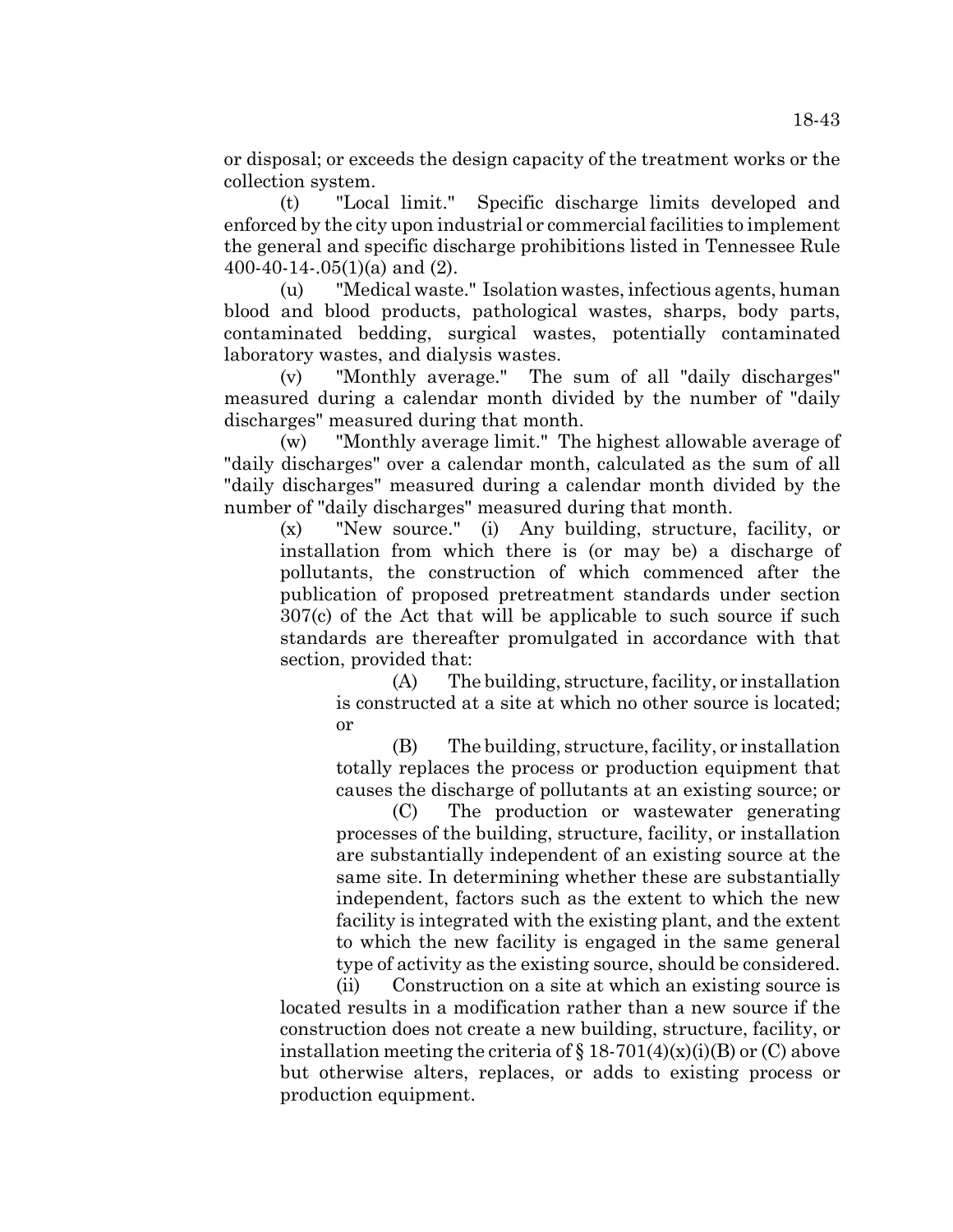(iii) Construction of a new source as defined under this paragraph has commenced if the owner or operator has:

(A) Begun, or caused to begin, as part of a continuous onsite construction program

> (1) Any placement, assembly, or installation of facilities or equipment; or

> (2) Significant site preparation work including clearing, excavation, or removal of existing buildings, structures, or facilities which is necessary for the placement, assembly, or installation of new source facilities or equipment; or

(B) Entered into a binding contractual obligation for the purchase of facilities or equipment which are intended to be used in its operation within a reasonable time. Options to purchase or contracts which can be terminated or modified without substantial loss, and contracts for feasibility, engineering, and design studies do not constitute a contractual obligation under this paragraph.

(y) "Noncontact cooling water." Water used for cooling that does not come into direct contact with any raw material, intermediate product, waste product, or finished product.

(z) "Pass through." A discharge which exits the POTW into waters of the United States in quantities or concentrations which, alone or in conjunction with a discharge or discharges from other sources, is a cause of a violation of any requirement of the city's NPDES permit, including an increase in the magnitude or duration of a violation.

(aa) "Person." Any and all persons, including individuals, firms, partnerships, associations, public or private institutions, state and federal agencies, municipalities or political subdivisions, or officers thereof, departments, agencies, or instrumentalities, or public or private corporations or officers thereof, organized or existing under the laws of this or any state or country.

(bb) "pH." A measure of the acidity or alkalinity of a solution, expressed in standard units.

(cc) "Pollutant." Dredged spoil, solid waste, incinerator residue, filter backwash, sewage, garbage, sewage sludge, munitions, medical wastes, chemical wastes, biological materials, radioactive materials, heat, wrecked or discarded equipment, rock, sand, cellar dirt, municipal, agricultural and industrial wastes, and certain characteristics of wastewater (e.g., pH, temperature, TSS, turbidity, color, BOD, COD, toxicity, or odor).

(dd) "Pretreatment." The reduction of the amount of pollutants, the elimination of pollutants, or the alteration of the nature of pollutant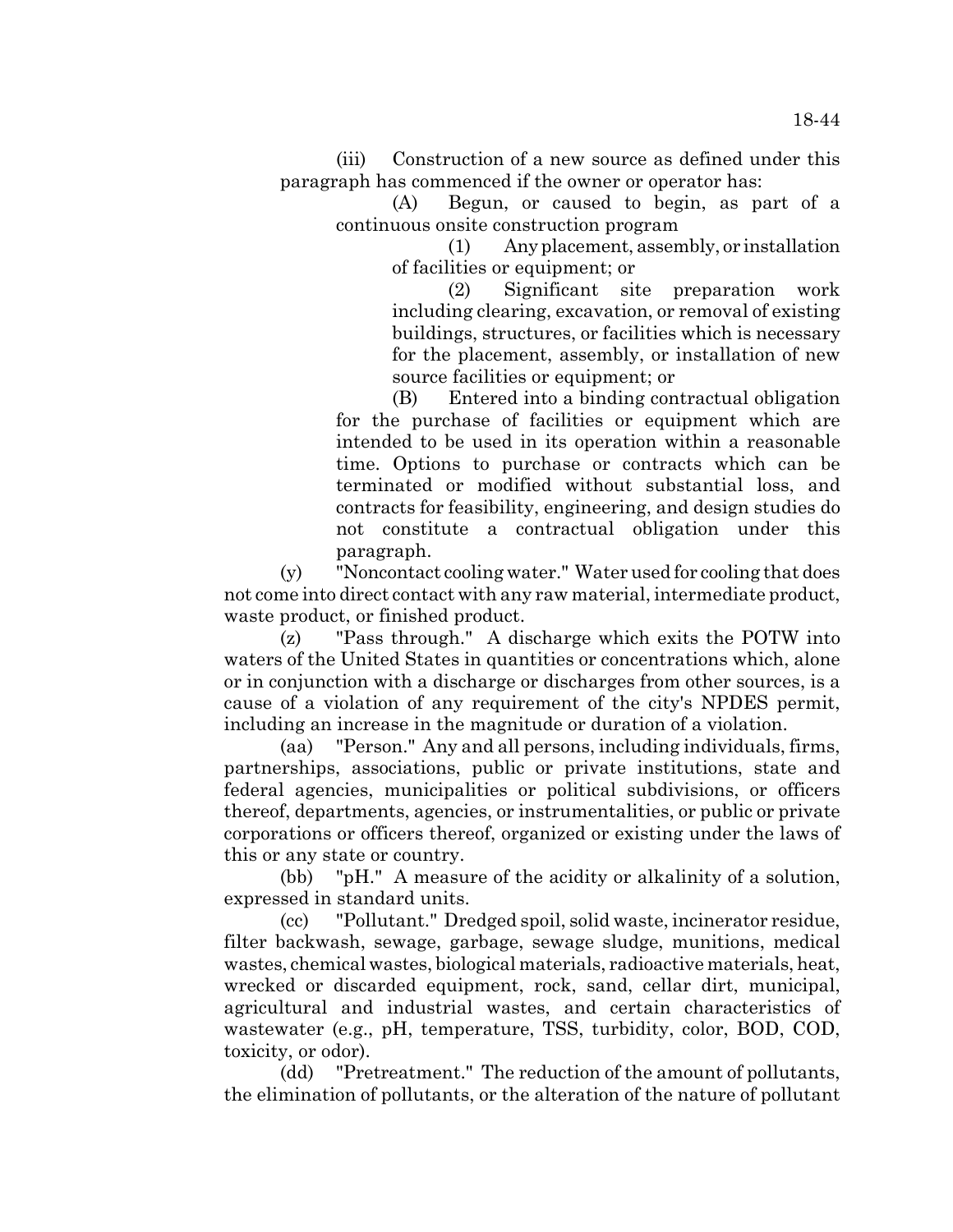properties in wastewater prior to, or in lieu of, introducing such pollutants into the POTW. This reduction or alteration can be obtained by physical, chemical, or biological processes; by process changes; or by other means, except by diluting the concentration of the pollutants unless allowed by an applicable pretreatment standard.

(ee) "Pretreatment requirements." Any substantive or procedural requirement related to pretreatment imposed on a user, other than a pretreatment standard.

(ff) "Pretreatment standards" or "standards." Pretreatment standards shall mean prohibited discharge standards, categorical pretreatment standards, and local limits.

(gg) "Prohibited discharge standards" or "prohibited discharges." Absolute prohibitions against the discharge of certain substances; these prohibitions appear in  $\S$  18-702(1) of this ordinance.

(hh) "Publicly Owned Treatment Works" or "POTW." A treatment works, as defined by section 212 of the Act (33 U.S.C. section 1292), which is owned by the city. This definition includes any devices or systems used in the collection, storage, treatment, recycling, and reclamation of sewage or industrial wastes of a liquid nature and any conveyances, which convey wastewater to a treatment plant.

(ii) "Septic tank waste." Any sewage from holding tanks such as vessels, chemical toilets, campers, trailers, and septic tanks.

(jj) "Sewage." Human excrement and gray water (household showers, dishwashing operations, etc.).

(kk) "Significant Industrial User (SIU)." Except as provided in  $\S$ § 18-701(1)(c)(iii) and (iv) of this section, a significant industrial user is:

(i) An industrial user subject to categorical pretreatment standards; or

(ii) An industrial user that:

(A) Discharges an average of twenty-five thousand (25,000) gpd or more of process wastewater to the POTW (excluding sanitary, noncontact cooling and boiler blowdown wastewater);

(B) Contributes a process wastestream which makes up five percent (5%) or more of the average dry weather hydraulic or organic capacity of the POTW treatment plant; or

(C) Is designated as such by the department on the basis that it has a reasonable potential for adversely affecting the POTW's operation or for violating any pretreatment standard or requirement.

(iii) Upon a finding that a user meeting the criteria in subsection (ii) of this part has no reasonable potential for adversely affecting the POTW's operation or for violating any pretreatment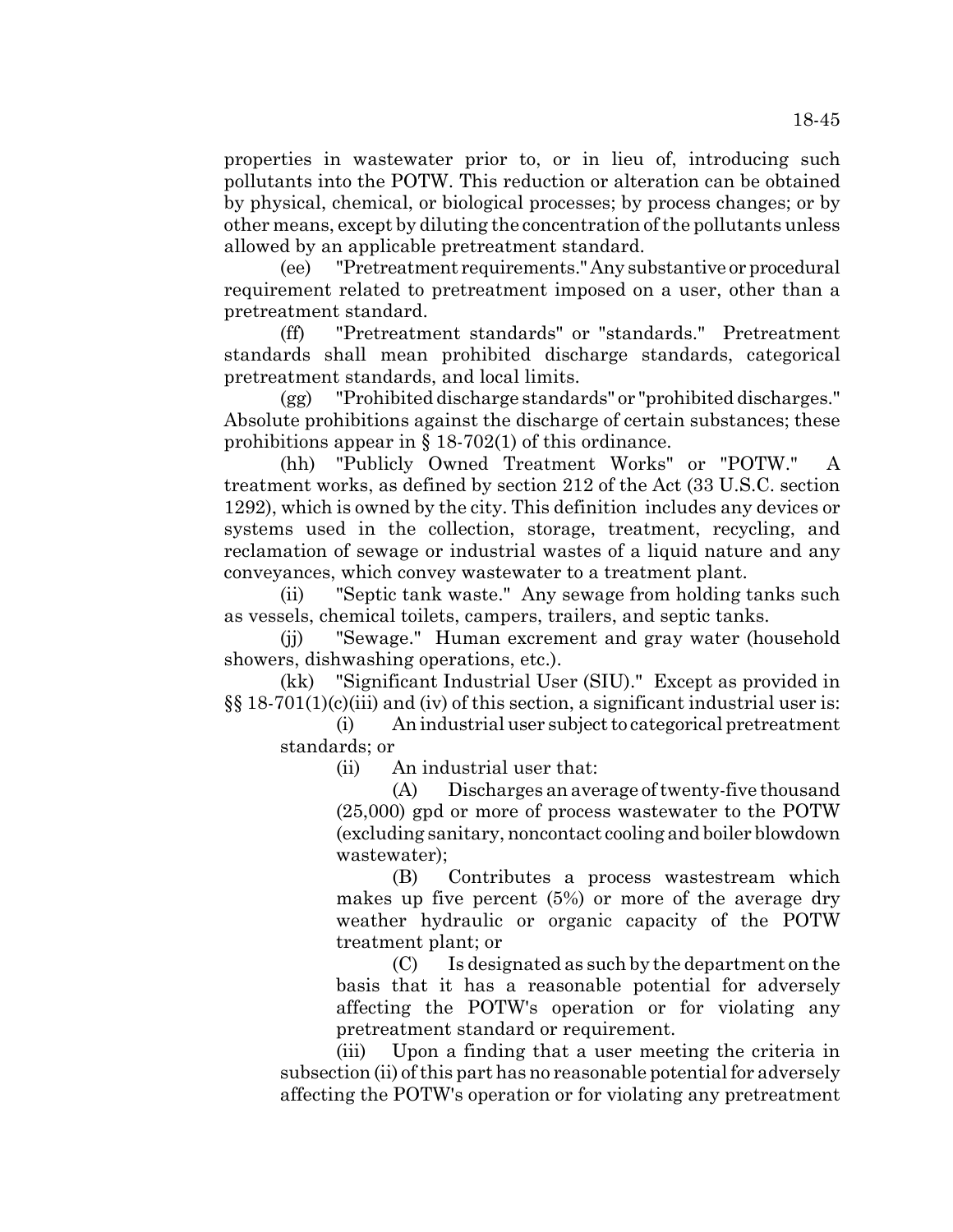standard or requirement, the department may at any time, on its own initiative or in response to a petition received from an industrial user, and in accordance with procedures in Tennessee Rule 400-40-14.08(6)(f), determine that such user should not be considered a significant industrial user.

(ll) "Slug load or slug discharge." Any discharge at a flow rate or concentration, which could cause a violation of the prohibited discharge standards in § 18-702(1) of this ordinance. A slug discharge is any discharge of a non-routine, episodic nature, including but not limited to an accidental spill or a non-customary batch discharge, which has a reasonable potential to cause interference or pass through, or in any other way violate the POTW's regulations, local limits or permit conditions.

(mm) "Storm water." Any flow occurring during or following any form of natural precipitation, and resulting from such precipitation, including snowmelt.

(nn) "Total suspended solids" or "suspended solids." The total suspended matter that floats on the surface of, or is suspended in, water, wastewater, or other liquid, and that is removable by laboratory filtering.

(oo) "User" or "industrial user." A source of indirect discharge.

(pp) "Wastewater." Liquid and water-carried industrial wastes and sewage from residential dwellings, commercial buildings, industrial and manufacturing facilities, and institutions, whether treated or untreated, which are contributed to the POTW.

(qq) "Wastewater treatment plant" or "treatment plant." That portion of the POTW which is designed to provide treatment of municipal sewage and industrial waste. (as added by Ord. #1197, May 2008, replaced by Ord. #1223, March 2009, and amended by Ord. #1452, April 2015)

**18-702. General sewer use requirements**. (1) Prohibited discharge standards. (a) General prohibitions. No user shall introduce or cause to be introduced into the POTW any pollutant or wastewater which causes pass through or interference. These general prohibitions apply to all users of the POTW whether or not they are subject to categorical pretreatment standards or any other national, state, or local pretreatment standards or requirements.

(b) Specific prohibitions. No user shall introduce or cause to be introduced into the POTW the following pollutants, substances, or wastewater:

(i) Pollutants which create a fire or explosive hazard in the POTW, including, but not limited to, wastestreams with a closed-cup flashpoint of less than one hundred forty degrees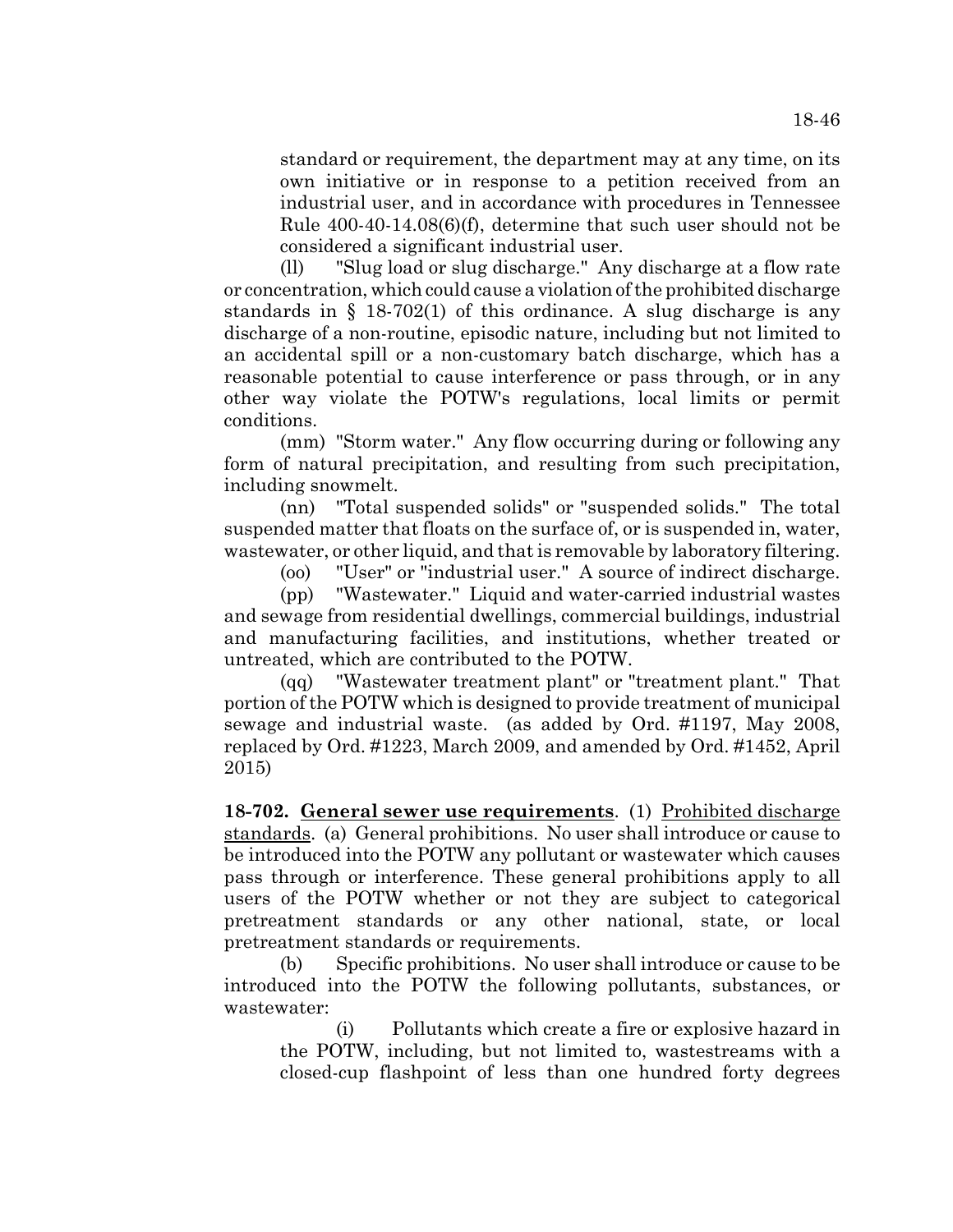Fahrenheit (140 $^{\circ}$  F (sixty degrees Celsius (60 $^{\circ}$  C)) using the test methods specified in 40 CFR 261.21;

(ii) Wastewater having a pH less than 5.0 or more than 10.0, or otherwise causing corrosive structural damage to the POTW or equipment;

(iii) Solid or viscous substances in amounts which will cause obstruction of the flow in the POTW resulting in interference but in no case solids greater than three inch(es) (3") in any dimension;

(iv) Pollutants, including oxygen-demanding pollutants (BOD, etc.), released in a discharge at a flow rate and/or pollutant concentration which, either singly or by interaction with other pollutants, will cause interference with the POTW;

(v) Wastewater having a temperature greater than one hundred ten degrees Fahrenheit (110 $^{\circ}$  F), or which will inhibit biological activity in the treatment plant resulting in interference, but in no case wastewater which causes the temperature at the introduction into the treatment plant to exceed one hundred four degrees Fahrenheit (104 $\degree$ F) (forty degrees Celsius (40 $\degree$ C);

(vi) Petroleum oil, nonbiodegradable cutting oil, or products of mineral oil origin, in amounts that will cause interference or pass through;

(vii) Pollutants which result in the presence of toxic gases, vapors, or fumes within the POTW in a quantity that may cause acute worker health and safety problems;

(viii) Trucked or hauled pollutants, except at discharge points designated by the director in accordance with § 18-703(4) of this ordinance;

(ix) Noxious or malodorous liquids, gases, solids, or other wastewater which, either singly or by interaction with other wastes, are sufficient to create a public nuisance or a hazard to life, or to prevent entry into the sewers for maintenance or repair;

(x) Wastewater which imparts color which cannot be removed by the treatment process, such as, but not limited to, dye wastes and vegetable tanning solutions, which consequently imparts color to the treatment plant's effluent, thereby violating the city's NPDES permit;

(xi) Wastewater containing any radioactive wastes or isotopes except in compliance with applicable state or federal regulations;

(xii) Storm water, surface water, ground water, artesian well water, roof runoff, subsurface drainage, swimming pool drainage, condensate, deionized water, noncontact cooling water,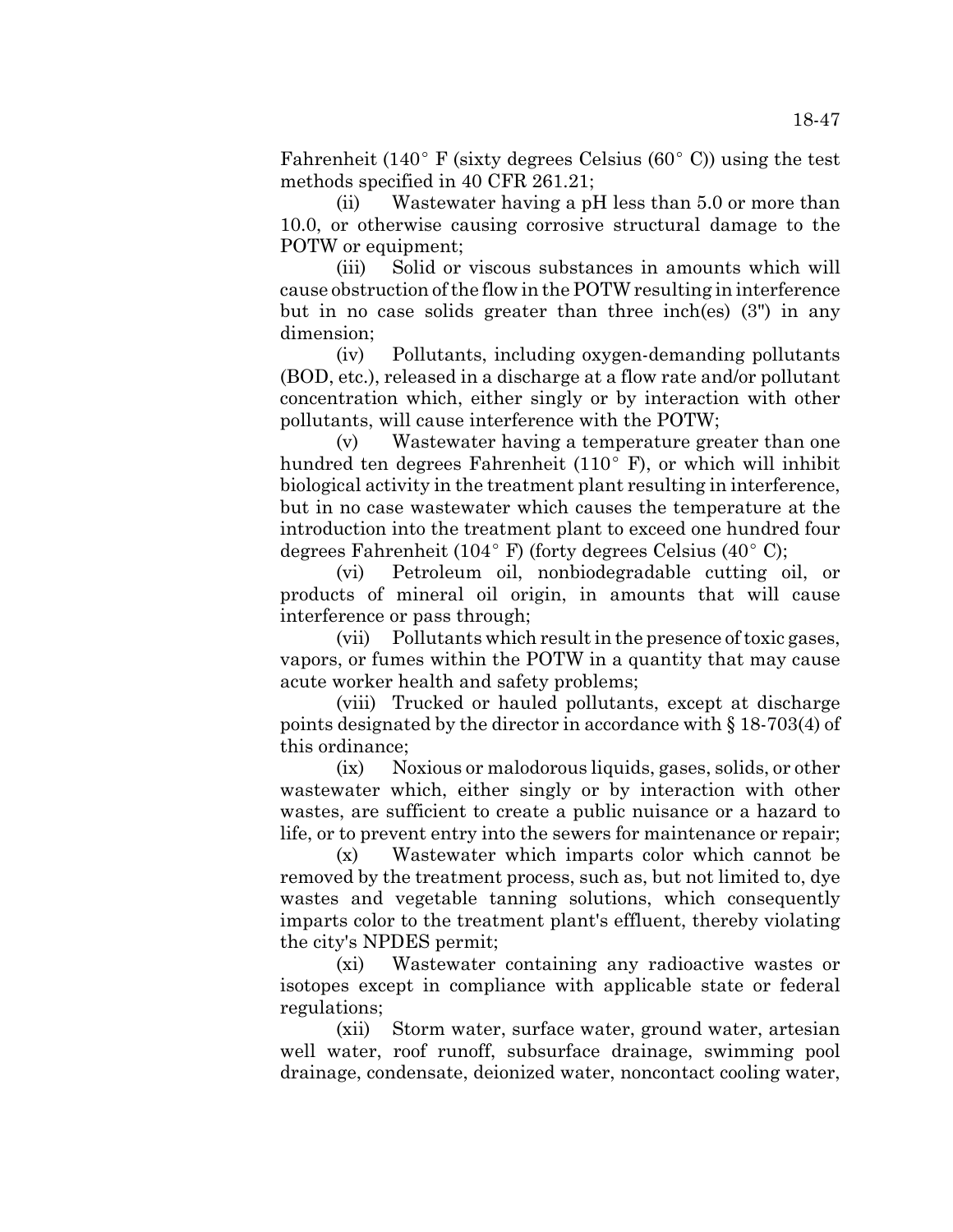and unpolluted wastewater, unless specifically authorized by the director;

(xiii) Sludges, screenings, or other residues from the pretreatment of industrial wastes;

(xiv) Medical wastes, except as specifically authorized by the director in a wastewater discharge permit;

(xv) Wastewater causing, alone or in conjunction with other sources, the treatment plant's effluent to fail toxicity test;

(xvi) Detergents, surface-active agents, or other substances which that might cause excessive foaming in the POTW;

(xvii) Fats, oils, or greases of animal or vegetable origin in concentrations greater than one hundred (100) mg/l;

Pollutants, substances, or wastewater prohibited by this section shall not be processed or stored in such a manner that they could be discharged to the POTW.

(2) National categorical pretreatment standards. (a) Users must comply with the categorical pretreatment standards found at 40 CFR chapter I, subchapter N, parts 405--471.

(b) When wastewater subject to a categorical pretreatment standard is mixed with wastewater not regulated by the same standard, the director shall impose an alternate limit in accordance with Tennessee Rule 400-40-14-06(5).

(c) Once included in its permit, the industrial user must comply with the equivalent limitations developed in this section in lieu of the promulgated categorical standards from which the equivalent limitations were derived.

(d) Many categorical pretreatment standards specify one limit for calculating maximum daily discharge limitations and a second limit for calculating maximum monthly average, or four (4) day average, limitations. Where such standards are being applied, the same production or flow figure shall be used in calculating both the average and the maximum equivalent limitation.

(3) State pretreatment standards. Users must comply with Tennessee Pretreatment Standards codified at Rule 400-40-14.

(4) Local limits. (a) The director is authorized to establish local limits pursuant to Tennessee Rule 400-40-14-.05(3).

(b) The following pollutant limits are established to protect against pass through and interference. No person shall discharge wastewater containing in excess of the following:

| Arsenic          | $0.0516$ mg/l |
|------------------|---------------|
| Benzene          | $0.5682$ mg/l |
| BOD <sub>5</sub> | $200$ lbs/day |
| Cadmium          | $0.0092$ mg/l |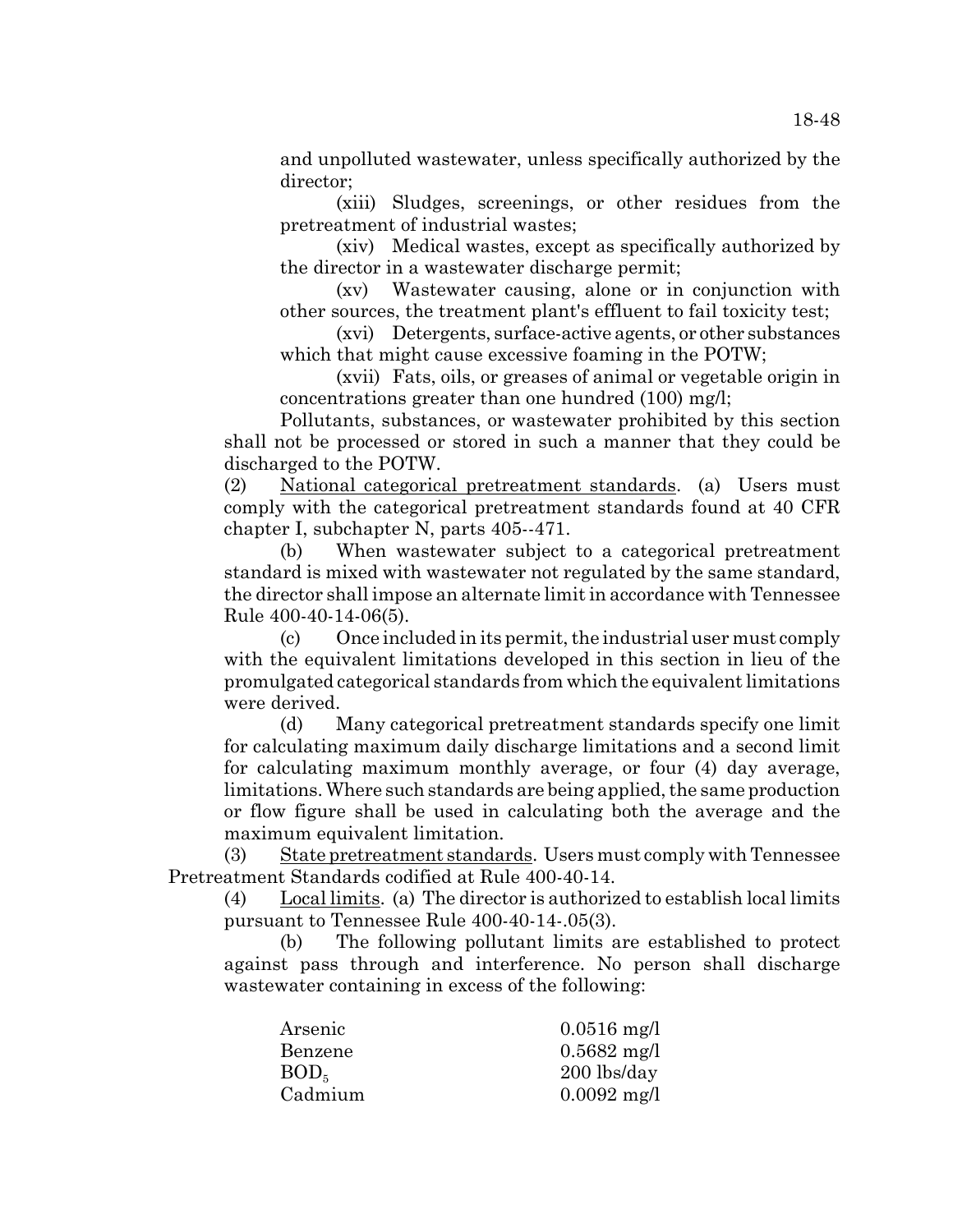| Carbon tetrachloride       | $1.6384$ mg/l         |
|----------------------------|-----------------------|
| Chloroform                 | $0.1659$ mg/l         |
| Chromium                   | $5.9006$ mg/l         |
| Copper                     | $0.2285$ mg/l         |
| Cyanide                    | $1.0252$ mg/l         |
| Ethylbenzene               | $0.8549$ mg/l         |
| Lead                       | $0.0656$ mg/l         |
| Mercury                    | $0.0008$ mg/l         |
| Methylene chloride         | $0.1427$ mg/l         |
| Molybdenum                 | $0.2167$ mg/l         |
| Naphthalene                | $0.0332 \text{ mg/l}$ |
| Nickel                     | $0.1912$ mg/l         |
| Oil and grease             | $100$ mg/l            |
| Pentachlorophenol          | $0.5785$ mg/l         |
| Selenium                   | $0.0566$ mg/l         |
| Silver                     | $1.2062 \text{ mg/l}$ |
| Tetrachloroethylene        | $0.0132 \text{ mg/l}$ |
| Toluene                    | $0.0083$ mg/l         |
| Total phenols              | $0.1302$ mg/l         |
| Total phthalates           | $0.1014$ mg/l         |
| Total suspended solids     | 200 lbs/day           |
| Trichloroethylene          | $0.0137$ mg/l         |
| Zinc                       | $0.0669$ mg/l         |
| 1,1,1 Trichloroethane      | $1.1512 \text{ mg/l}$ |
| 1,2 Trans dichloroethylene | $1.1782$ mg/l         |
| Total Nitrogen             | $36.0$ mg/l           |
| Total Phosphorus           | $16.0$ mg/l           |

The above limits apply at the point where the wastewater is discharged to the POTW. All concentrations for metallic substances are for total metal unless indicated otherwise. The director may impose mass limitations in addition to the concentration-based limitations above.

(c) The director may develop Best Management Practices (BMPs), by ordinance or in wastewater discharge permits, to implement local limits and the requirements of § 18-702(1).

(5) Right of revision. The city reserves the right to establish, by ordinance or in wastewater discharge permits, more stringent standards or requirements on discharges to the POTW consistent with the purpose of this ordinance.

(6) Dilution. No user shall ever increase the use of process water, or in any way attempt to dilute a discharge, as a partial or complete substitute for adequate treatment to achieve compliance with a discharge limitation unless expressly authorized by an applicable pretreatment standard or requirement. The director may impose mass limitations on users who are using dilution to meet applicable pretreatment standards or requirements, or in other cases when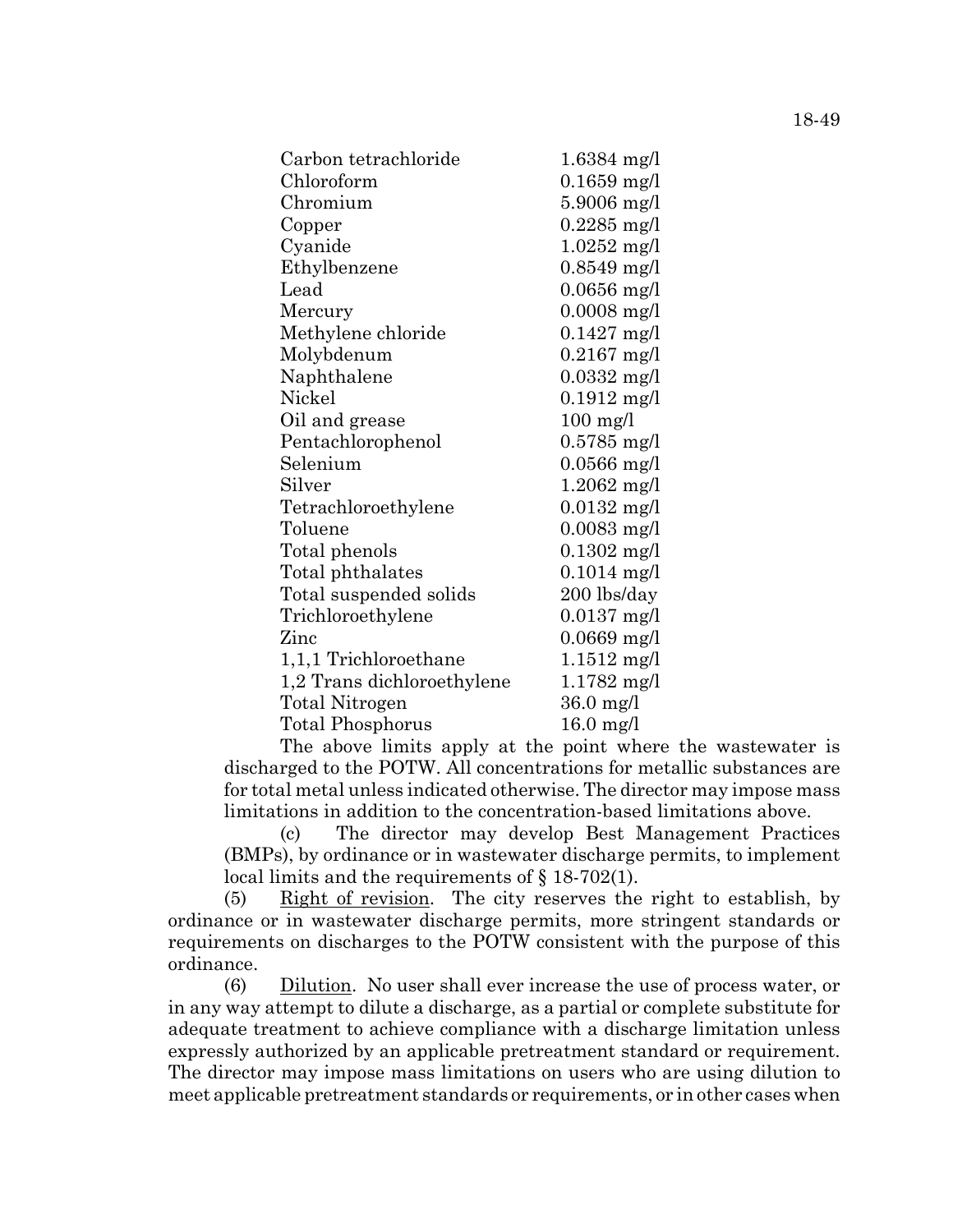the imposition of mass limitations is appropriate. (as added by Ord. #1197, May 2008, replaced by Ord. #1223, March 2009, and amended by Ord. #1452, April 2015)

**18-703. Pretreatment of wastewater**. (1) Pretreatment facilities. Users shall provide wastewater treatment as necessary to comply with this ordinance and shall achieve compliance with all categorical pretreatment standards, local limits, and the prohibitions set out in  $\S$  18-702(1) of this ordinance within the time limitations specified by EPA, the state, or the city, whichever is more stringent. Any facilities necessary for compliance shall be provided, operated, and maintained at the user's expense. Detailed plans describing such facilities and operating procedures shall be submitted to the director for review, and shall be acceptable to the director before such facilities are constructed. The review of such plans and operating procedures shall in no way relieve the user from the responsibility of modifying such facilities as necessary to produce a discharge acceptable to the city under the provisions of this ordinance.

(2) Additional pretreatment measures. (a) Whenever deemed necessary, the director may require users to restrict their discharge during peak flow periods, designate that certain wastewater be discharged only into specific sewers, relocate and/or consolidate points of discharge, separate sewage wastestreams from industrial wastestreams, and such other conditions as may be necessary to protect the POTW and determine the user's compliance with the requirements of this ordinance.

(b) The director may require any person discharging into the POTW to install and maintain, on their property and at their expense, a suitable storage and flow-control facility to ensure equalization of flow. A wastewater discharge permit may be issued solely for flow equalization.

(c) Grease, oil, and sand interceptors shall be provided when, in the opinion of the director, they are necessary for the proper handling of wastewater containing excessive amounts of grease and oil, or sand; except that such interceptors shall not be required for residential users. All interception units shall be of a type and capacity approved by the director, and shall be so located to be easily accessible for cleaning and inspection. Such interceptors shall be inspected, cleaned, and repaired by the user at their expense. The director may require that inspection and maintenance records be submitted to the department at an interval to be determined by the director.

(d) Users with the potential to discharge flammable substances may be required to install and maintain an approved combustible gas detection meter.

(3) Accidental discharge/slug discharge control plans. The director shall evaluate whether each SIU needs an accidental discharge/slug discharge control plan or other action to control slug discharges. The director may require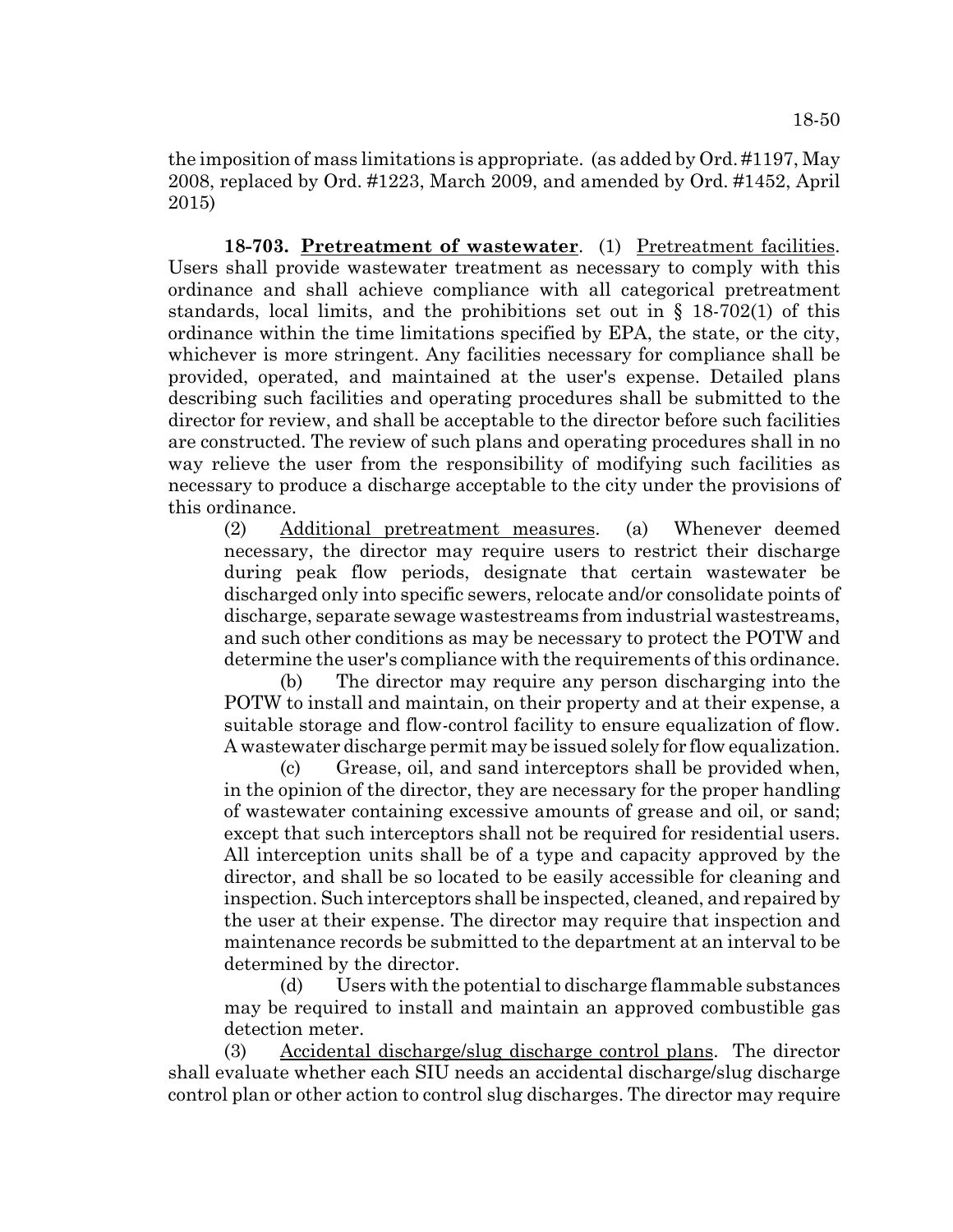any user to develop, submit for approval, and implement such a plan or take such other action that may be necessary to control slug discharges. Alternatively, the director may develop such a plan for any user. An accidental discharge/slug discharge control plan shall address, at a minimum, the following:

(a) Description of discharge practices, including non-routine batch discharges;

(b) Description of stored chemicals;

(c) Procedures for immediately notifying the director of any accidental or slug discharge, as required by § 18-706(6) of this ordinance; and

(d) Procedures to prevent adverse impact from any accidental or slug discharge. Such procedures include, but are not limited to, inspection and maintenance of storage areas, handling and transfer of materials, loading and unloading operations, control of plant site runoff, worker training, building of containment structures or equipment, measures for containing toxic organic pollutants, including solvents, and/or measures and equipment for emergency response.

(4) Hauled wastewater. (a) Septic tank waste may be introduced into the POTW only at locations designated by the director, and at such times as are established by the director. Such waste shall not violate § 18-702 of this ordinance or any other requirements established by the department. The director may require septic tank waste haulers to obtain wastewater discharge permits. This section shall not imply that the director will allow septic tank waste to be introduced into the POTW. This decision shall be at the sole discretion of the director.

(b) The director may require haulers of industrial waste to obtain wastewater discharge permits. The director may require generators of hauled industrial waste to obtain wastewater discharge permits. The director also may prohibit the disposal of hauled industrial waste. The discharge of hauled industrial waste is subject to all other requirements of this ordinance.

(c) Industrial waste haulers may discharge loads only at locations designated by the director. No load may be discharged without prior consent of the director. The director may collect samples of each hauled load to ensure compliance with applicable standards. The director may require the industrial waste hauler or waste generator to provide a waste analysis of any load prior to discharge.

(d) Industrial waste haulers must provide a waste-tracking form for every load. This form shall include, at a minimum, the name and address of the industrial waste hauler, permit number, truck identification, names and addresses of sources of waste, and volume and characteristics of waste. The form shall identify the type of industry, known or suspected waste constituents, and whether any wastes are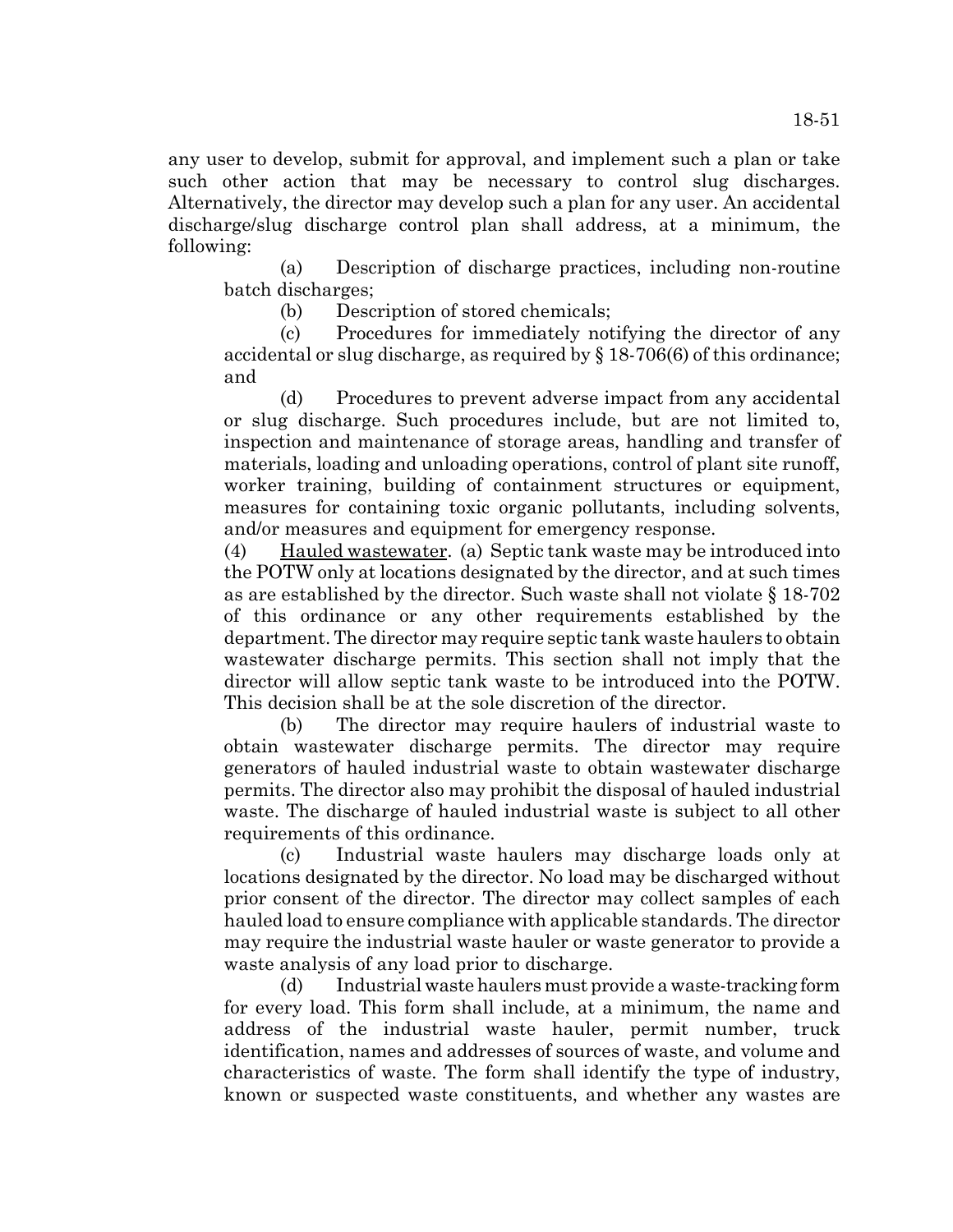RCRA hazardous wastes. The director may prohibit the disposal of RCRA hazardous wastes. (as added by Ord. #1197, May 2008, as replaced by Ord. #1223, March 2009)

**18-704. Wastewater discharge permits**. (1) Wastewater analysis. When requested by the director, a user must submit information on the nature and characteristics of its wastewater within a reasonable time period that is to be stipulated within the request. The director is authorized to prepare a form for this purpose and may periodically require users to update this information.

(2) Wastewater discharge permit requirement. (a) No significant industrial user shall discharge wastewater into the POTW without first obtaining a wastewater discharge permit from the department, except that a significant industrial user that has filed a timely application pursuant to § 18-704(3) of this ordinance may continue to discharge for the time period specified therein.

(b) The director may require other users to obtain wastewater discharge permits as necessary to carry out the purposes of this ordinance.

(c) Any violation of the terms and conditions of a wastewater discharge permit shall be deemed a violation of this ordinance and subjects the wastewater discharge permittee to the sanctions set out in §§ 18-710--18-712 of this ordinance. Obtaining a wastewater discharge permit does not relieve a permittee of its obligation to comply with all federal and state pretreatment standards or requirements or with any other requirements of federal, state, and local law.

(3) Wastewater discharge permitting: existing connections. Any user required to obtain a wastewater discharge permit who was discharging wastewater into the POTW prior to the effective date of this ordinance and who wishes to continue such discharges in the future, shall, within sixty (60) days after said date, apply to the director for a wastewater discharge permit in accordance with  $\S$  18-704(5) of this ordinance, and shall not cause or allow discharges to the POTW to continue after sixty (60) days of the effective date of this ordinance except in accordance with a wastewater discharge permit issued by the director. Those users that already have a current wastewater discharge permit will not be required to reapply due to the passage of this ordinance.

(4) Wastewater discharge permitting: new connections. Any user required to obtain a wastewater discharge permit who proposes to begin or recommence discharging into the POTW must obtain such permit prior to the beginning or recommencing of such discharge. An application for this wastewater discharge permit, in accordance with  $\S 18-704(5)$  of this ordinance, must be filed at least ninety (90) days prior to the date upon which any discharge will begin or recommence.

(5) Wastewater discharge permit application contents. All users required to obtain a wastewater discharge permit must submit a permit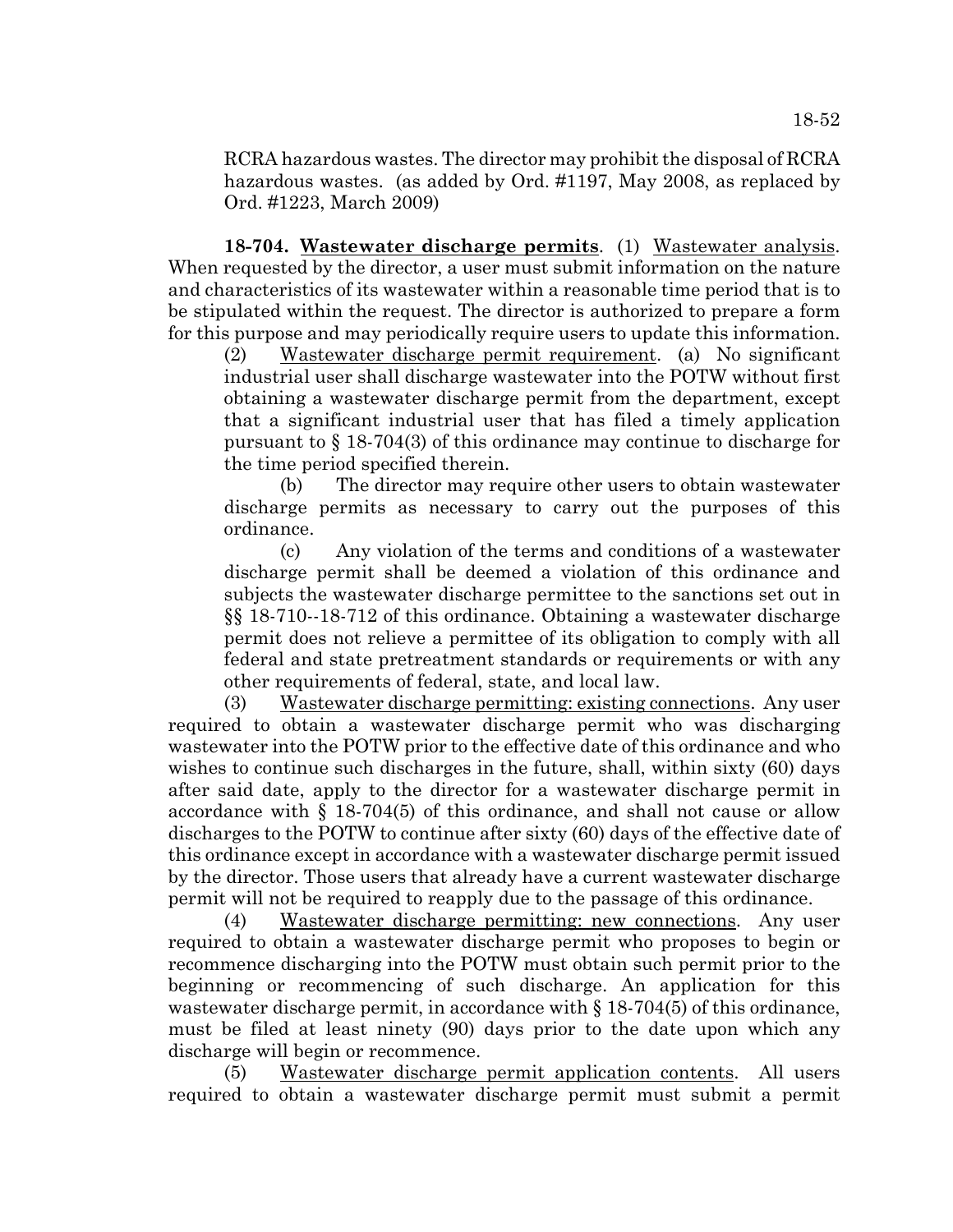application. The director may require users to submit all or some of the following information as part of a permit application:

> (a) Identifying information. (i) The name and address of the facility, including the name of the operator and owner, contact information, description of activities, facilities, and plant production processes on the premises;

> (ii) Environmental permits. A list of any environmental control permits held by or for the facility.

> (b) Description of operations. (i) A brief description of the nature, average rate of production (including each product produced by type, amount, processes, and rate of production), and standard industrial classifications of the operation(s) carried out by such user. This description should include a schematic process diagram, which indicates points of discharge to the POTW from the regulated processes.

> (ii) Types of wastes generated, and a list of all raw materials and chemicals used or stored at the facility which are, or could accidentally or intentionally be, discharged to the POTW;

> (iii) Number and type of employees, hours of operation, and proposed or actual hours of operation;

> (iv) Type and amount of raw materials processed (average and maximum per day);

> (v) Site plans, floor plans, mechanical and plumbing plans, and details to show all sewers, floor drains, and appurtenances by size, location, and elevation, and all points of discharge;

(vi) Time and duration of discharges;

(vii) The location for monitoring all wastes covered by the permit;

(viii) Flow measurement. Information showing the measured average daily and maximum daily flow, in gallons per day, to the POTW from regulated process streams and other streams, as necessary, to allow use of the combined wastestream formula set out in § 18-702(2)(b) (Tennessee Rule 400-40-14.06(5)).

(ix) Measurement of pollutants. (A) The categorical pretreatment standards applicable to each regulated process and any new categorically regulated processes for existing sources.

(B) The results of sampling and analysis identifying the nature and concentration, and/or mass, where required by the standard or by the director, of regulated pollutants in the discharge from each regulated process.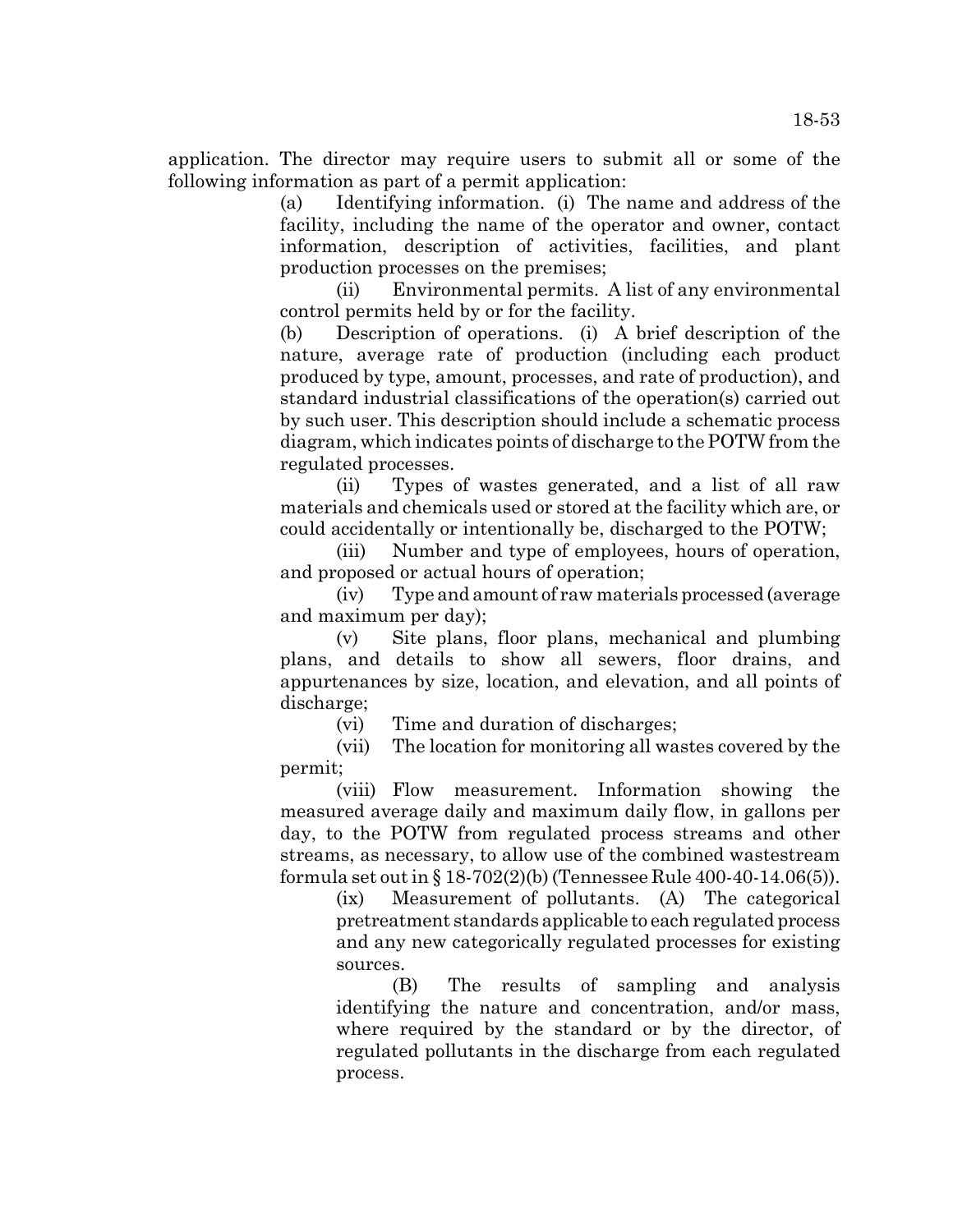(C) Instantaneous, daily maximum, and long-term average concentrations, or mass, where required, shall be reported.

The sample shall be representative of daily operations and shall be analyzed in accordance with procedures set out in § 18-706(10) of this ordinance. Where the standard requires compliance with a BMP or pollution prevention alternative, the user shall submit documentation as required by the director or the applicable standards to determine compliance with the standard. Sampling must be performed in accordance with procedures set out in § 18-706(11) of this ordinance.

(x) Any other information as may be deemed necessary by the director to evaluate the permit application.

Incomplete or inaccurate applications will not be processed and will be returned to the user for revision.

(6) Application signatories and certifications. (a) All wastewater discharge permit applications, user reports and certification statements must be signed by an authorized representative of the user, as defined in  $\S 18-701(4)$ , and contain the certification statement in  $\S 18-706(14)(a)$ .

(b) If the designation of an authorized representative is no longer accurate because a different individual or position has responsibility for the overall operation of the facility or overall responsibility for environmental matters for the company, a new written authorization satisfying the requirements of this section must be submitted to the director prior to or together with any reports to be signed by an authorized representative.

(7) Wastewater discharge permit decisions. The director will evaluate the data furnished by the user and may require additional information. Within thirty (30) days of receipt of a complete permit application, the director will determine whether to issue a wastewater discharge permit. The director may deny any application for a wastewater discharge permit. (as added by Ord. #1197, May 2008, replaced by Ord. #1223, March 2009, and amended by Ord. #1452, April 2015)

**18-705. Wastewater discharge permit issuance**. (1) Wastewater discharge permit duration. A wastewater discharge permit shall be issued for a specified time period, not to exceed five (5) years from the effective date of the permit. A wastewater discharge permit may be issued for a period less than five (5) years, at the discretion of the director. Each wastewater discharge permit will indicate a specific date upon which it will expire.

(2) Wastewater discharge permit contents. A wastewater discharge permit shall include such conditions as are deemed reasonably necessary by the director to prevent pass through or interference, protect the quality of the water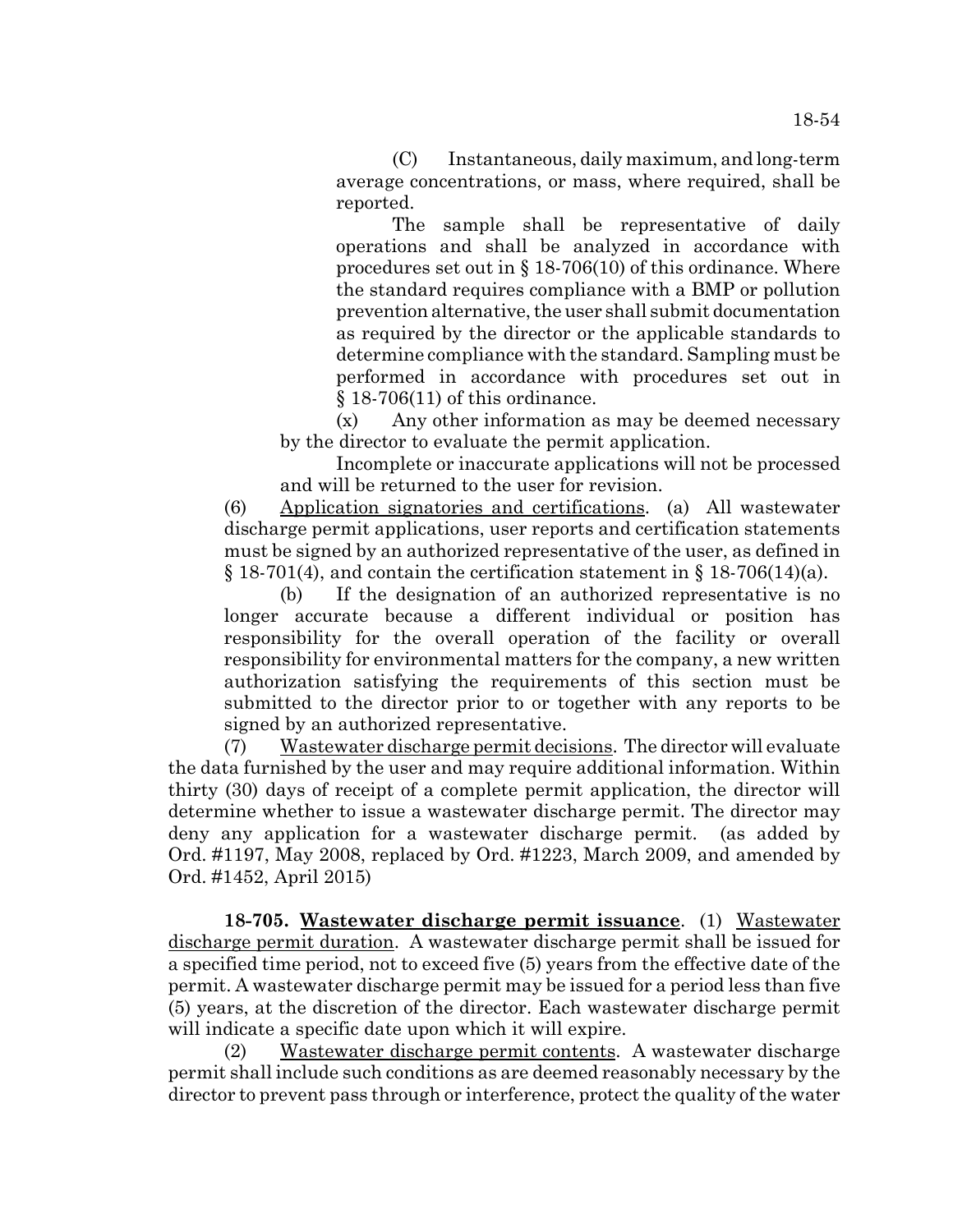body receiving the treatment plant's effluent, protect worker health and safety, facilitate sludge management and disposal, and protect against damage to the POTW.

(a) Wastewater discharge permits must contain:

(i) A statement that indicates the wastewater discharge permit issuance date, expiration date and effective date;

(ii) A statement that the wastewater discharge permit is nontransferable without prior notification to the department in accordance with § 18-705(4) of this ordinance, and provisions for furnishing the new owner or operator with a copy of the existing wastewater discharge permit;

(iii) Effluent limits, including best management practices, based on applicable pretreatment standards;

(iv) Self monitoring, sampling, reporting, notification, and record-keeping requirements. These requirements shall include an identification of pollutants (or best management practice) to be monitored, sampling location, sampling frequency, and sample type based on federal, state, and local law.

(v) A statement of applicable civil and criminal penalties for violation of pretreatment standards and requirements, and any applicable compliance schedule. Such schedule may not extend the time for compliance beyond that required by applicable federal, state, or local law.

(vi) Requirements to control slug discharge, if determined by the director to be necessary.

(b) Wastewater discharge permits may contain, but need not be limited to, the following conditions:

(i) Limits on the average and/or maximum rate of discharge, time of discharge, and/or requirements for flow regulation and equalization;

(ii) Requirements for the installation of pretreatment technology, pollution control, or construction of appropriate containment devices, designed to reduce, eliminate, or prevent the introduction of pollutants into the treatment works;

(iii) Requirements for the development and implementation of spill control plans or other special conditions including management practices necessary to adequately prevent accidental, unanticipated, or nonroutine discharges;

(iv) Development and implementation of waste minimization plans to reduce the amount of pollutants discharged to the POTW;

(v) The unit charge or schedule of user charges and fees for the management of the wastewater discharged to the POTW;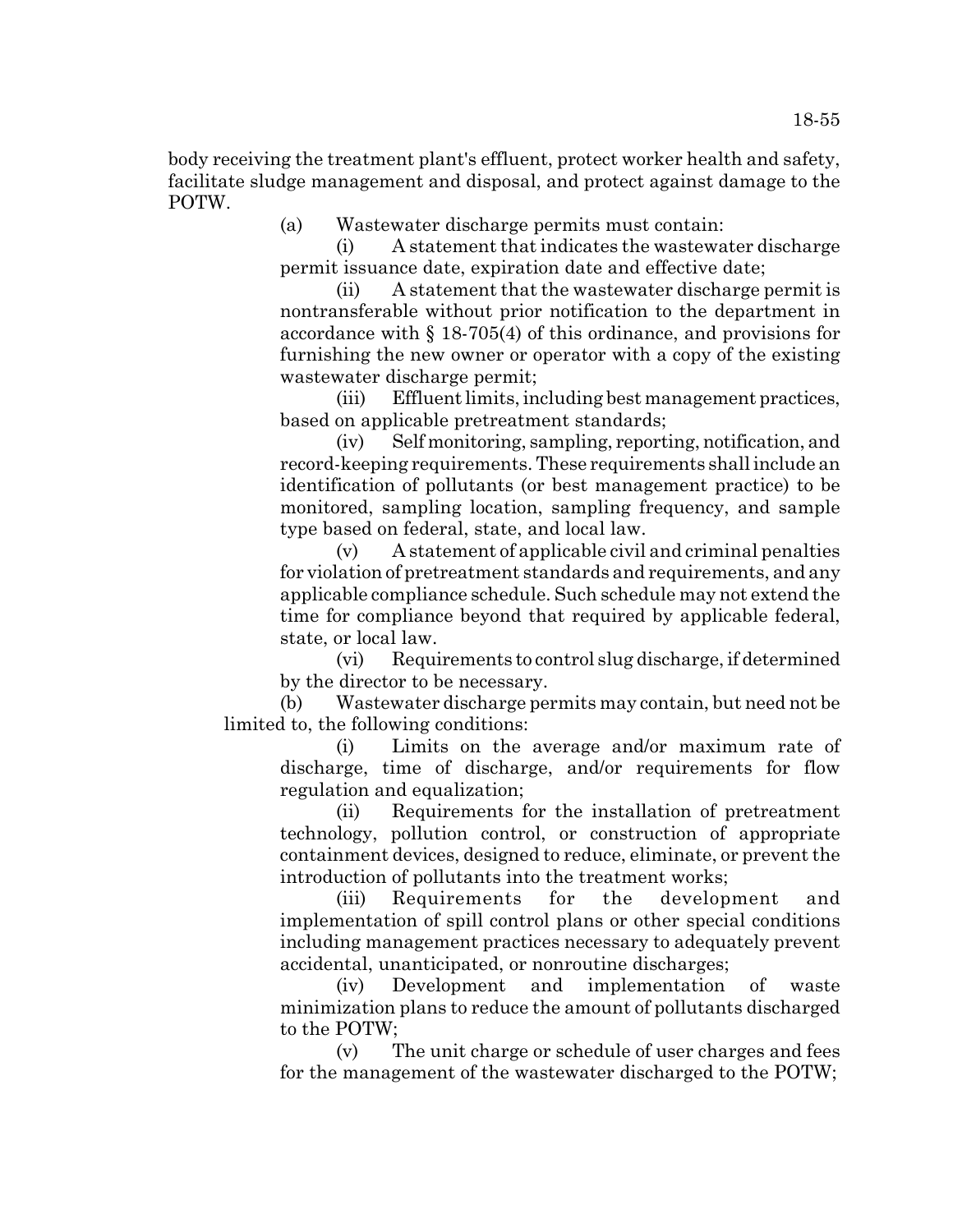(vi) Requirements for installation and maintenance of inspection and sampling facilities and equipment, including flow measurement devices;

(vii) A statement that compliance with the wastewater discharge permit does not relieve the permittee of responsibility for compliance with all applicable federal and state pretreatment standards, including those which become effective during the term of the wastewater discharge permit; and

(vii) Other conditions as deemed appropriate by the director to ensure compliance with this ordinance, and state and federal laws, rules, and regulations.

(3) Permit modification. The director may modify a wastewater discharge permit for good cause, including, but not limited to, the following reasons:

(a) To incorporate any new or revised federal, state, or local pretreatment standards or requirements;

(b) To address significant alterations or additions to the user's operation, processes, or wastewater volume or character since the time of the wastewater discharge permit issuance;

(c) A change in the POTW that requires either a temporary or permanent reduction or elimination of the authorized discharge;

(d) Information indicating that the permitted discharge poses a threat to the city's POTW, city personnel, or the receiving waters;

(e) Violation of any terms or conditions of the wastewater discharge permit;

(f) Misrepresentations or failure to fully disclose all relevant facts in the wastewater discharge permit application or in any required reporting;

(g) Revision of or a grant of variance from categorical pretreatment standards pursuant to Tennessee Rule 400-40-14-.13;

(h) To correct typographical or other errors in the wastewater discharge permit; or

(i) To reflect a transfer of the facility ownership or operation to a new owner or operator where requested in accordance with  $\S 18-705(4)$ .

(4) Wastewater discharge permit transfer. Wastewater discharge permits may be transferred to a new owner or operator only if the permittee gives at least ten (10) days advance notice to the director and the director approves the wastewater discharge permit transfer. The notice to the director must include a written certification by the new owner or operator which:

(a) States that the new owner and/or operator has no immediate intent to change the facility's operations and processes;

(b) Identifies the specific date on which the transfer is to occur; and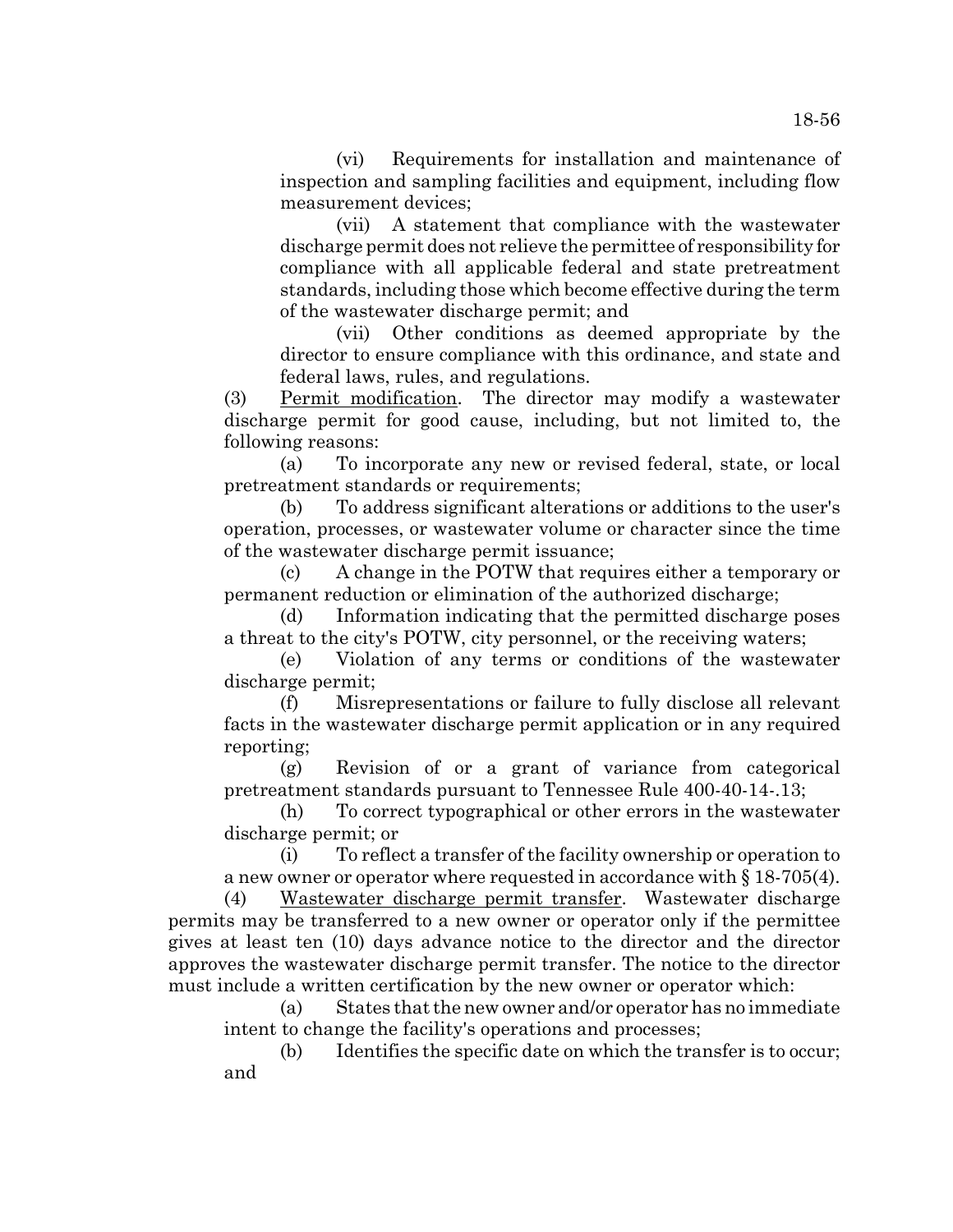(c) Acknowledges full responsibility for complying with the existing wastewater discharge permit.

Failure to provide advance notice of a transfer renders the wastewater discharge permit void as of the date of facility transfer.

(5) Wastewater discharge permit revocation. The director may revoke a wastewater discharge permit for good cause, including, but not limited to, the following reasons:

(a) Failure to notify the director of significant changes to the wastewater prior to the changed discharge;

(b) Failure to provide prior notification to the director of changed conditions pursuant to § 18-706(5) of this ordinance;

(c) Misrepresentation or failure to fully disclose all relevant facts in the wastewater discharge permit application;

(d) Falsifying self-monitoring reports and certification statements;

(e) Tampering with monitoring equipment;

(f) Refusing to allow the director timely access to the facility premises and records;

(g) Failure to meet effluent limitations;

(h) Failure to pay penalties;

(i) Failure to pay sewer charges;

(j) Failure to meet compliance schedules;

(k) Failure to complete a wastewater survey or the wastewater discharge permit application;

(l) Failure to provide advance notice of the transfer of business ownership of a permitted facility; or

(m) Violation of any pretreatment standard or requirement, or any terms of the wastewater discharge permit or this ordinance.

Wastewater discharge permits shall be voidable upon cessation of operations or transfer of business ownership. All wastewater discharge permits issued to a user are void upon the issuance of a new wastewater discharge permit to that user.

(6) Wastewater discharge permit reissuance. A user with an expiring wastewater discharge permit shall apply for wastewater discharge permit reissuance by submitting a complete permit application, in accordance with § 18-704(5) of this ordinance, a minimum of sixty (60) days prior to the expiration of the user's existing wastewater discharge permit. (as added by Ord. #1197, May 2008, replaced by Ord. #1223, March 2009, and amended by Ord. #1452, April 2015)

**18-706. Reporting requirements**. (1) Baseline monitoring reports.

(a) Within either one hundred eighty (180) days after the effective date of a categorical pretreatment standard, or the final administrative decision on a category determination under Tennessee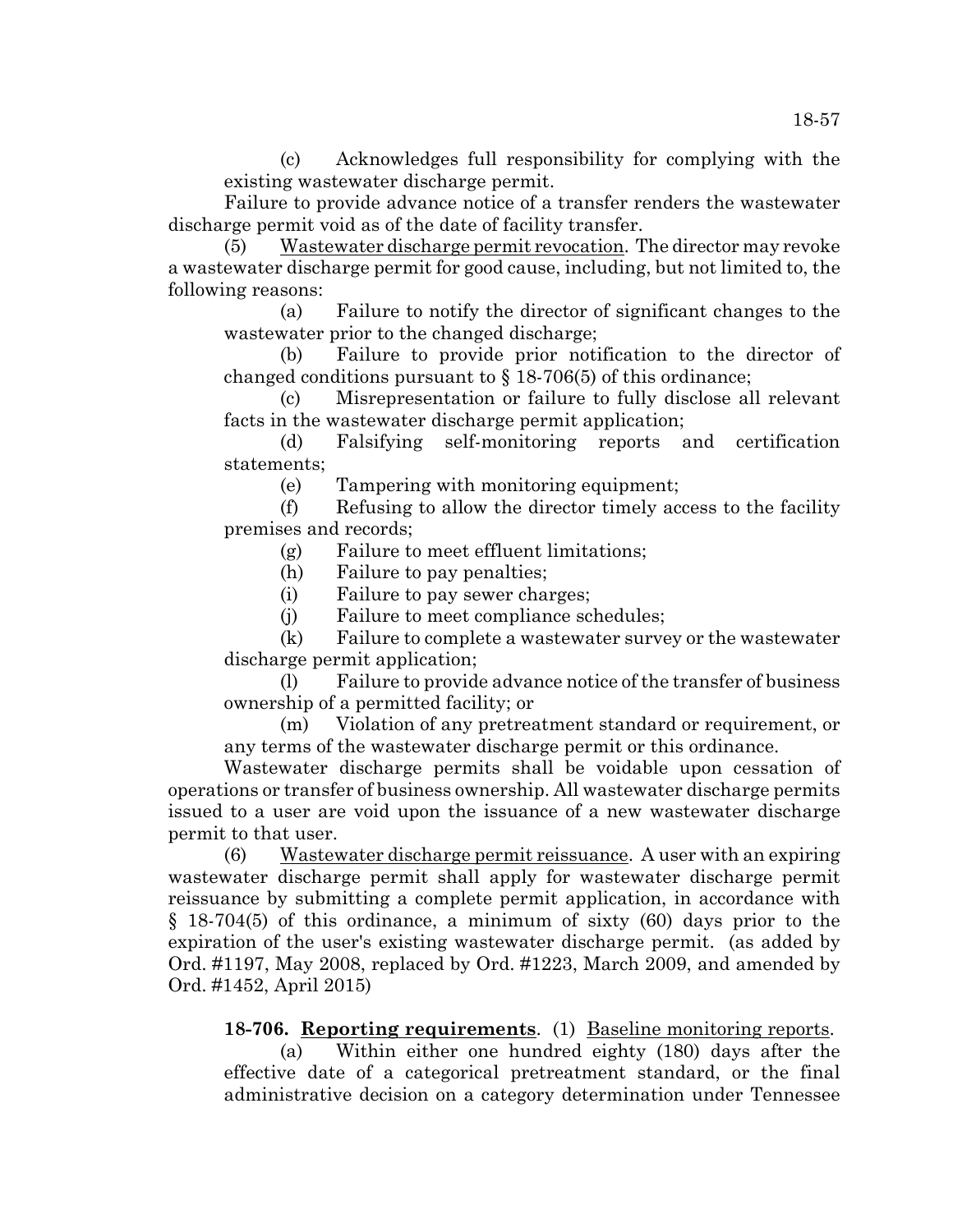Rule 400-40-14-.06(1)(d), whichever is later, existing categorical industrial users currently discharging to or scheduled to discharge to the POTW shall submit to the director a report which contains the information listed in paragraph (b), below. At least ninety (90) days prior to commencement of their discharge, new sources, and sources that become categorical industrial users subsequent to the promulgation of an applicable categorical standard, shall submit to the director a report which contains the information listed in paragraph (b), below. A new source shall report the method of pretreatment it intends to use to meet applicable categorical standards. A new source also shall give estimates of its anticipated flow and quantity of pollutants to be discharged.

(b) Users described above shall submit the information set forth below:

(i) All information required in  $\S$ § 18-704(5)(a)(i), 18-704(5)(a)(ii), and 18-704(5)(b)(i) through 18-704(5)(b)(xiii).

(ii) Measurement of pollutants. The user shall provide the information required in  $\S 18-704(5)(b)(ix)(A)$  through (C). The user shall take a minimum of one (1) representative sample to compile that data necessary to comply with the requirements of this paragraph. Samples should be taken immediately downstream from pretreatment facilities if such exist or immediately downstream from the regulated process if no pretreatment exists. If other wastewaters are mixed with the regulated wastewater prior to pretreatment the user should measure the flows and concentrations necessary to allow use of the combined wastestream formula in Tennessee Rule 400-40-14-.06(5) to evaluate compliance with the pretreatment standards. Where an alternate concentration or mass limit has been calculated in accordance with Tennessee Rule 400-40-14-.06(5) this adjusted limit along with supporting data shall be submitted to the control authority.

Sampling and analysis shall be performed in accordance with § 18-706(10); the director may allow the submission of a baseline report which utilizes only historical data so long as the data provides information sufficient to determine the need for industrial pretreatment measures;

The baseline report shall indicate the time, date and place of sampling and methods of analysis, and shall certify that such sampling and analysis is representative of normal work cycles and expected pollutant discharges to the POTW.

(iii) Compliance certification. A statement, reviewed by the user's authorized representative as defined in  $\S$  18-701(4)(c) and certified by a qualified professional, indicating whether pretreatment standards are being met on a consistent basis, and, if not, whether additional operation and maintenance (O&M)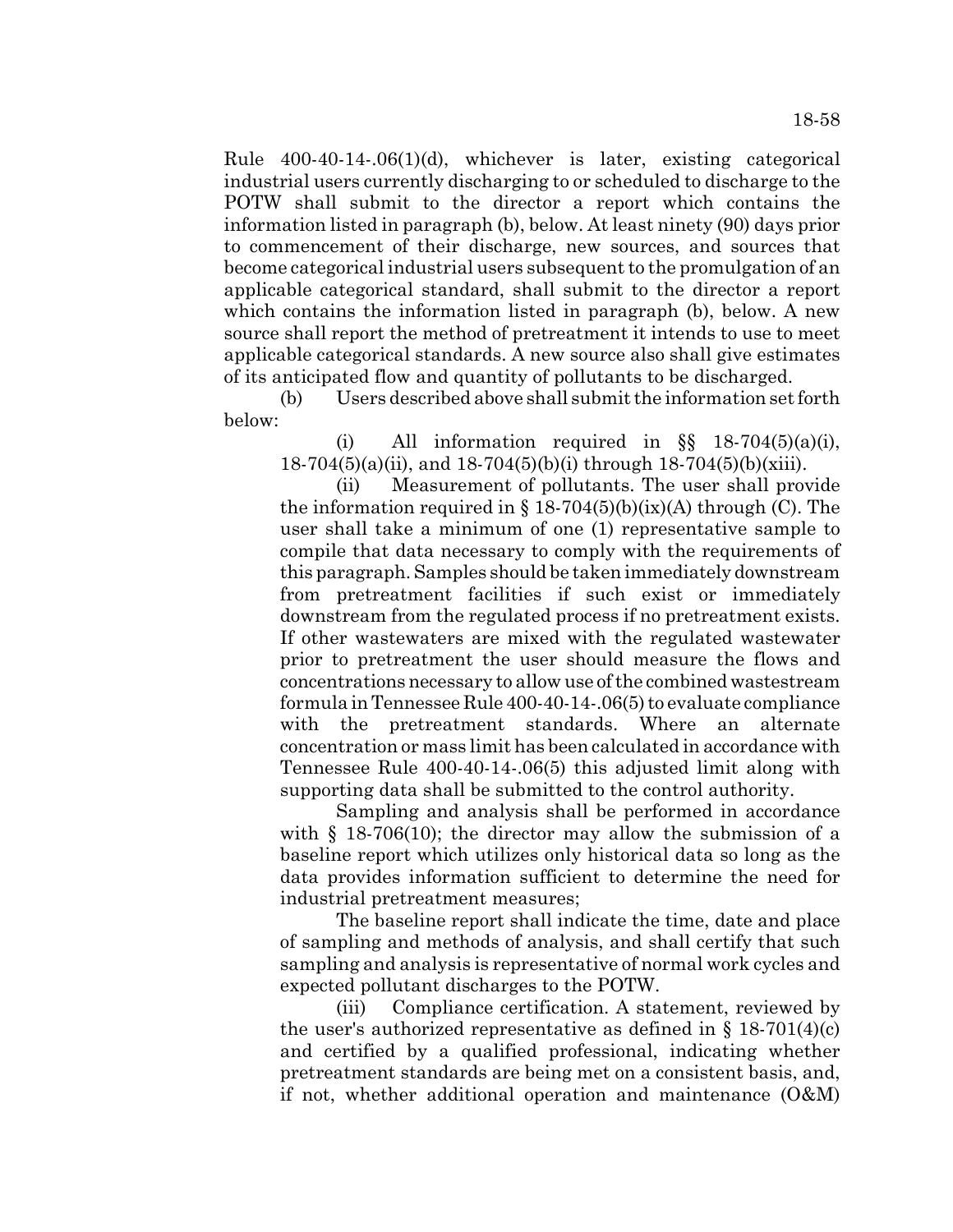and/or additional pretreatment is required to meet the pretreatment standards and requirements.

(iv) Compliance schedule. If additional pretreatment and/or O&M will be required to meet the pretreatment standards, the shortest schedule by which the user will provide such additional pretreatment and/or O&M must be provided. The completion date in this schedule shall not be later than the compliance date established for the applicable pretreatment standard. A compliance schedule pursuant to this section must meet the requirements set out in § 18-706(2) of this ordinance.

(v) Signature and report certification. All baseline monitoring reports must be certified in accordance with § 18-706(14)(a) of this ordinance and signed by an authorized representative as defined in  $\S 18-701(4)(c)$ .

(2) Compliance schedule progress reports. The following conditions shall apply to the compliance schedule required by  $\S$  18-706(1)(b)(iv) of this ordinance:

(a) The schedule shall contain progress increments in the form of dates for the commencement and completion of major events leading to the construction and operation of additional pretreatment required for the user to meet the applicable pretreatment standards (such events include, but are not limited to, hiring an engineer, completing preliminary and final plans, executing contracts for major components, commencing and completing construction, and beginning and conducting routine operation);

(b) No increment referred to above shall exceed nine (9) months;

(c) The user shall submit a progress report to the director no later than fourteen (14) days following each date in the schedule and the final date of compliance including, as a minimum, whether or not it complied with the increment of progress, the reason for any delay, and, if appropriate, the steps being taken by the user to return to the established schedule; and

(d) In no event shall more than nine (9) months elapse between such progress reports to the director.

(3) Reports on compliance with categorical pretreatment standard deadline. Within ninety (90) days following the date for final compliance with applicable categorical pretreatment standards, or in the case of a new source following commencement of the introduction of wastewater into the POTW, any user subject to such pretreatment standards and requirements shall submit to the director a report containing the information described in §§ 18-704(5)(a) and (b) and  $\S$  18-706(1)(b)(ii) of this ordinance. For users subject to categorical pretreatment standards expressed in terms of allowable pollutant discharge per unit of production (or other measure of operation), this report shall include the user's actual production during the appropriate sampling period. All compliance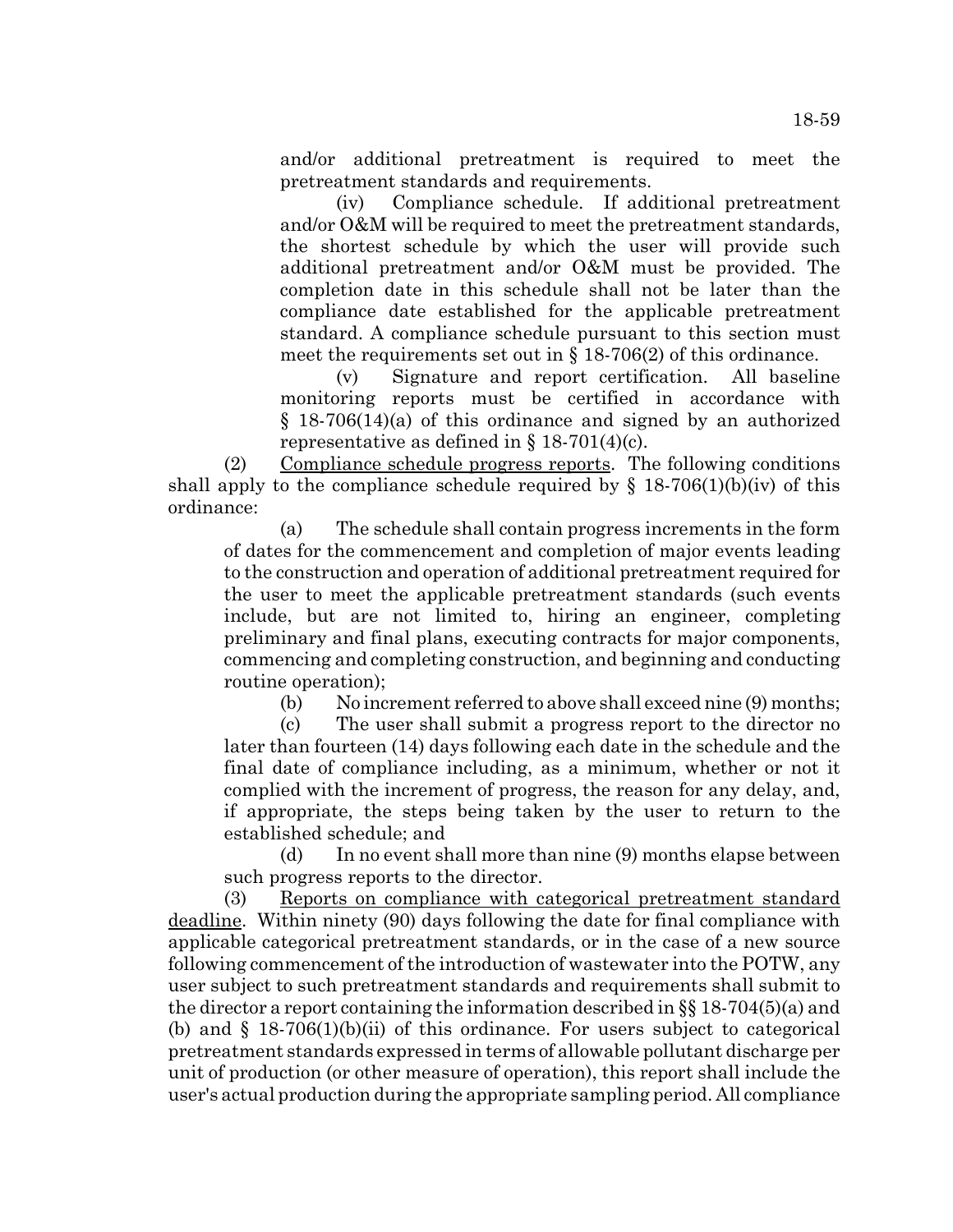reports must be signed and certified in accordance with  $\S 18-706(14)(a)$  of this ordinance. All sampling will be done in conformance with § 18-706(11).

(4) Periodic compliance reports. (a) All significant industrial users must, at a frequency determined by the director, submit no less than twice per year reports indicating the nature, concentration of pollutants in the discharge which are limited by pretreatment standards and the measured or estimated average and maximum daily flows for the reporting period. In cases where the pretreatment standard requires compliance with a Best Management Practice (BMP) or pollution prevention alternative, the user must submit documentation required by the director or the pretreatment standard necessary to determine the compliance status of the user.

(b) All periodic compliance reports must be signed and certified in accordance with  $\S$  18-706(14) of this ordinance.

(c) All wastewater samples must be representative of the user's discharge. Wastewater monitoring and flow measurement facilities shall be properly operated, kept clean, and maintained in good working order at all times. The failure of a user to keep its monitoring facility in good working order shall not be grounds for the user to claim that sample results are unrepresentative of its discharge.

(d) If a user subject to the reporting requirement in this section monitors any regulated pollutant at the appropriate sampling location more frequently than required by the director, using the procedures prescribed in § 18-706(11) of this ordinance, the results of this monitoring shall be included in the report.

(5) Reports of changed conditions. Each user must notify the director of any significant changes to the user's operations or system which might alter the nature, quality, or volume of its wastewater at least thirty (30) days before the change.

(a) The director may require the user to submit such information as may be deemed necessary to evaluate the changed condition, including the submission of a wastewater discharge permit application under § 18-704(5) of this ordinance.

(b) The director may reissue a wastewater discharge permit under § 18-705(6) of this ordinance or modify an existing wastewater discharge permit under § 18-705(3) of this ordinance in response to changed conditions or anticipated changed conditions.

(6) Reports of potential problems. (a) In the case of any discharge, including, but not limited to, accidental discharges, discharges of a nonroutine, episodic nature, a noncustomary batch discharge, a slug discharge or slug load, that might cause potential problems for the POTW, the user shall immediately telephone and notify the director of the incident. This notification shall include the location of the discharge, type of waste, concentration and volume, if known, and corrective actions taken by the user.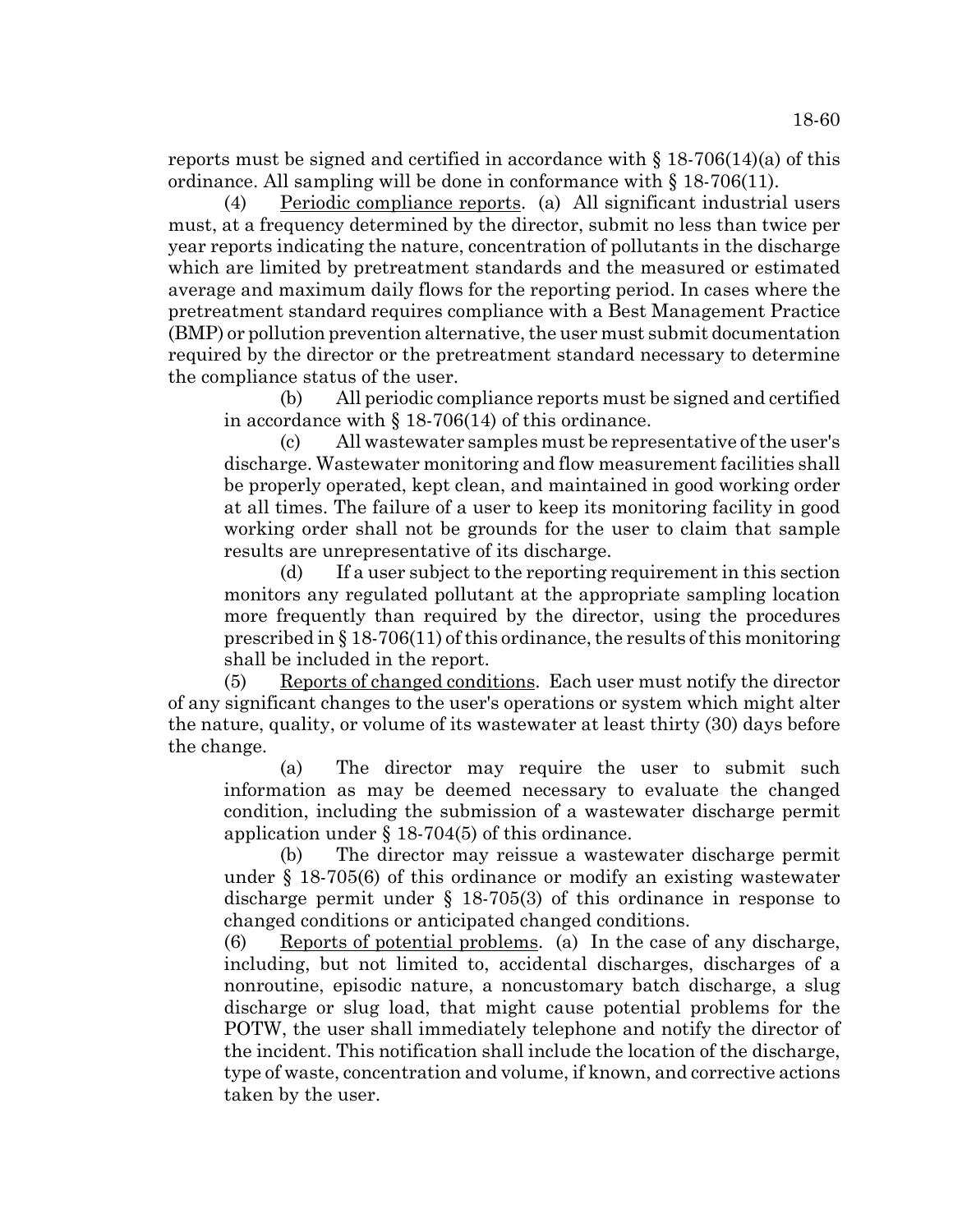18-61

(b) Within five (5) days following such discharge, the user shall, unless waived by the director, submit a detailed written report describing the cause(s) of the discharge and the measures to be taken by the user to prevent similar future occurrences. Such notification shall not relieve the user of any expense, loss, damage, or other liability which might be incurred as a result of damage to the POTW, natural resources, or any other damage to person or property; nor shall such notification relieve the user of any penalties or other liability which may be imposed pursuant to this ordinance.

(c) A notice shall be permanently posted on the user's bulletin board or other prominent place advising employees who to call in the event of a discharge described in paragraph (a), above. Employers shall ensure that all employees, who could cause such a discharge to occur, are advised of the emergency notification procedure.

(d) Significant industrial users are required to notify the director immediately of any changes at its facility affecting the potential for a slug discharge.

(7) Reports from unpermitted users. All users not required to obtain a wastewater discharge permit shall provide appropriate reports to the department as the director may require.

(8) Notice of violation/repeat sampling and reporting. If sampling performed by a user indicates a violation, the user must notify the director within twenty-four (24) hours of becoming aware of the violation. The user shall also repeat the sampling and analysis and submit the results of the repeat analysis to the director within thirty (30) days after becoming aware of the violation. Resampling by the industrial user is not required if the department performs sampling at the user's facility at least once a month, or if the department performs sampling at the user between the time when the initial sampling was conducted and the time when the user or the department receives the results of this sampling, or if the department has performed the sampling and analysis in lieu of the industrial user.

(9) Notification of the discharge of hazardous waste. (a) Any user who commences the discharge of hazardous waste shall notify the POTW, the EPA regional waste management division director, and state hazardous waste authorities, in writing, of any discharge into the POTW of a substance which, if otherwise disposed of, would be a hazardous waste under 40 CFR Part 261. Such notification must include the nature of the hazardous waste as set forth in 40 CFR Part 261, the EPA hazardous waste number, and the type of discharge (continuous, batch, or other). If the user discharges more than one hundred (100) kilograms of such waste per calendar month to the POTW, the notification also shall contain the following information to the extent such information is known and readily available to the user: an identification of the hazardous constituents contained in the wastes, an estimation of the mass and concentration of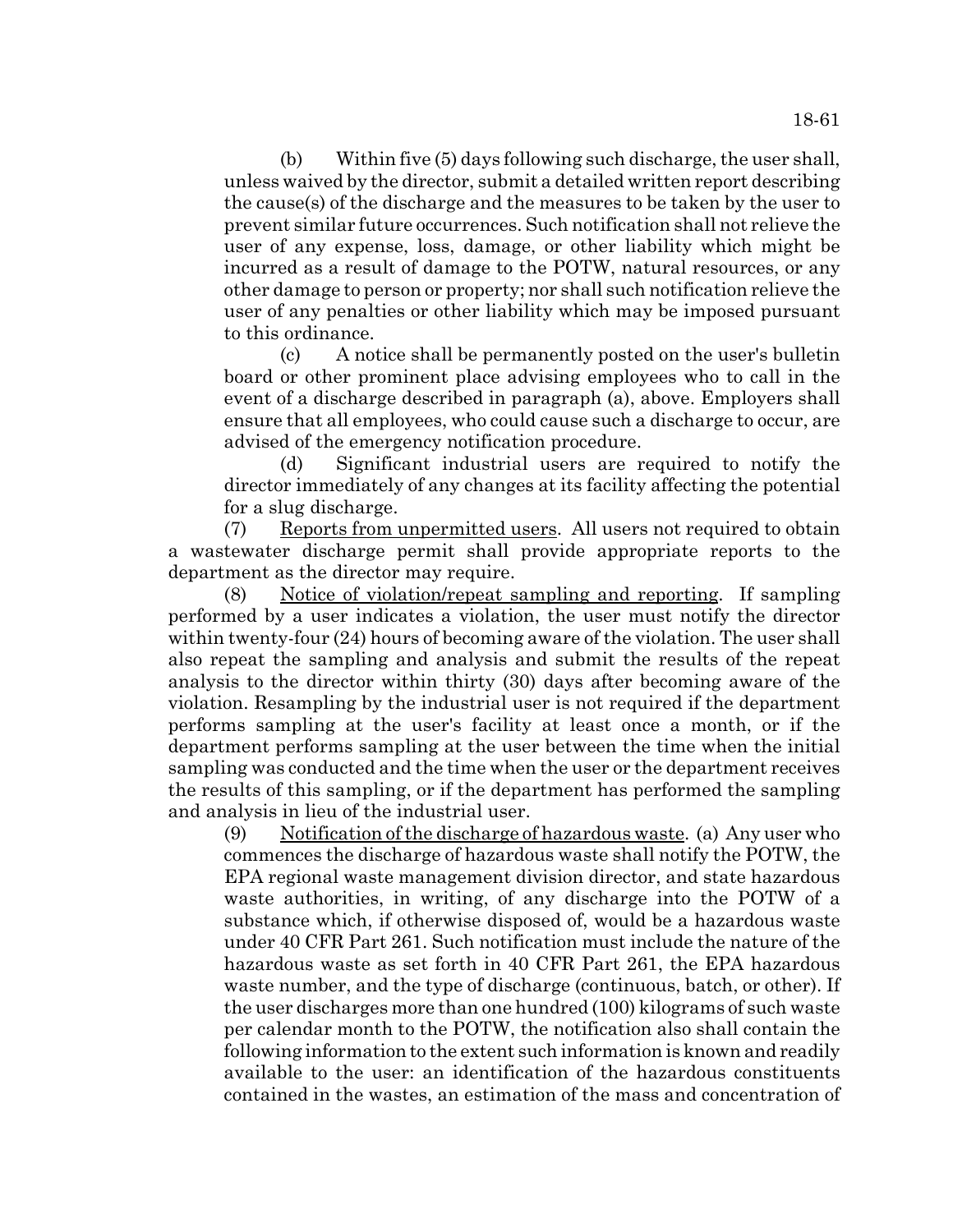such constituents in the wastestream discharged during that calendar month, and an estimation of the mass of constituents in the wastestream expected to be discharged during the following twelve (12) months. All notifications must take place no later than one hundred and eighty (180) days after the discharge commences. Any notification under this paragraph need be submitted only once for each hazardous waste discharged. However, notifications of changed conditions must be submitted under § 18-706(5) of this ordinance. The notification requirement in this section does not apply to pollutants already reported by users subject to categorical pretreatment standards under the

self-monitoring requirements of  $\S$  18-706(1), (3) and (4) of this ordinance. (b) Dischargers are exempt from the requirements of paragraph (a), above, during a calendar month in which they discharge no more than fifteen (15) kilograms of hazardous wastes, unless the wastes are acute hazardous wastes as specified in 40 CFR 261.30(d) and 261.33(e), Discharge of more than fifteen (15) kilograms of nonacute hazardous wastes in a calendar month, or of any quantity of acute hazardous wastes as specified in 40 CFR 261.30(d) and 261.33(e), requires a one-time notification. Subsequent months during which the user discharges more than such quantities of any hazardous waste do not require additional notification.

(c) In the case of any new regulations under section 3001 of RCRA identifying additional characteristics of hazardous waste or listing any additional substance as a hazardous waste, the user must notify the director, the EPA regional waste management waste division director, and state hazardous waste authorities of the discharge of such substance within ninety (90) days of the effective date of such regulations.

(d) In the case of any notification made under this section, the user shall certify that it has a program in place to reduce the volume and toxicity of hazardous wastes generated to the degree it has determined to be economically practical.

(e) This provision does not create a right to discharge any substance not otherwise permitted to be discharged by this ordinance, a permit issued thereunder, or any applicable federal or state law.

(f) This provision does not imply that any user may commence to discharge a hazardous waste without prior approval from the director. The director has the right to deny the request of any user to discharge a hazardous waste to the POTW.

(10) Analytical requirements. All pollutant analyses, including sampling techniques, to be submitted as part of a wastewater discharge permit application or report shall be performed in accordance with the techniques prescribed in 40 CFR Part 136 and amendments thereto, unless otherwise specified in an applicable categorical pretreatment standard. If 40 CFR part 136 does not contain sampling or analytical techniques for the pollutant in question,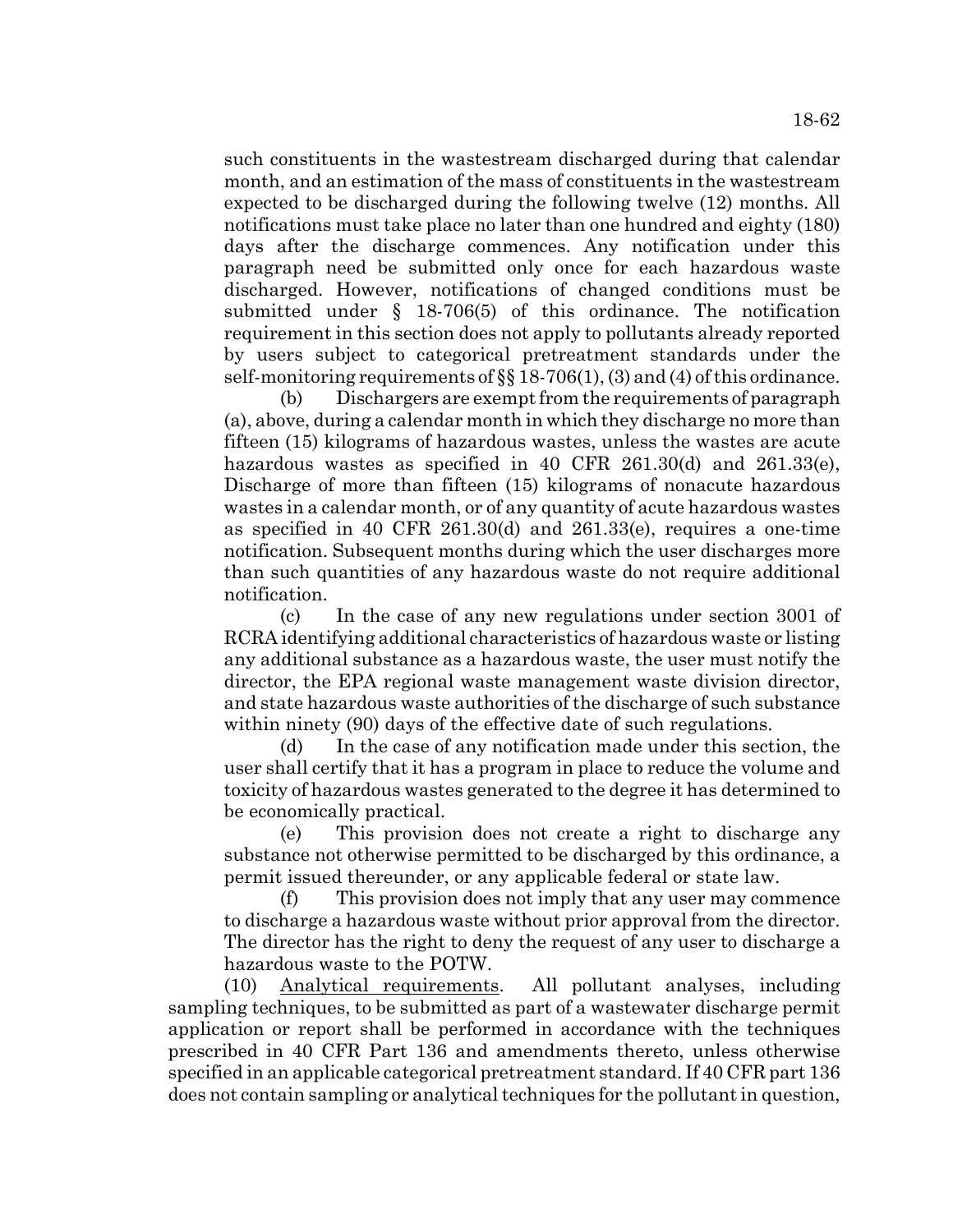or where the EPA determines that the part 136 sampling and analytical techniques are inappropriate for the pollutant in question, sampling and analyses shall be performed by using validated analytical methods or any other applicable sampling and analytical procedures, including procedures suggested by the director or other parties approved by EPA.

(11) Sample collection. Samples collected to satisfy reporting requirements must be based on data obtained through appropriate sampling and analysis performed during the period covered by the report, based on data that is representative of conditions occurring during the reporting period.

(a) Except as indicated in section (b) and (c) below, the user must collect wastewater samples using twenty-four (24) hour flow-proportional composite sampling techniques, unless time-proportional composite sampling or grab sampling is authorized by the director. Where time-proportional composite sampling or grab sampling is authorized by the director, the samples must be representative of the discharge. Using protocols (including appropriate preservation) specified in 40 CFR Part 136 and appropriate EPA guidance, multiple grab samples collected during a twenty-four (24) hour period may be composited prior to the analysis as follows: for cyanide, total phenols, and sulfides the samples may be composited in the laboratory or in the field; for volatile organics and oil and grease, the samples may be composited in the laboratory. Composite samples for other parameters unaffected by the compositing procedures as documented in approved EPA methodologies may be authorized by the director, as appropriate. In addition, grab samples may be required to show compliance with instantaneous limits.

(b) Samples for oil and grease, temperature, pH, cyanide, total phenols, sulfides, and volatile organic compounds must be obtained using grab collection techniques. A minimum of one (1) grab sample will be allowed, except as required below.

(c) For sampling required in support of baseline monitoring and ninety (90) day compliance reports required in  $\S$  18-706(1) and (3) (Tennessee Rule  $400-40-14-12(2)$  and  $(4)$ ), a minimum of four  $(4)$  grab samples must be used for pH, cyanide, total phenols, oil and grease, sulfide and volatile organic compounds for facilities for which historical sampling data do not exist; for facilities for which historical sampling data are available, the director may authorize a lower minimum. For the reports required by  $\S 18-706(4)$  (Tennessee Rule 400-40-14-.12(5) and (8)), the industrial user is required to collect the number of grab samples necessary to assess and assure compliance with applicable pretreatment standards and requirements.

 $(12)$  Date of receipt of reports. Written reports will be deemed to have been submitted on the date postmarked. For reports, which are not mailed,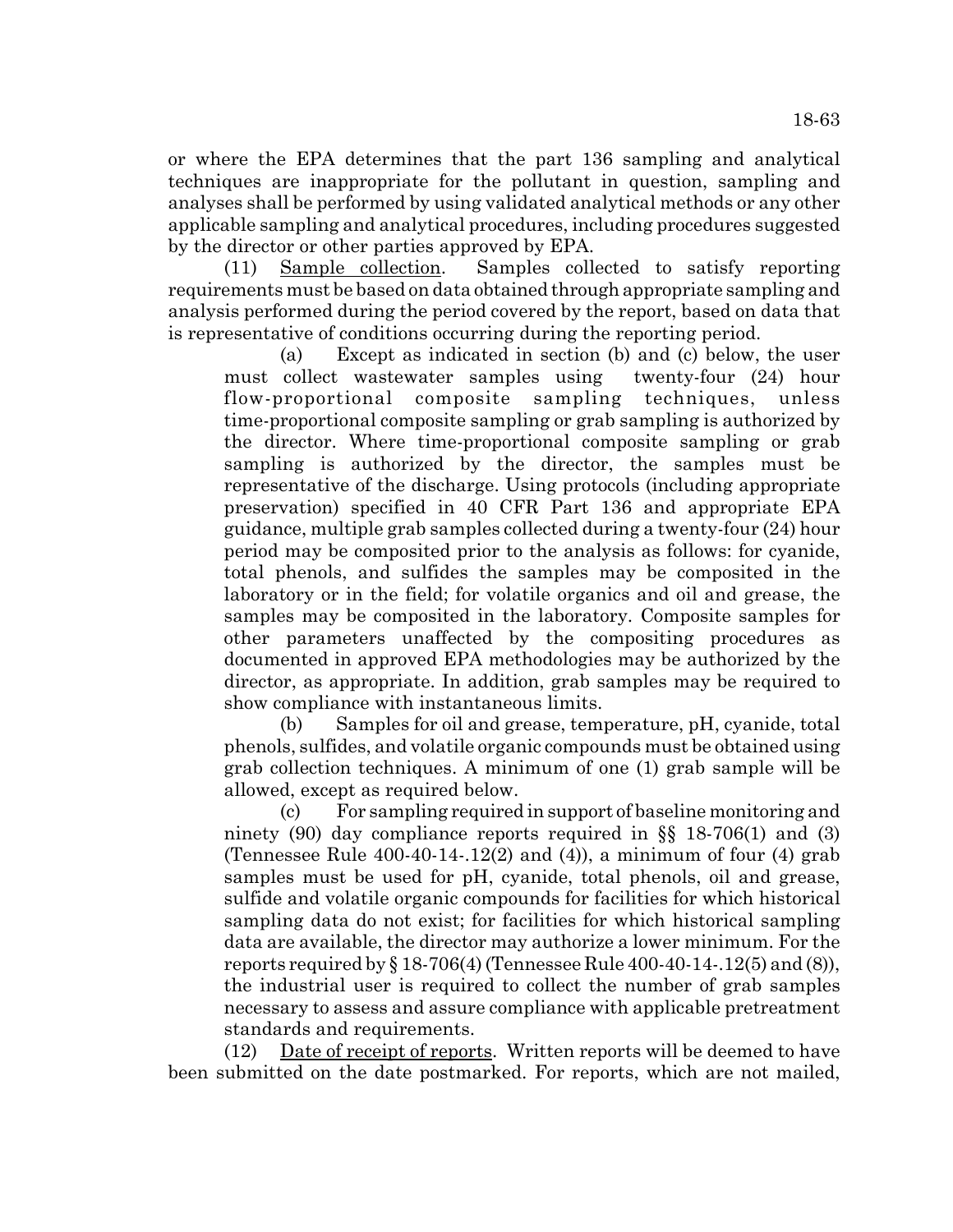postage prepaid, into a mail facility serviced by the United States Postal Service, the date of receipt of the report shall govern.

(13) Recordkeeping. Users subject to the reporting requirements of this ordinance shall retain, and make available for inspection and copying, all records of information obtained pursuant to any monitoring activities required by this ordinance, any additional records of information obtained pursuant to monitoring activities undertaken by the user independent of such requirements, and documentation associated with best management practices established under § 18-702(4)(c). Records shall include the date, exact place, method, and time of sampling, and the name of the person(s) taking the samples; the dates analyses were performed; who performed the analyses; the analytical techniques or methods used; and the results of such analyses. These records shall remain available for a period of at least three (3) years. This period shall be automatically extended for the duration of any litigation concerning the user or the city, or where the user has been specifically notified of a longer retention period by the director.

(14) Certification statements. Certification of permit applications, user reports and initial monitoring waiver. The following certification statement is required to be signed and submitted by users submitting permit applications in accordance with § 18-704(5); users submitting baseline monitoring reports under  $\S 18-706(1)(b)(v)$ ; users submitting reports on compliance with the categorical pretreatment standard deadlines under § 18-706(3); and users submitting periodic compliance reports required by  $\S$  18-706(4)(a)--(c). The following certification statement must be signed by an authorized representative as defined in  $\S 18-701(4)(c)$ ;

I certify under penalty of law that this document and all attachments were prepared under my direction or supervision in accordance with a system designed to assure that qualified personnel properly gather and evaluate the information submitted. Based on my inquiry of the person or persons who manage the system, or those persons directly responsible for gathering the information, the information submitted is, to the best of my knowledge and belief, true, accurate, and complete. I am aware that there are significant penalties for submitting false information, including the possibility of fine and imprisonment for knowing violations. (as added by Ord. #1197, May 2008, replaced by Ord. #1223, March 2009, and amended by Ord. #1452, April 2015)

**18-707. Compliance monitoring**. (1) Right of entry: inspection and sampling. The director shall have the right to enter the premises of any user to determine whether the user is complying with all requirements of this ordinance and any wastewater discharge permit or order issued hereunder. Users shall allow the director ready access to all parts of the premises for the purposes of inspection, sampling, records examination and copying, and the performance of any additional duties.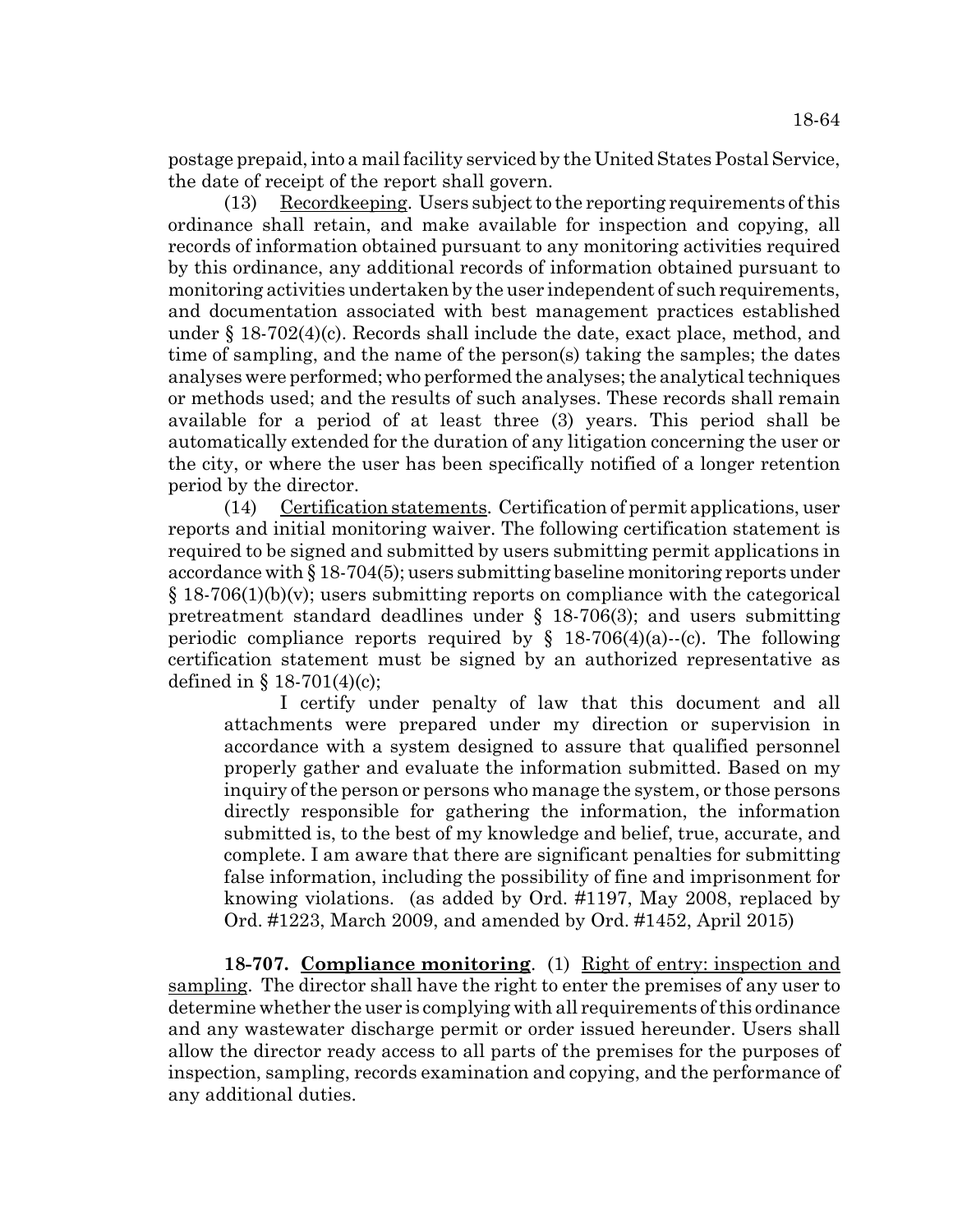(a) Where a user has security measures in force which require proper identification and clearance before entry into its premises, the user shall make necessary arrangements with its security guards so that, upon presentation of suitable identification, the director shall be permitted to enter without delay for the purposes of performing specific responsibilities.

(b) The director shall have the right to set up on the user's property, or require installation of, such devices as are necessary to conduct sampling and/or metering of the user's operations.

(c) The director may require the user to install monitoring equipment as necessary. The facility's sampling and monitoring equipment shall be maintained at all times in a safe and proper operating condition by the user at its own expense. All devices used to measure wastewater flow and quality shall be calibrated at least biannually to ensure their accuracy.

(d) Any temporary or permanent obstruction to safe and easy access to the facility to be inspected and/or sampled shall be promptly removed by the user at the written or verbal request of the director and shall not be replaced, without approval of the director. The costs of clearing such access shall be born by the user.

(e) Unreasonable delays in allowing the director access to the user's premises shall be a violation of this ordinance.

(2) Search warrants. If the director has been refused access to a building, structure, or property, or any part thereof, and is able to demonstrate probable cause to believe that there may be a violation of this ordinance, or that there is a need to inspect and/or sample as part of a routine inspection and sampling program of the city designed to verify compliance with this ordinance or any permit or order issued hereunder, or to protect the overall public health, safety and welfare of the community, the director may seek issuance of a search warrant from the appropriate court of the City of Manchester, Tennessee. (as added by Ord. #1197, May 2008, as replaced by Ord. #1223, March 2009)

**18-708. Confidential information**. Information and data on a user obtained from reports, surveys, wastewater discharge permit applications, wastewater discharge permits, and monitoring programs, and from the director's inspection and sampling activities, shall be available to the public without restriction, unless the user specifically requests, and is able to demonstrate to the satisfaction of the director, that the release of such information would divulge information, processes, or methods of production entitled to protection as trade secrets under applicable state law. Any such request must be asserted at the time of submission of the information or data. When requested and demonstrated by the user furnishing a report that such information should be held confidential, the portions of a report which might disclose trade secrets or secret processes shall not be made available for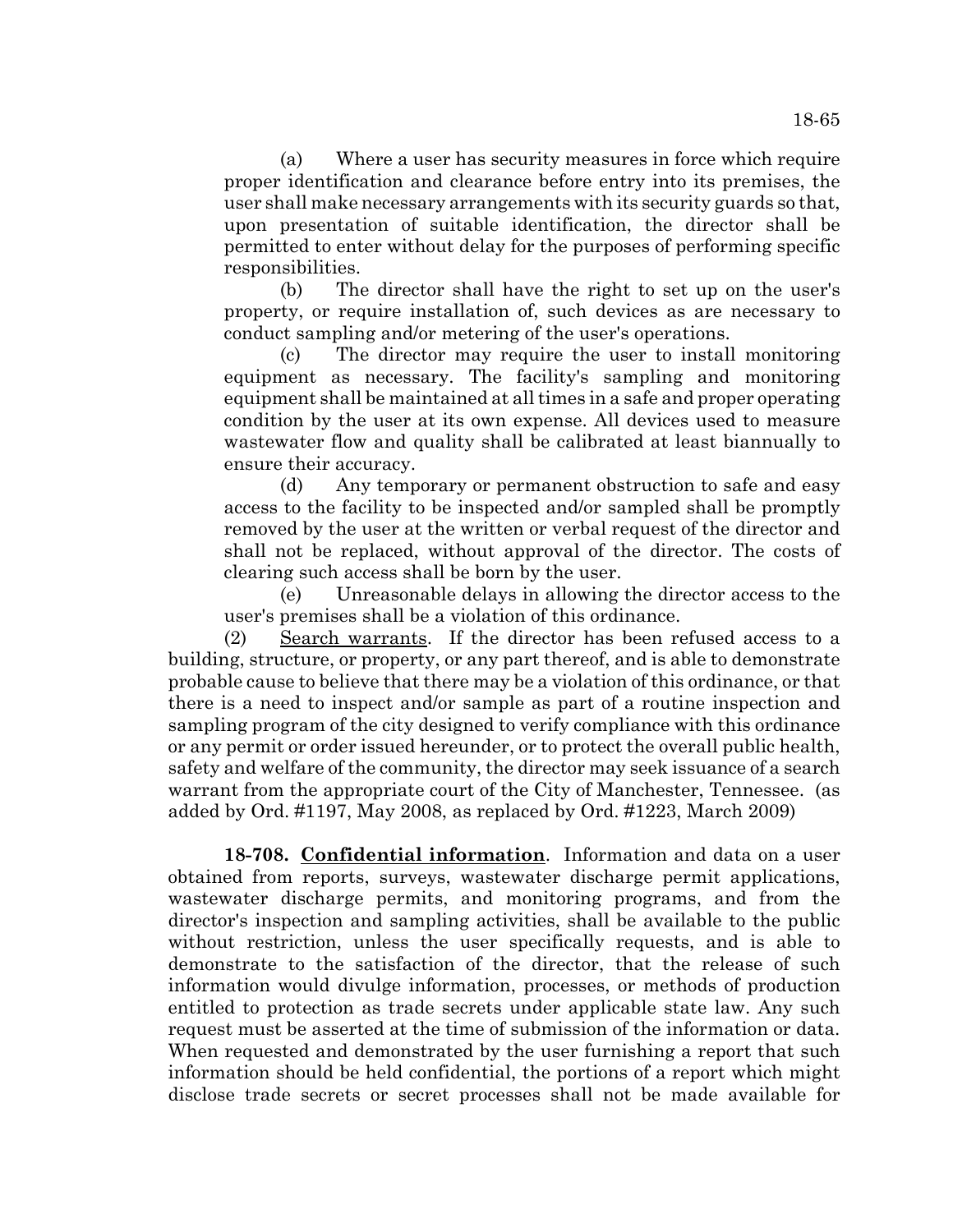inspection by the public, but shall be made available immediately upon request to governmental agencies for uses related to the NPDES program or pretreatment program, and in enforcement proceedings involving the person furnishing the report. Wastewater constituents and characteristics and other effluent data, as defined at 40 CFR 2.302 shall not be recognized as confidential information and shall be available to the public without restriction. (as added by Ord. #1197, May 2008, as replaced by Ord. #1223, March 2009)

**18-709. Publication of users in significant noncompliance**. The director shall publish annually, in a newspaper of general circulation that provides meaningful public notice within the jurisdictions served by the POTW, a list of the users which, at any time during the previous twelve (12) months, were in significant noncompliance with applicable pretreatment standards and requirements, the term significant noncompliance shall be applicable to all significant industrial users (or any other industrial user that violates paragraphs (c), (d) or (h) of this section) and shall mean:

(a) Chronic violations of wastewater discharge limits, defined here as those in which sixty-six percent (66%) or more of all the measurements taken for the same pollutant parameter taken during a six (6) month period exceed (by any magnitude) a numeric pretreatment standard or requirement, including instantaneous limits as defined in § 18-702;

(b) Technical Review Criteria (TRC) violations, defined here as those in which thirty-three percent (33%) or more of wastewater measurements taken for each pollutant parameter during a six (6) month period equals or exceeds the product of the numeric pretreatment standard or requirement including instantaneous limits, as defined by § 18-702 multiplied by the applicable criteria (1.4 for BOD, TSS, fats, oils and grease, and 1.2 for all other pollutants except pH);

(c) Any other violation of a pretreatment standard or requirement as defined by § 18-702 (daily maximum, long-term average, instantaneous limit, or narrative standard) that the director determines has caused, alone or in combination with other discharges, interference or pass through, including endangering the health of POTW personnel or the general public;

(d) Any discharge of a pollutant that has caused imminent endangerment to the public or to the environment, or has resulted in the director's exercise of its emergency authority to halt or prevent such a discharge;

(e) Failure to meet, within ninety (90) days of the scheduled date, a compliance schedule milestone contained in a wastewater discharge permit or enforcement order for starting construction, completing construction, or attaining final compliance;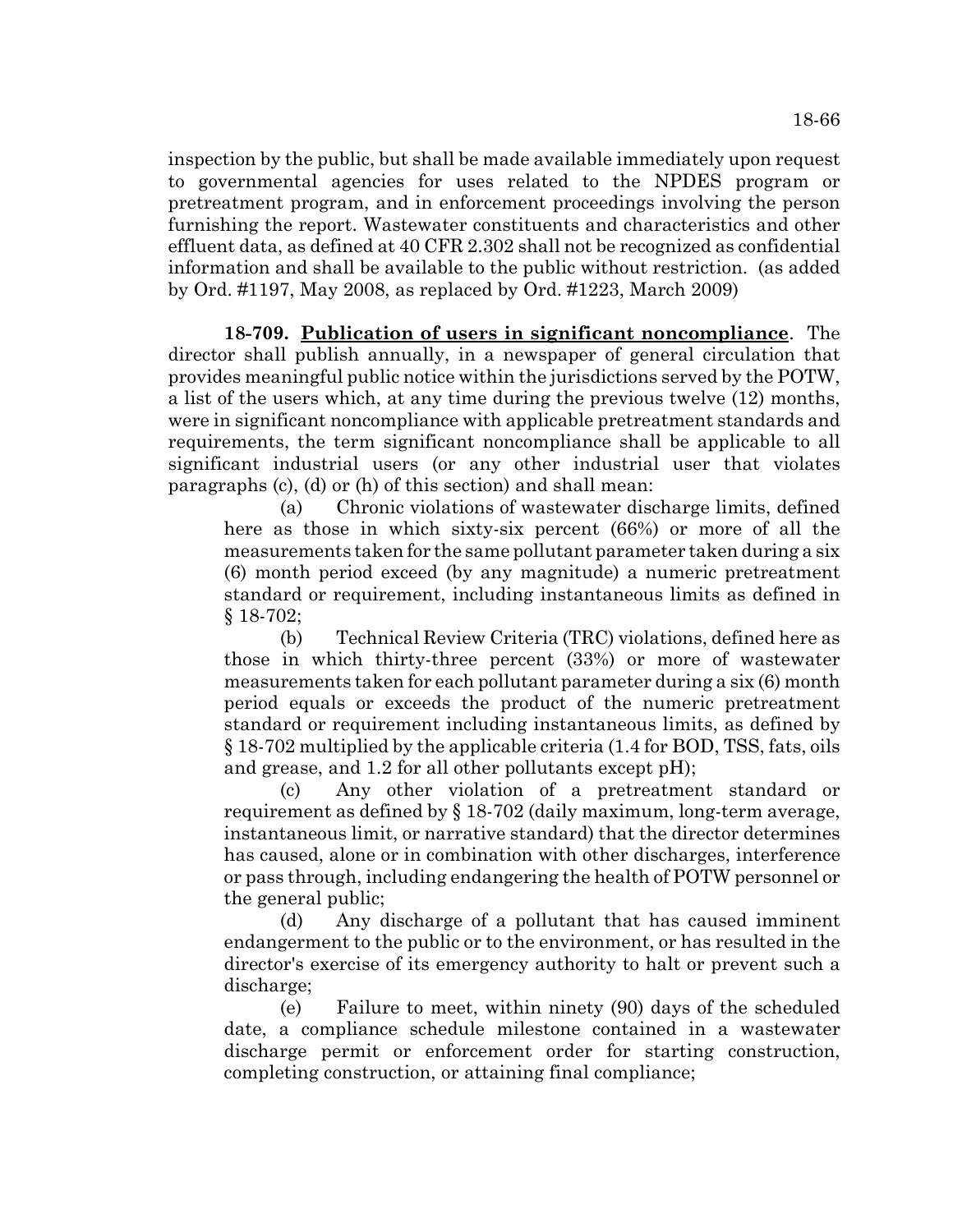(f) Failure to provide within forty-five (45) days after the due date, any required reports, including baseline monitoring reports, reports on compliance with categorical pretreatment standard deadlines, periodic self-monitoring reports, and reports on compliance with compliance schedules;

(g) Failure to accurately report noncompliance; or

(h) Any other violation(s), which may include a violation of best management practices, which the director determines will adversely affect the operation or implementation of the local pretreatment program. (as added by Ord. #1197, May 2008, as replaced by Ord. #1223, March 2009)

**18-710. Administrative enforcement remedies**. (1) Notification of violation. When the director finds that a user has violated, or continues to violate, any provision of this ordinance, a wastewater discharge permit, or order issued hereunder, or any other pretreatment standard or requirement, the director may serve upon that user a written notice of violation. Within a specified number of days of the receipt of such notice, an explanation of the violation and a plan for the satisfactory correction and prevention thereof, to include specific required actions, shall be submitted by the user to the director, submission of such a plan in no way relieves the user of liability for any violations occurring before or after receipt of the notice of violation. Nothing in this section shall limit tile authority of the director to take any action, including emergency actions or any other enforcement action, without first issuing a notice of violation.

(2) Consent orders. The director may enter into consent orders, assurances of compliance, or other similar documents establishing an agreement with any user responsible for noncompliance. Such documents shall include specific action to be taken by the user to correct the noncompliance within a time period specified by the document. Such documents shall have the same force and effect as the administrative orders issued pursuant to §§ 18-710(4) and (5) of this ordinance and shall be judicially enforceable.

(3) Show cause hearing. The director may order a user which has violated, or continues to violate, any provision of this ordinance, a wastewater discharge permit, or order issued hereunder, or any other pretreatment standard or requirement, to appear before the director and show cause why the proposed enforcement action should not be taken. Notice shall be served on the user specifying the time and place for the meeting, the proposed enforcement action, the reasons for such action, and a request that the user show cause why the proposed enforcement action should not be taken. The notice of the meeting shall be served personally by registered or certified mail (return receipt requested) at least ten (10) days prior to the hearing. Such notice may be served on any authorized representative of the user as defined in  $\S 18-704(6)(a)$  and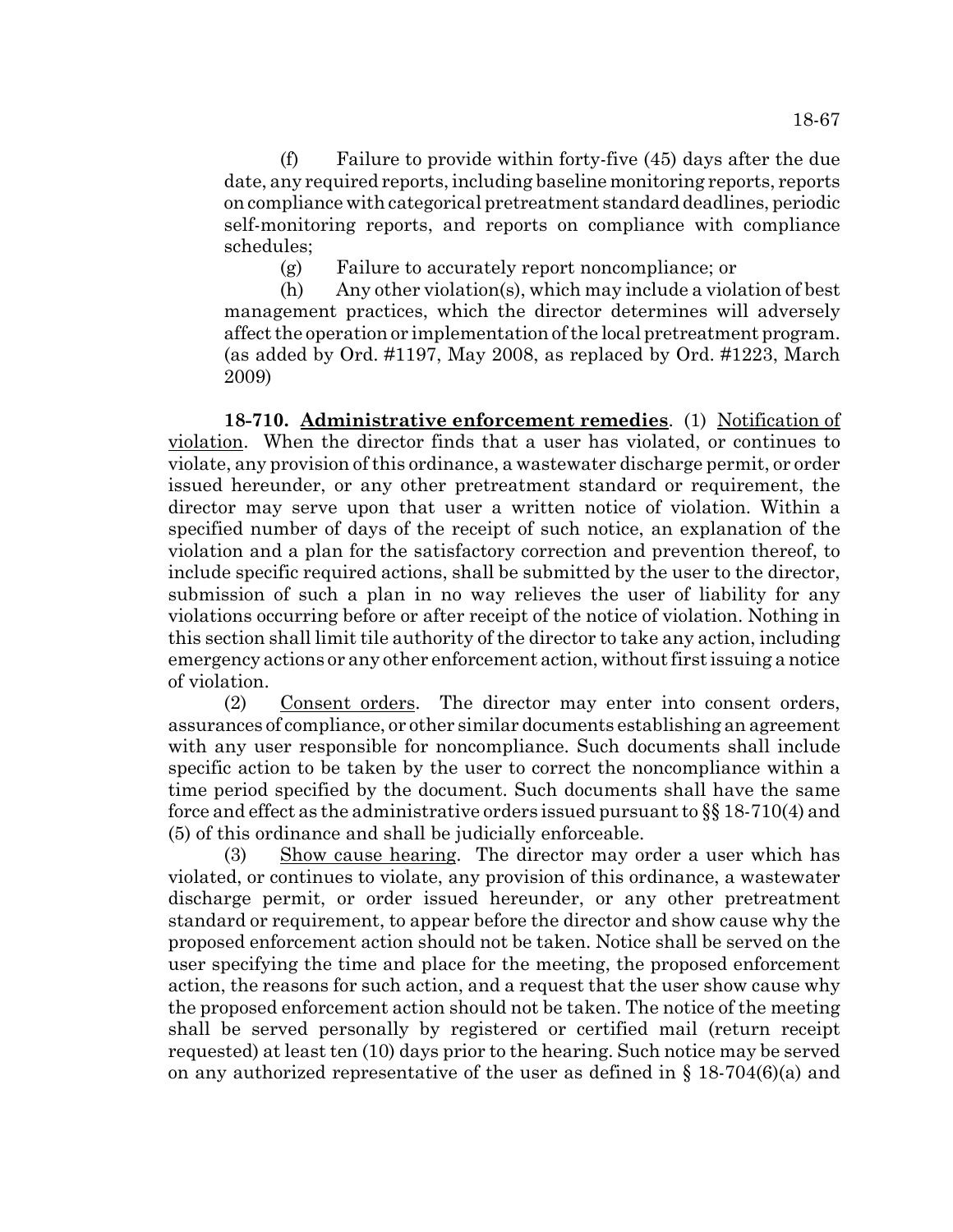required by  $\S$  18-701(4)(c). A show cause hearing shall not be a bar against, or prerequisite for, taking any other action against the user.

(4) Compliance orders. When the director finds that a user has violated, or continues to violate, any provision of this ordinance, a wastewater discharge permit, or order issued hereunder, or any other pretreatment standard or requirement, the director may issue an order to the user responsible for the discharge directing that the user come into compliance within a specified time. If the user does not come into compliance within the time provided, sewer service may be discontinued unless adequate treatment facilities, devices, or other related appurtenances are installed and properly operated. Compliance orders also may contain other requirements to address the noncompliance, including additional self-monitoring and management practices designed to minimize the amount of pollutants discharged to the sewer. A compliance order may not extend the deadline for compliance established for a pretreatment standard or requirement, nor does a compliance order relieve the user of liability for any violation, including any continuing violation. Issuance of a compliance order shall not be a bar against, or a prerequisite for, taking any other action against the user.

(5) Cease and desist orders. When the director finds that a user has violated, or continues to violate, any provision of this ordinance, a wastewater discharge permit, or order issued hereunder, or any other pretreatment standard or requirement, or that the user's past violations are likely to recur, the director may issue an order to the user directing it to cease and desist all such violations and directing the user to:

(a) Immediately comply with all requirements; and

(b) Take such appropriate remedial or preventive action as may be needed to properly address a continuing or threatened violation, including halting operations and/or terminating the discharge. Issuance of a cease and desist order shall not be a bar against, or a prerequisite for, taking any other action against the user.

(6) Administrative penalties. (a) When the director finds that a user has violated, or continues to violate, any provision of this ordinance, a wastewater discharge permit, or order issued hereunder, or any other pretreatment standard or requirement, the director may penalize such user in an amount not to exceed ten thousand dollars (\$10,000.00) per day. Such penalties shall be assessed on a per violation, per-day basis. In the case of monthly or other long-term average discharge limits, penalties shall be assessed for each day during the period of violation.

(b) Unpaid charges and penalties may, after thirty (30) calendar days, be assessed an additional penalty of ten percent (10%) of the unpaid balance, and interest shall accrue thereafter at a rate of five percent (5%) per month. The director may also roll the penalty into the user's water and sewer bill. If the penalty is rolled into the water and sewer bill and is unpaid, the termination of water and/or sewer service by the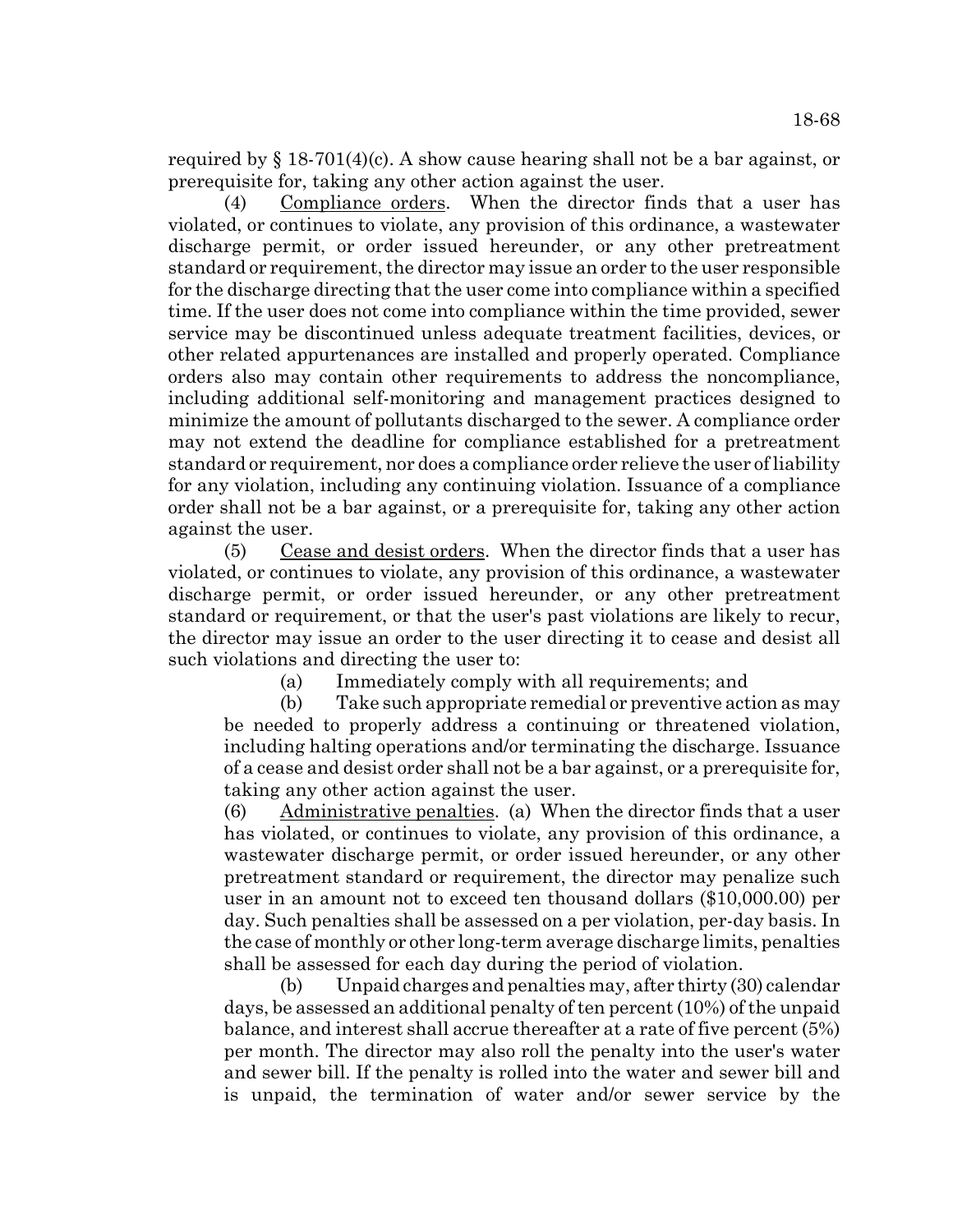department is a suitable remedy to address the lack of payment. A lien against the user's property shall be sought for unpaid charges or penalties.

(c) Users desiring to dispute such penalties must file a written request for the director to reconsider the penalty along with full payment of the penalty amount within thirty (30) days of being notified of the penalty. Where a request has merit, the director may convene a hearing on the matter. In the event the user's appeal is successful, the payment, together with any interest accruing thereto, shall be returned to the user. The director may add the costs of preparing administrative enforcement actions, such as notices and orders, to the penalty.

(d) Issuance of an administrative penalty shall not be a bar against, or a prerequisite for, taking any other action against the user.

(7) Emergency suspensions. The director may immediately suspend a user's discharge, after informal notice to the user, whenever such suspension is necessary to stop an actual or threatened discharge, which reasonably appears to present, or cause an imminent or substantial endangerment to the health or welfare of persons. The director may also immediately suspend a user's discharge, after notice and opportunity to respond, that threatens to interfere with the operation of the POTW, or which presents, or may present, an endangerment to the environment.

(a) Any user notified of a suspension of its discharge shall immediately stop or eliminate its contribution. In the event of a user's failure to immediately comply voluntarily with the suspension order, the director may take such steps as deemed necessary, including immediate severance of the sewer connection, to prevent or minimize damage to the POTW, its receiving stream, or endangerment to any individuals. The director may allow the user to recommence its discharge when the user has demonstrated to the satisfaction of the director that the period of endangerment has passed, unless the termination proceedings in § 18-710(8) of this ordinance are initiated against the user.

(b) A user that is responsible, in whole or in part, for any discharge presenting imminent endangerment shall submit a detailed written statement, describing the causes of the harmful contribution and the measures taken to prevent any future occurrence, to the director prior to the date of any show cause or termination hearing under §§ 18-710(3) or 18-710(8) of this ordinance.

Nothing in this section shall be interpreted as requiring a hearing prior to any emergency suspension under this section.

(8) Termination of discharge. In addition to the provisions in § 18-705(5) of this ordinance, any user who violates, the following conditions is subject to discharge termination:

(a) Violation of wastewater discharge permit conditions;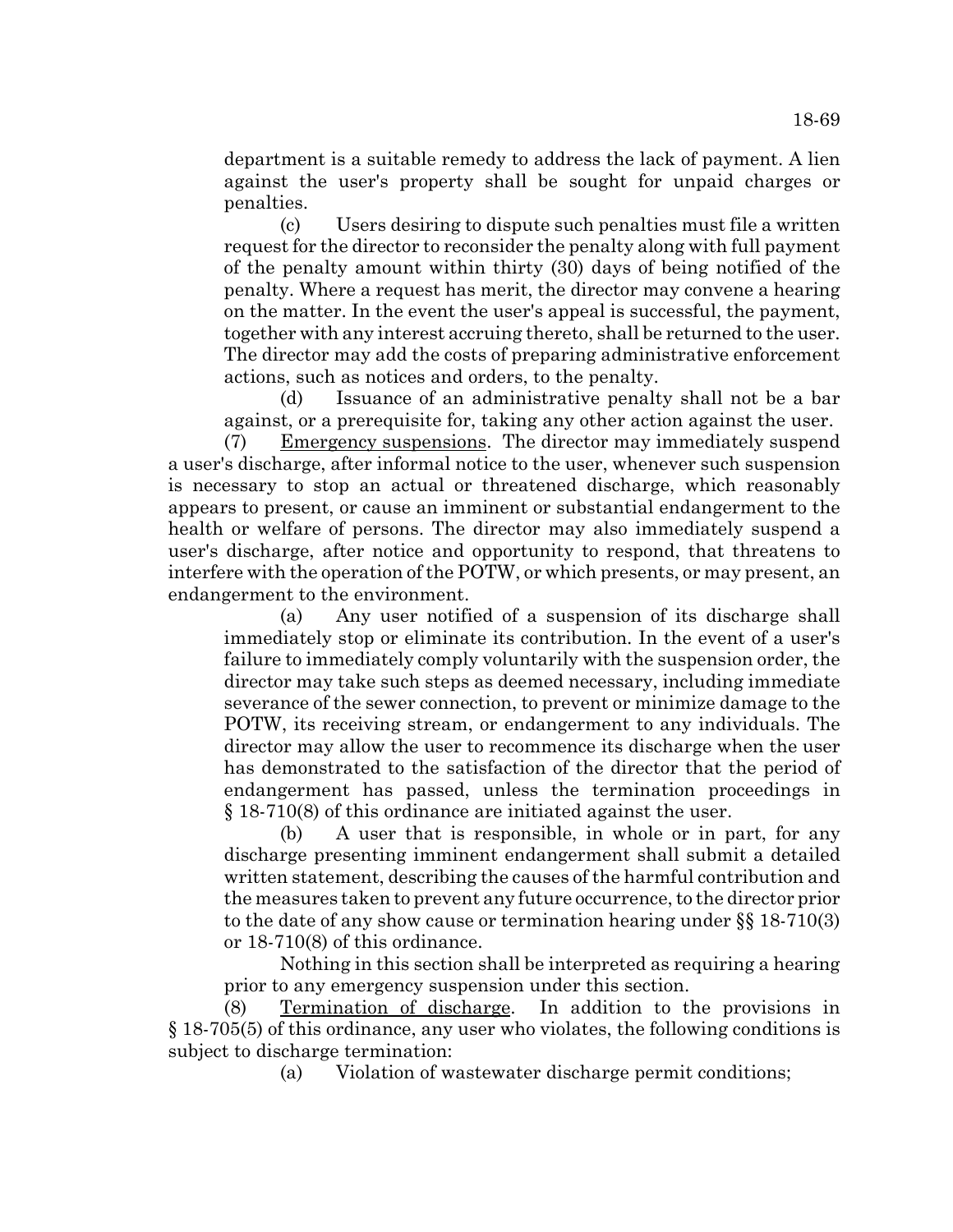(b) Failure to accurately report the wastewater constituents and characteristics of its discharge;

(c) Failure to report significant changes in operations or wastewater volume, constituents, and characteristics prior to discharge;

(d) Refusal of reasonable access to the user's premises for the purpose of inspection, monitoring, or sampling; or

(e) Violation of the pretreatment standards in § 18-702 of this ordinance.

Such user will be notified of the proposed termination of its discharge and be offered an opportunity to show cause under § 18-710(3) of this ordinance why the proposed action should not be taken. Exercise of this option by the director shall not be a bar to, or a prerequisite for, taking any other action against the user. (as added by Ord. #1197, May 2008, as replaced by Ord. #1223, March 2009)

**18-711. Judicial enforcement remedies**. (1) Injunctive relief. When the director finds that a user has violated, or continues to violate, any provision of this ordinance, a wastewater discharge permit, or order issued hereunder, or any other pretreatment standard or requirement, the director may petition the appropriate court through the city's attorney for the issuance of a temporary or permanent injunction, as appropriate, which restrains or compels the specific performance of the wastewater discharge permit, order, or other requirement imposed by this ordinance on activities of the user. The director may also seek such other action as is appropriate for legal and/or equitable relief, including a requirement for the user to conduct environmental remediation. A petition for injunctive relief shall not be a bar against, or a prerequisite for, taking any other action against a user.

(2) Civil penalties. (a) A user who has violated, or continues to violate, any provision of this ordinance, a wastewater discharge permit, or order issued hereunder, or any other pretreatment standard or requirement shall be liable to the city for a maximum civil penalty of ten thousand dollars (\$10,000.00) per violation, per day. In the case of a monthly or other long-term average discharge limit, penalties shall accrue for each day during the period of the violation.

(b) The director may recover reasonable attorney's fees, court costs, and other expenses associated with enforcement activities, including sampling and monitoring expenses, and the cost of any actual damages incurred by the city.

(c) In determining the amount of civil liability, the court shall take into account all relevant circumstances, including, but not limited to, the extent of harm caused by the violation, the magnitude and duration of the violation, any economic benefit gained through the user's violation, corrective actions by the user, the compliance history of the user, and any other factor as justice requires.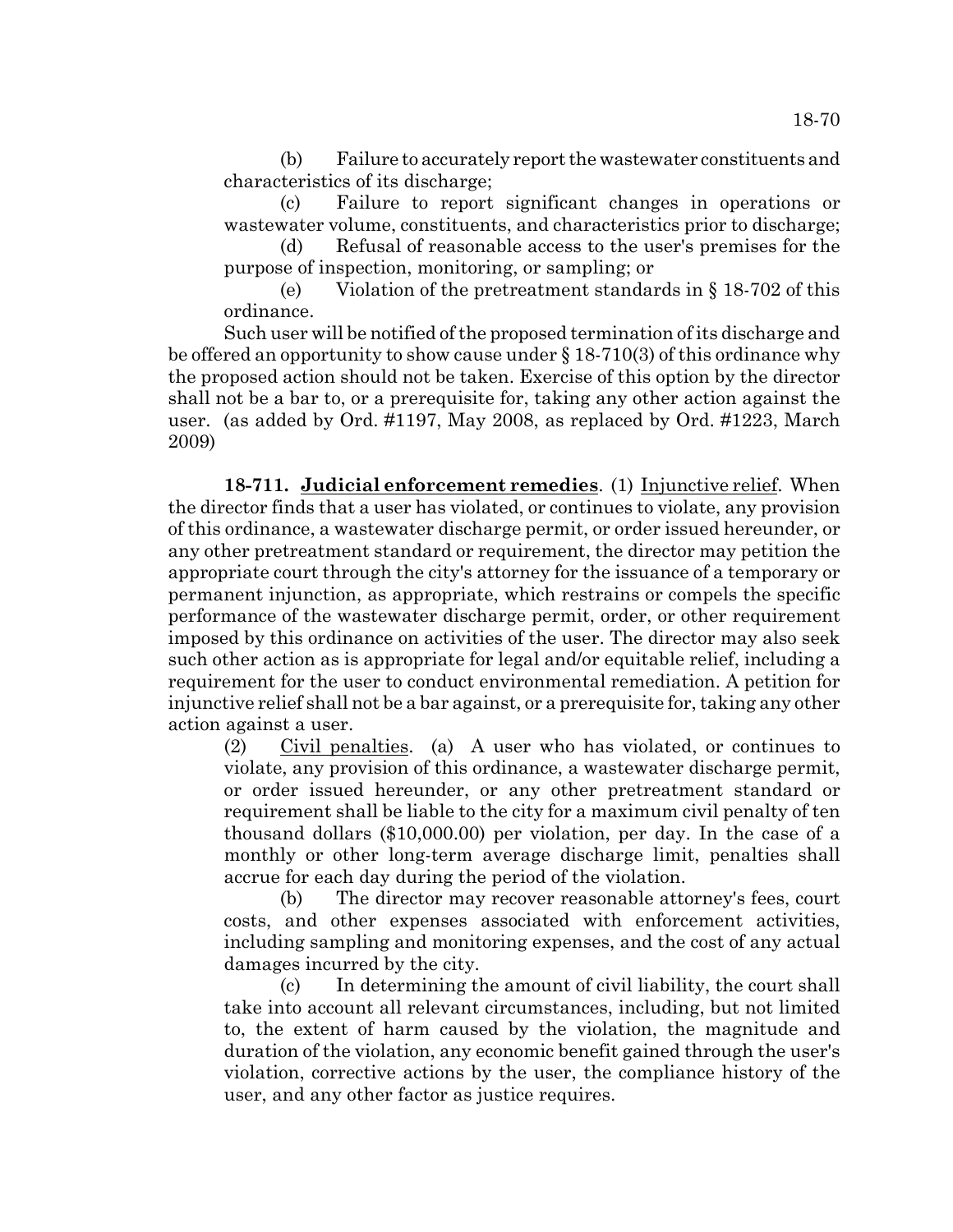(d) Filing a suit for civil penalties shall not be a bar against, or a prerequisite for, taking any other action against a user.

(3) Criminal prosecution. (a) A user who willfully or negligently violates any provision of this ordinance, a wastewater discharge permit, or order issued hereunder, or any other pretreatment standard or requirement shall, upon conviction, be guilty of a misdemeanor, punishable by a penalty of not more than ten thousand dollars (\$10,000.00) per violation, per day, or imprisonment for not more than one (1) year, or both.

(b) A user who willfully or negligently introduces any substance into the POTW which causes personal injury or property damage shall, upon conviction, be guilty of a misdemeanor and be subject to a penalty of not more than ten thousand dollars (\$10,000.00), or be subject to imprisonment for not more than one (1) year, or both. This penalty shall be in addition to any other cause of action for personal injury or property damage available under state law.

(c) A user who knowingly makes any false statements, representations, or certifications in any application, record, report, plan, or other documentation filed, or required to be maintained, pursuant to this ordinance, wastewater discharge permit, or order issued hereunder, or who falsifies, tampers with, or knowingly renders inaccurate any monitoring device or method required under this ordinance shall, upon conviction, be punished by a penalty of not more than ten thousand dollars (\$10,000.00) per violation, per day, or imprisonment for not more than one (1) year, or both.

(d) In the event of a second conviction, a user shall be punished by a penalty of not more than ten thousand dollars (\$10,000.00) per violation, per day, or imprisonment for not more than two (2) years, or both.

(4) Remedies nonexclusive. The remedies provided for in this ordinance are not exclusive. The director may take any, all, or any combination of these actions against a noncompliant user. Enforcement of pretreatment violations will generally be in accordance with the city's enforcement response plan. However, the director may take other action against any user when the circumstances warrant. Further, the director is empowered to take more than one (1) enforcement action against any noncompliant user. (as added by Ord. #1197, May 2008, as replaced by Ord. #1223, March 2009)

**18-712. Supplemental enforcement action**. (1) Performance bonds. The director may decline to issue or reissue a wastewater discharge permit to any user who has failed to comply with any provision of this ordinance, a previous wastewater discharge permit, or order issued hereunder, or any other pretreatment standard or requirement, unless such user first files a satisfactory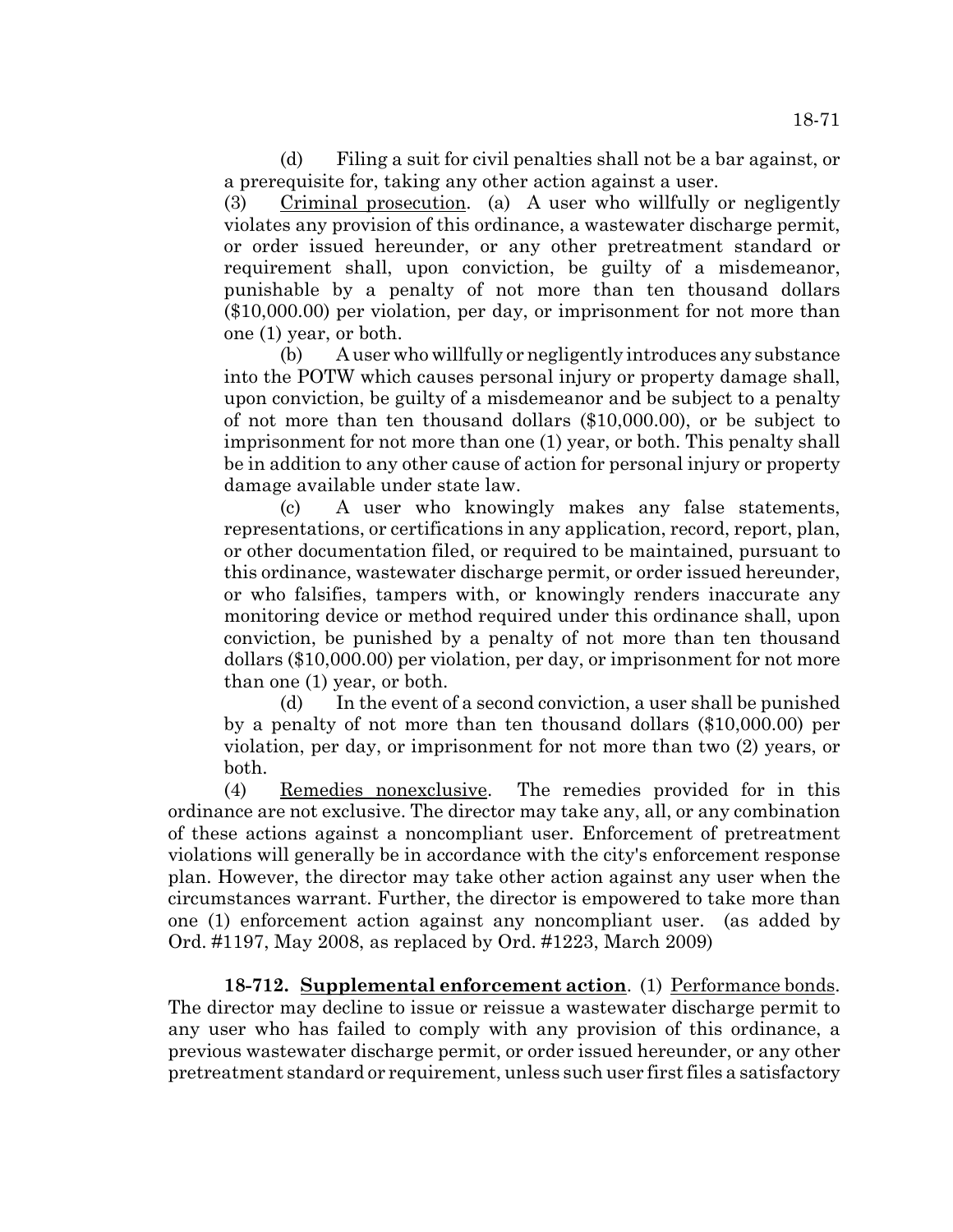bond, payable to the department, in a sum not to exceed a value determined by the director to be necessary to achieve consistent compliance.

(2) Liability insurance. The director may decline to issue or reissue a wastewater discharge permit to any user who has failed to comply with any provision of this ordinance, a previous wastewater discharge permit, or order issued hereunder, or any other pretreatment standard or requirement, unless the user first submits proof that it has obtained financial assurances sufficient to restore or repair damage to the POTW caused by its discharge.

(3) Payment of outstanding fees and penalties. The director may decline to issue or reissue a wastewater discharge permit to any user who has failed to pay any outstanding fees or penalties incurred as a result of any provision of this ordinance, a previous wastewater discharge permit, or order issued hereunder.

(4) Water supply severance. Whenever a user has violated or continues to violate any provision of this ordinance, a wastewater discharge permit, or order issued hereunder, or any other pretreatment standard or requirement, water service to the user may be severed. Service will recommence, at the user's expense, only after the user has satisfactorily demonstrated its ability to comply.

 $(5)$  Public nuisances. A violation of any provision of this ordinance, a wastewater discharge permit, or order issued hereunder, or any other pretreatment standard or requirement is hereby declared a public nuisance and shall be corrected or abated as directed by the director. Any person(s) creating a public nuisance shall be subject to the provisions of the city's codes governing such nuisances, including reimbursing the city for any costs incurred in removing, abating, of remedying said nuisance. (as added by Ord. #1197, May 2008, as replaced by Ord. #1223, March 2009)

**18-713. Affirmative defenses to discharge violations**. (1) Upset.

(a) For the purposes of this section, upset means an exceptional incident in which there is unintentional and temporary noncompliance with categorical pretreatment standards because of factors beyond the reasonable control of the user. An upset does not include noncompliance to the extent caused by operational error, improperly designed treatment facilities, inadequate treatment facilities, lack of preventive maintenance, or careless or improper operation.

(b) An upset shall constitute an affirmative defense to an action brought for noncompliance with categorical pretreatment standards if the requirements of paragraph (c), below, are met.

(c) A user who wishes to establish the affirmative defense of upset shall demonstrate, through properly signed, contemporaneous operating logs, or other relevant evidence that:

(i) An upset occurred and the user can identity the cause(s) of the upset;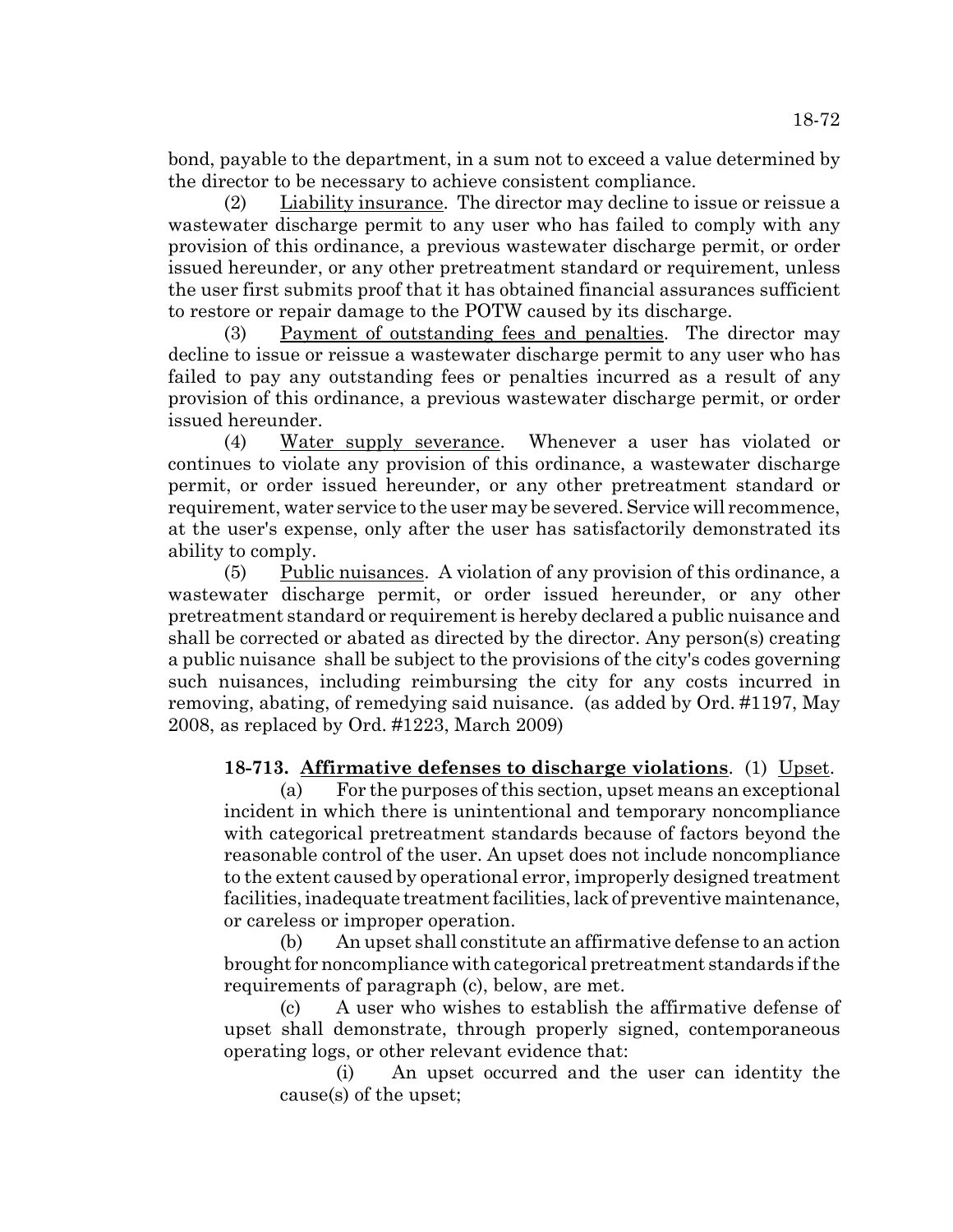(ii) The facility was at the time being operated in a prudent and workman-like manner and in compliance with applicable operation and maintenance procedures; and

(iii) The user has submitted the following information to the director within twenty-four (24) hours of becoming aware of the upset (if this information is provided orally, a written submission must be provided within five (5) days):

(A) A description of the indirect discharge and cause of noncompliance;

(B) The period of noncompliance, including exact dates and times or, if not corrected, the anticipated time the noncompliance is expected to continue; and

(C) Steps being taken and/or planned to reduce, eliminate, and prevent recurrence of the noncompliance.

(d) In any enforcement proceeding, the user seeking to establish the occurrence of an upset shall have the burden of proof.

(e) Users shall have the opportunity for a judicial determination on any claim of upset only in an enforcement action brought for noncompliance with categorical pretreatment standards.

(f) Users shall control production of all discharges to the extent necessary to maintain compliance with categorical pretreatment standards upon reduction, loss, or failure of its treatment facility until the facility is restored or an alternative method of treatment is provided. This requirement applies in the situation where, among other things, the primary source of power of the treatment facility is reduced, lost, or fails.

(2) Prohibited discharge standards. A user shall have an affirmative defense to an enforcement action brought against it for noncompliance with the general prohibitions in  $\S$  18-702(1)(a) of tins ordinance or the specific prohibitions in §§ 18-702(1)(b)(iii) through (xvii) of this ordinance if it can prove that it did not know, or have reason to know, that its discharge, alone or in conjunction with discharges from other sources, would cause pass through or interference and that either:

(a) A local limit exists for each pollutant discharged and the user was in compliance with each limit directly prior to, and during, the pass through or interference; or

(b) No local limit exists, but the discharge did not change substantially in nature or constituents from the user's prior discharge when the city was regularly in compliance with its NPDES permit, and in the case of interference, was in compliance with applicable sludge use or disposal requirements.

(3) Bypass. (a) For the purposes of this section:

(i) "Bypass" means the intentional diversion of wastestreams from any portion of a user's treatment facility.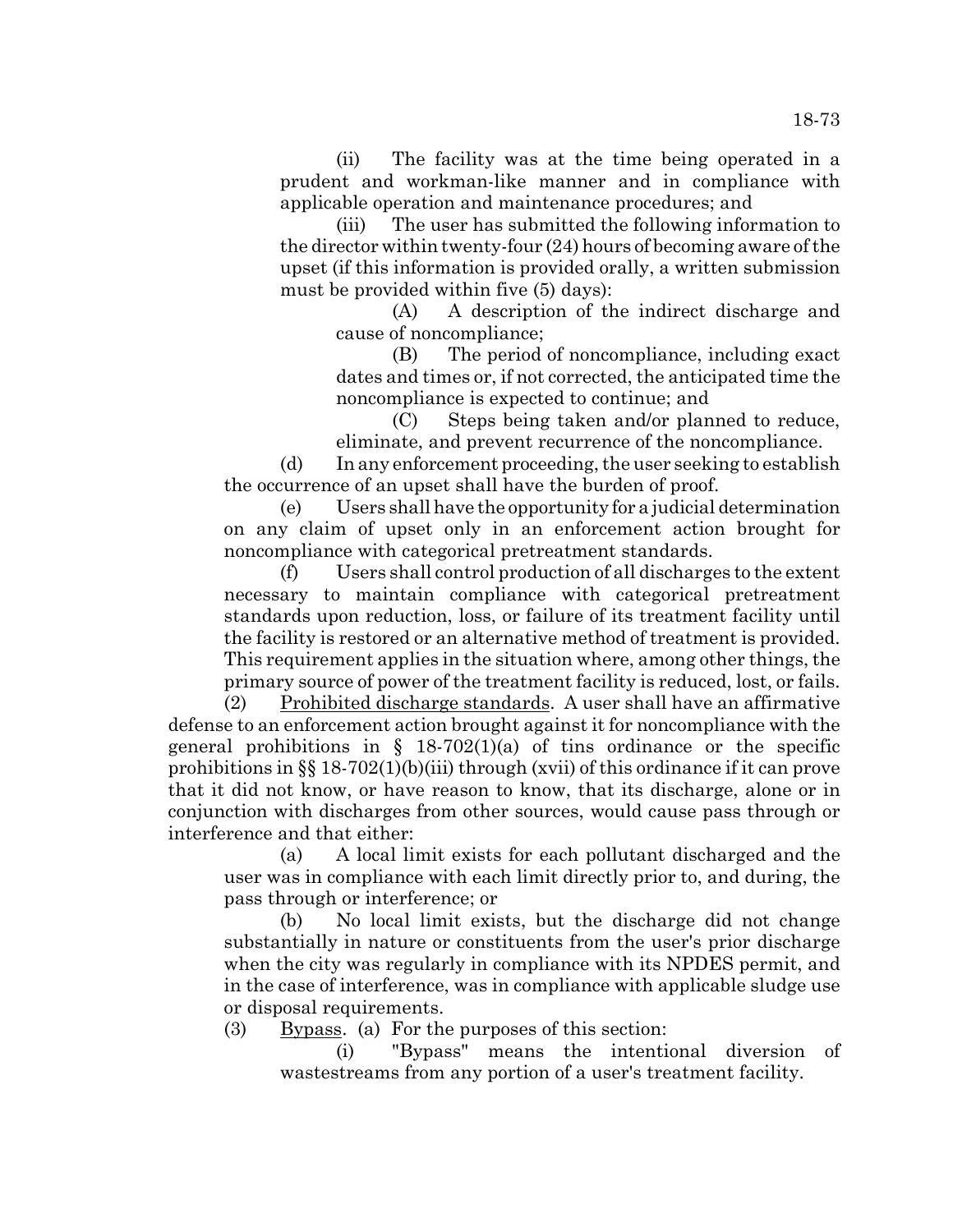(ii) "Severe property damage" means substantial physical damage to property, damage to the treatment facilities which causes them to become inoperable, or substantial and permanent loss of natural resources which can reasonably be expected to occur in the absence of a bypass. Severe property damage does not mean economic loss caused by delays in production.

(b) A user may allow any bypass to occur which does not cause pretreatment standards or requirements to be violated, but only if it also is for essential maintenance to assure efficient operation. These bypasses are not subject to the provision of paragraphs (c) and (d) of this section.

(c) Bypass notifications. (i) If a user knows in advance of the need for a bypass, it shall submit prior notice to the director, at least ten (10) days before the date of the bypass, if possible.

(ii) A user shall submit oral notice to the director of an unanticipated bypass that exceeds applicable pretreatment standards within twenty-four (24) hours from the time it becomes aware of the bypass. A written submission shall also be provided within five (5) days of the time the user becomes aware of the bypass. The written submission shall contain a description of the bypass and its cause; the duration of the bypass, including exact dates and times, and, if the bypass has not been corrected, the anticipated time it is expected to continue; and steps taken or planned to reduce, eliminate, and prevent reoccurrence of the bypass. The director may waive the written report on a case-by-case basis if the oral report has been received within twenty-four (24) hours.

(d) Bypass. (i) Bypass is prohibited, and the director may take an enforcement action against a user for a bypass, unless:

(A) Bypass was unavoidable to prevent loss of life, personal injury, or severe property damage;

(B) There were no feasible alternatives to the bypass, such as the use of auxiliary treatment facilities, retention of untreated wastes, or maintenance during normal periods of equipment downtime. This condition is not satisfied if adequate back-up equipment should have been installed in the exercise of reasonable engineering judgment to prevent a bypass which occurred during normal periods of equipment downtime or preventive maintenance; and

(C) The user submitted notices as required under paragraph (c) of this section.

(ii) The director may approve an anticipated bypass, after considering its adverse effects, if the director determines that it will meet the three conditions listed in paragraph (d)(i) of this